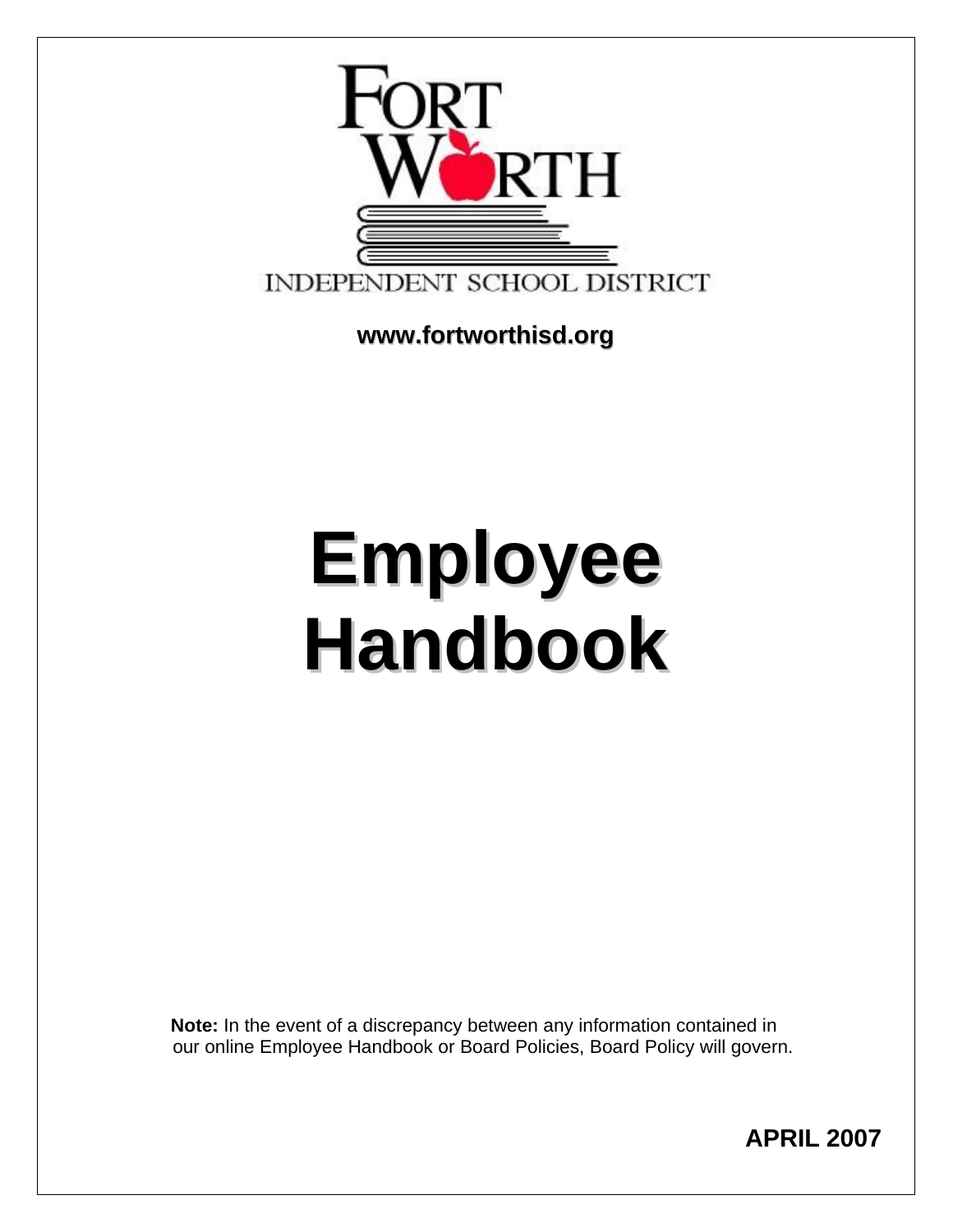## **IMPORTANT INFORMATION**

<span id="page-1-0"></span>In the event of a discrepancy between any information contained in our Orientation Booklet or in the online Employee Handbook and Board Policies, Board Policy will govern.

The purpose of this handbook is to provide information that will help with questions and pave the way for a successful career with FWISD. Not all District policies and procedures are included, those that are have been summarized. Suggestions for additions and improvements to this handbook are welcomed and may be sent to the Assistant Superintendent of Human Resources, FWISD – Human Resources Department, 100 N. University Drive, Fort Worth, TX 76107.

This handbook is neither a contract nor a substitute for the official District policies; rather it is a guide to, and brief explanation of, these policies. The handbook is not intended to alter the at-will status of employees in any way. The rights and responsibilities of FWISD employees may be found in Section D, "Personnel Policies – Employee's Rights and Privileges". The rights and responsibilities of FWISD students may be found in Section F, "Students". **District policies and procedures can change at any time**. For more information, employees may refer to the policy codes that are associated with handbook topics, confer with their supervisor, or call the appropriate District office. It is the employee's responsibility to be knowledgeable of and adhere to District Policies and Procedures.

Note #1: The Employee Handbook and District Policies are available on the district's internet web site: [www.fortworthisd.org](http://www.fortworthisd.org/). Administrative Regulations are found in the First Class Email System.

Note  $#2$ : Legal and local board policies that relate to a particular topic are referenced in this Employee Handbook. Information on a subject may be found in local and/or legal policies. Additionally, each reference to a board policy has been linked so that employees can quickly go to the website for detailed information. The links take you to local policy first and to legal only if there is no local policy.

Any applicant or employee who knowingly gives false information on an application for employment shall be subject to disciplinary action, up to and including dismissal.

Any applicant or employee who knowingly falsifies, misrepresents, changes, alters, or revises any certification, transcript, diploma, any school district official document, or other instrument shall be subject to disciplinary action, up to and including termination of employment. (See [DBA](http://www.tasb.org/policy/pol/private/220905/pol.cfm?DisplayPage=DBA(LOCAL).html) and [DFBB](http://www.tasb.org/policy/pol/private/220905/pol.cfm?DisplayPage=DFBB(LOCAL).html) Local)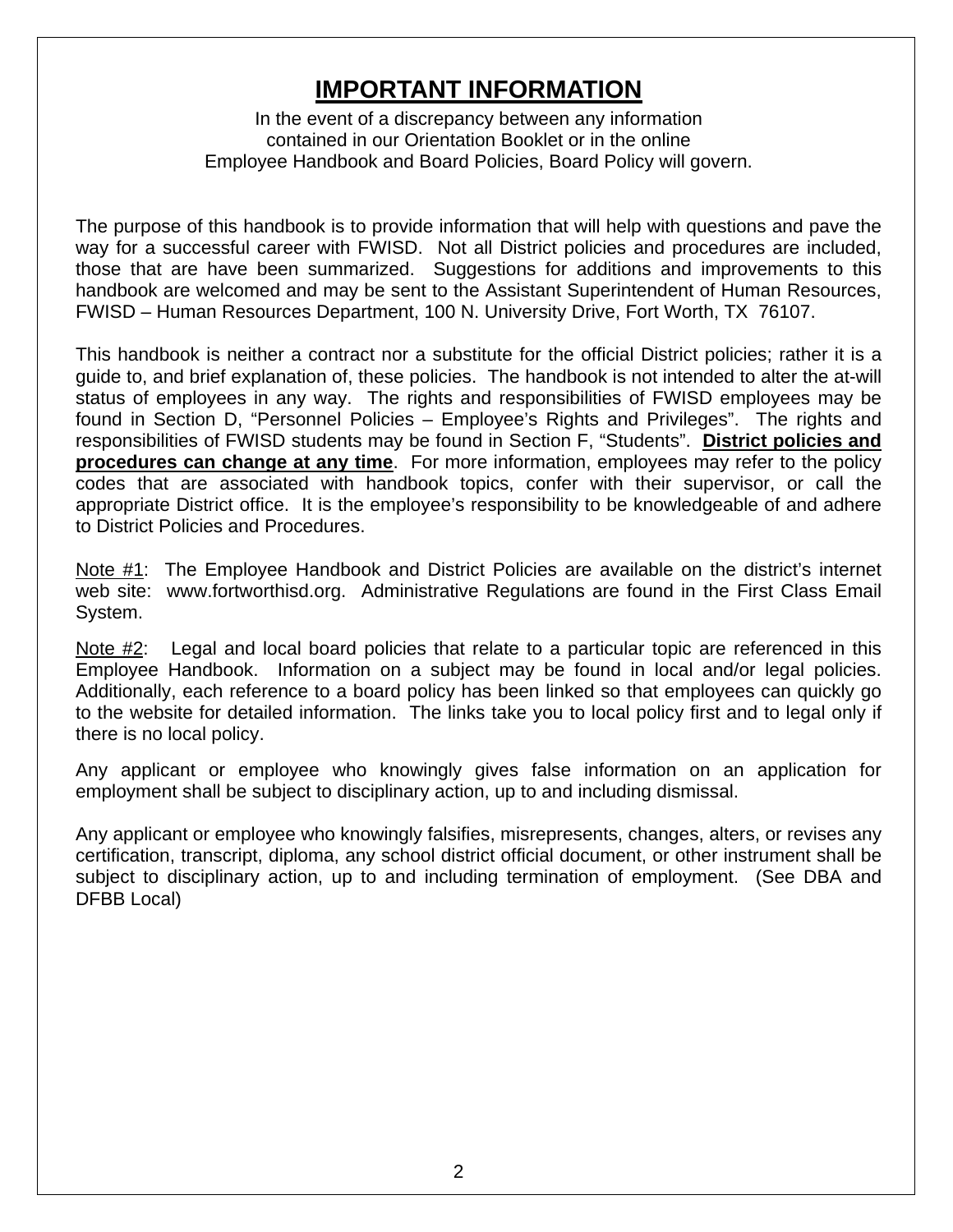## **TABLE OF CONTENTS**

| COMPLAINT AND GRIEVANCE PROCEDURE SUMMARY OUTLINE -BOARD POLICY DGBA 17  |  |
|--------------------------------------------------------------------------|--|
| COMPLAINT AND GRIEVANCE PROCEDURE SUMMARY OUTLINE - BOARD POLICY DCD  20 |  |
|                                                                          |  |
|                                                                          |  |
|                                                                          |  |
|                                                                          |  |
|                                                                          |  |
|                                                                          |  |
|                                                                          |  |
|                                                                          |  |
|                                                                          |  |
|                                                                          |  |
| DRUG-FREE SCHOOLS AND DRUG-FREE WORKPLACE REQUIREMENTS NOTICE:  24       |  |
|                                                                          |  |
|                                                                          |  |
|                                                                          |  |
|                                                                          |  |
|                                                                          |  |
|                                                                          |  |
|                                                                          |  |
|                                                                          |  |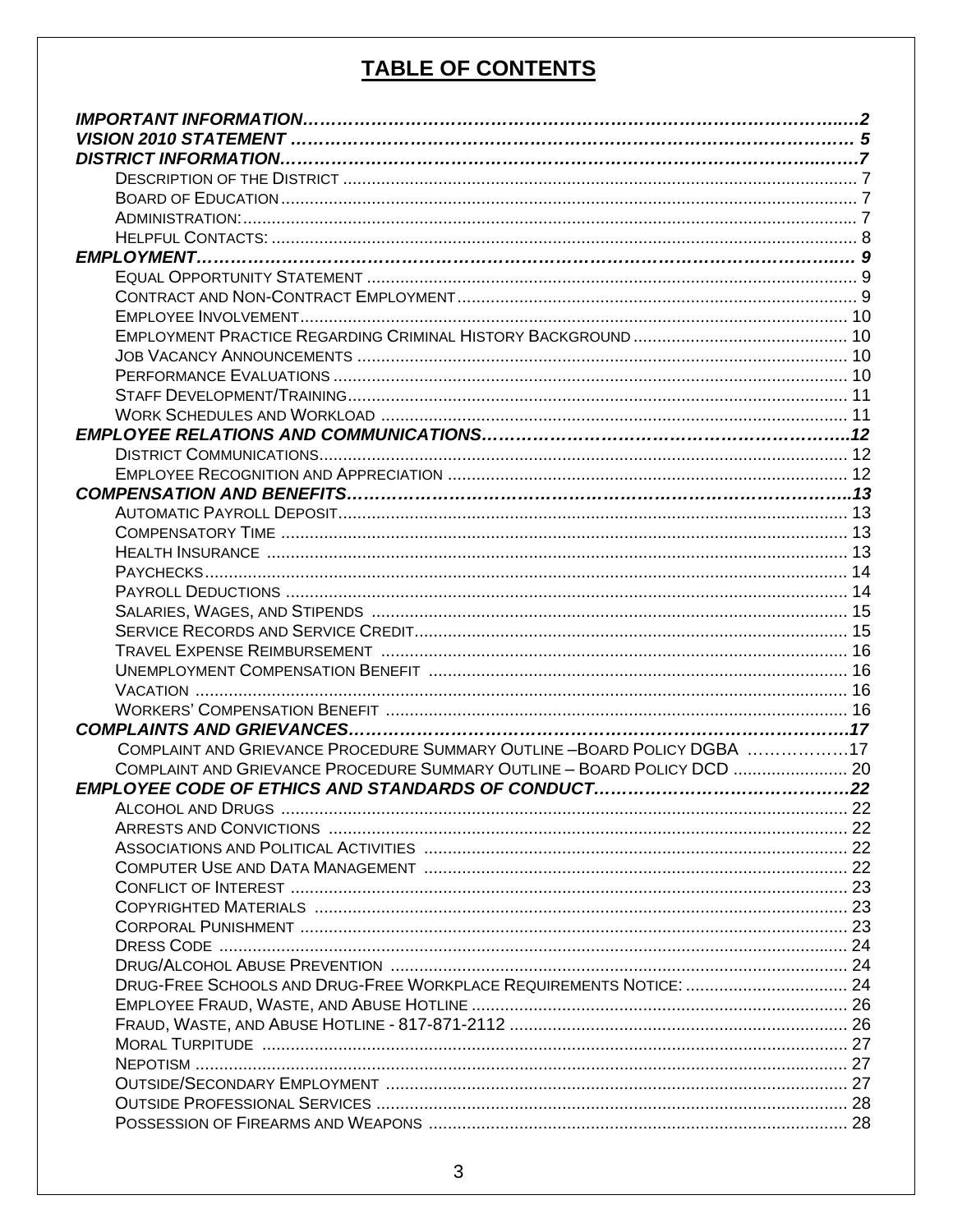## TABLE OF CONTENTS

| THE "SHALL NOTS" STATEMENT………………………………………………………………………………… 33 |  |
|--------------------------------------------------------------|--|
|                                                              |  |
|                                                              |  |
|                                                              |  |
|                                                              |  |
|                                                              |  |
|                                                              |  |
|                                                              |  |
|                                                              |  |
|                                                              |  |
|                                                              |  |
|                                                              |  |
|                                                              |  |
|                                                              |  |
|                                                              |  |
|                                                              |  |
|                                                              |  |
|                                                              |  |
|                                                              |  |
|                                                              |  |
|                                                              |  |
|                                                              |  |
|                                                              |  |
|                                                              |  |
|                                                              |  |
|                                                              |  |
|                                                              |  |
|                                                              |  |
|                                                              |  |
|                                                              |  |
|                                                              |  |
|                                                              |  |
|                                                              |  |
|                                                              |  |
|                                                              |  |
|                                                              |  |
|                                                              |  |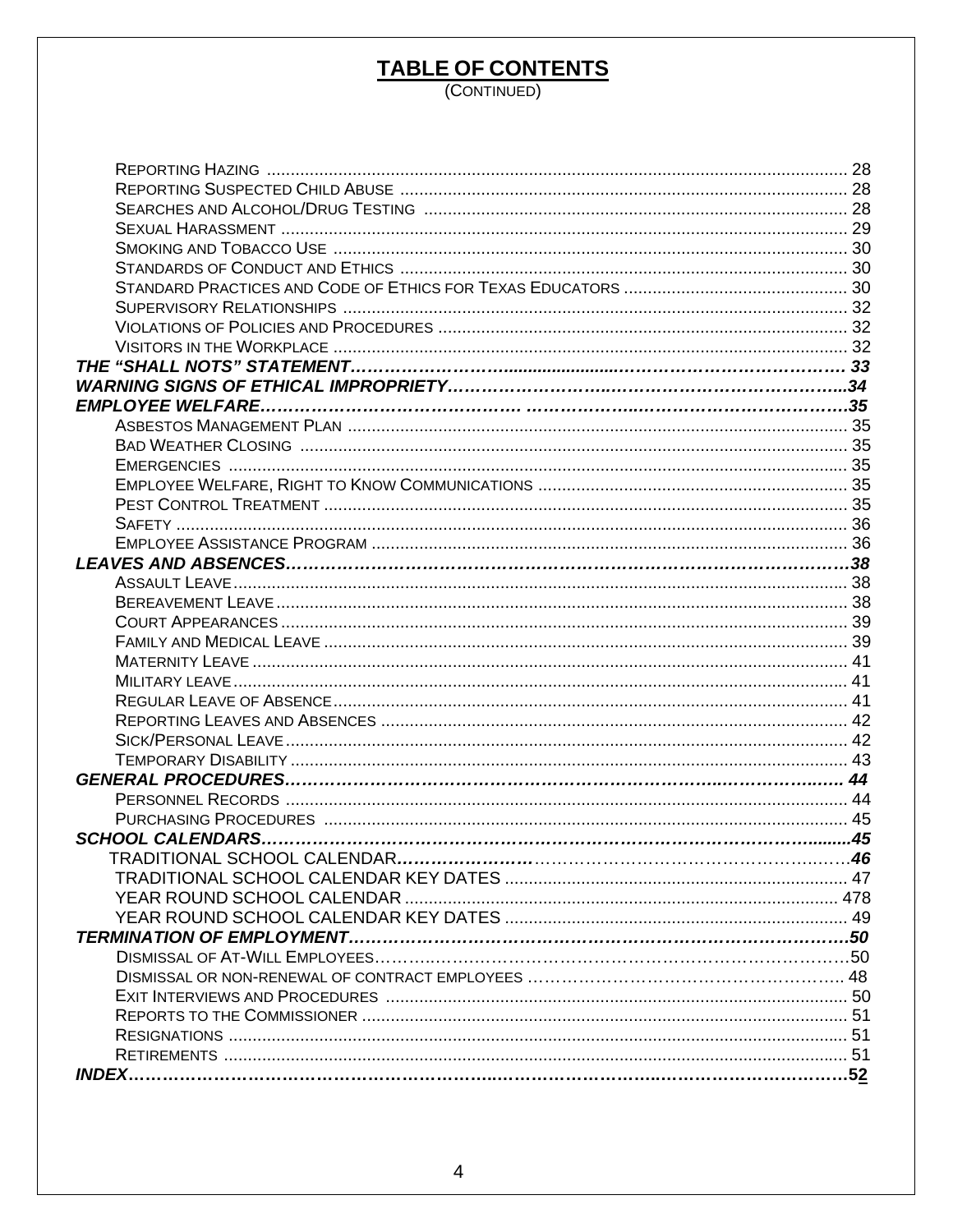<span id="page-4-0"></span>

**It's very hard for an organization or an institution to achieve more than the leader can imagine. If you determine to run a five-minute mile, you'll never run a fourminute mile. The leader sets the conditions as to what it is we aspire to. It's not clear to me that you can create a process that will impact whatever the leader brings with him, in terms of his instinct of imagining what could be.**

*Paul O'Neill* 

## **VISION**

The Fort Worth Independent School District envisions a high performing learning organization in which all students achieve proficiency in rigorous standards of intellectual thought and knowledge.

## **MISSION**

The mission of the Fort Worth Independent School District is to provide and support rigorous learning opportunities which result in successful completion of a quality high school experience for all students.

## **STRATEGIC GOALS**

- 1. All students will learn at high levels of academic expectations resulting in the elimination of the achievement gap.
- 2. All operations in the district will be efficient and effective.
- 3. Family involvement and community partnerships will be an integral part of the education of all children.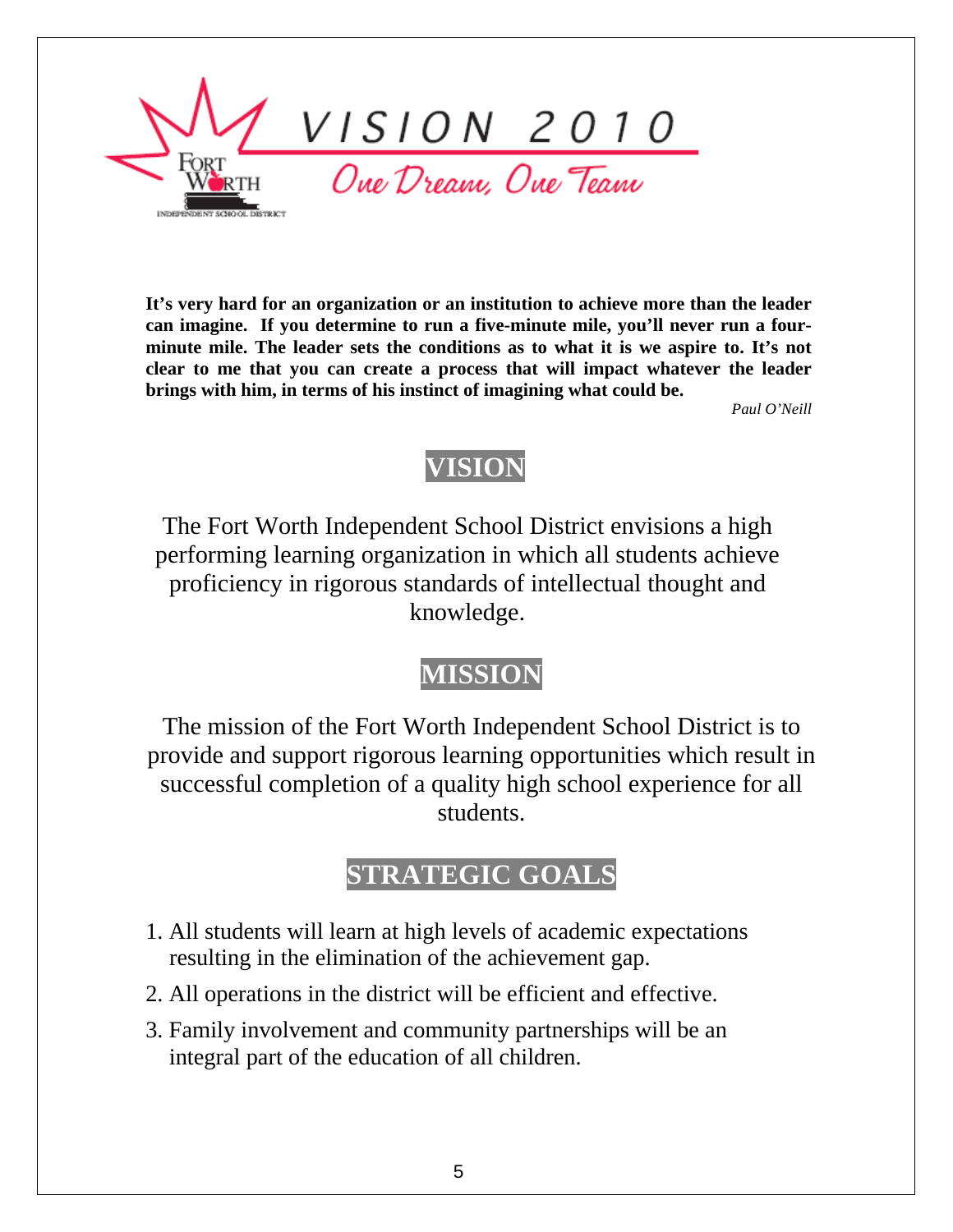

**100 N. University Dr./ Fort Worth, Texas 76107-1360/ Telephone: 817-871-2200** 

 **Carla Kaufman Assistant Superintendent, Human Resources**

Dear FWISD Employee:

 $\overline{a}$ 

Welcome to the Fort Worth Independent School District website and thank you for visiting the Employee Handbook online. This Employee Handbook has been prepared for your use and future reference and is intended to give you a brief summary or overview of some of the District's most important policies, procedures, and guidelines. It will not cover all policies, and for in-depth detail on anything referred to in the handbook, we refer you to the actual policies which are also online.

As a reminder, FWISD's motto is: "Priority One: Academic Achievement for All Children." It is the focus of every FWISD employee. This requires us to insure that our students succeed academically today and that they are prepared for life long learning. We are responsible for preparing students to assume economic, social, civic, and cultural responsibilities in a complex and changing society. To help us all in this endeavor, the Employee Handbook is updated frequently to keep up with policy changes made by the Board of Education.

If you have questions or concerns as the year progresses, please don't hesitate to ask for clarification on any FWISD policy or procedure contained in this handbook. You may contact your supervisor or other appropriate department/administrator listed in this handbook under the title of "Helpful Contacts"; you may call the Office of Policy Development at (817) 871-2580; or you may call Human Resources at (817) 871-2000 and we will try to help you or point you in the right direction.

Best wishes for a good year.

Sincerely,

Carla Kaufmar

Carla Kaufman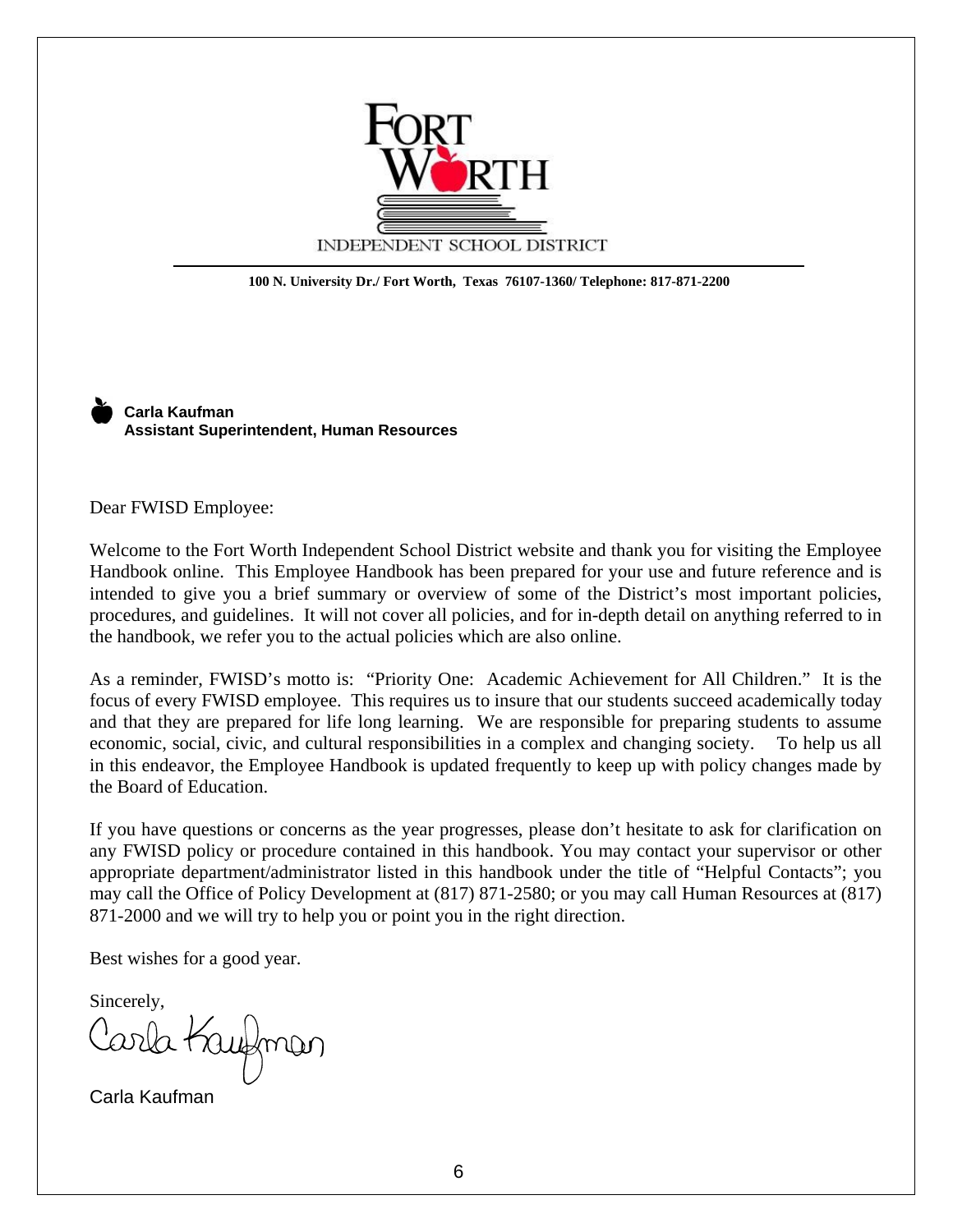## **DISTRICT INFORMATION**

#### <span id="page-6-0"></span>*Description of the District*

The Fort Worth ISD is a multi-ethnic, urban school district with 80,000 + students and 10,000 + employees. The district has 145 campuses that serve all levels from pre-kindergarten through  $12<sup>th</sup>$  grade, including special populations.

#### *Board of Education - Legal and/or Local Policies - [BA,](http://www.tasb.org/policy/pol/private/220905/pol.cfm?DisplayPage=BA(LEGAL).html) [BAA](http://www.tasb.org/policy/pol/private/220905/pol.cfm?DisplayPage=BAA(LEGAL).html), [BBA,](http://www.tasb.org/policy/pol/private/220905/pol.cfm?DisplayPage=BBA(LEGAL).html) [BBB,](http://www.tasb.org/policy/pol/private/220905/pol.cfm?DisplayPage=BBB(LOCAL).html) [BBBA](http://www.tasb.org/policy/pol/private/220905/pol.cfm?DisplayPage=BBBA(LEGAL).html), [BBC](http://www.tasb.org/policy/pol/private/220905/pol.cfm?DisplayPage=BBC(LOCAL).html), [BBD](http://www.tasb.org/policy/pol/private/220905/pol.cfm?DisplayPage=BBD(LOCAL).html),*  [BBE,](http://www.tasb.org/policy/pol/private/220905/pol.cfm?DisplayPage=BBE(LOCAL).html) [BBF,](http://www.tasb.org/policy/pol/private/220905/pol.cfm?DisplayPage=BBF(LOCAL).html) [BBFA,](http://www.tasb.org/policy/pol/private/220905/pol.cfm?DisplayPage=BBFA(LEGAL).html) [BBG,](http://www.tasb.org/policy/pol/private/220905/pol.cfm?DisplayPage=BBG(LOCAL).html) [BDAA,](http://www.tasb.org/policy/pol/private/220905/pol.cfm?DisplayPage=BDAA(LOCAL).html) [BDAE](http://www.tasb.org/policy/pol/private/220905/pol.cfm?DisplayPage=BDAE(LEGAL).html), [BDAF,](http://www.tasb.org/policy/pol/private/220905/pol.cfm?DisplayPage=BDAF(LEGAL).html) [BDB](http://www.tasb.org/policy/pol/private/220905/pol.cfm?DisplayPage=BDB(LOCAL).html), [BDD](http://www.tasb.org/policy/pol/private/220905/pol.cfm?DisplayPage=BDD(LOCAL).html), [BDE,](http://www.tasb.org/policy/pol/private/220905/pol.cfm?DisplayPage=BDE(LOCAL).html) [BE](http://www.tasb.org/policy/pol/private/220905/pol.cfm?DisplayPage=BE(LOCAL).html), [BEC,](http://www.tasb.org/policy/pol/private/220905/pol.cfm?DisplayPage=BEC(LOCAL).html) [BED,](http://www.tasb.org/policy/pol/private/220905/pol.cfm?DisplayPage=BED(LOCAL).html) [BEF,](http://www.tasb.org/policy/pol/private/220905/pol.cfm?DisplayPage=BEF(LOCAL).html) [BF](http://www.tasb.org/policy/pol/private/220905/pol.cfm?DisplayPage=BF(LOCAL).html)

Texas law grants the Board of Education the power to govern and oversee the management of the District's schools. The Board is the policy-making body within the District and has overall responsibility for the curriculum, school taxes, annual budget, employment of the Superintendent and other professional staff, facilities, and expansions. The Board has complete and final control over school matters within limits established by law and State Board of Education rules. Board members are elected by the citizens of the District to ensure a strong educational pro-gram for the District's children. Board members are elected from eight single-member districts and one atlarge position and serve 4-year terms. Board members serve without compensation, must be registered voters, and must reside in the District from which they are elected.

All meetings are open to the public. In certain cases, Texas law permits the board to go into a closed session. Closed sessions may occur for such things as discussing prospective gifts or donations, real-property acquisitions, personnel issues including conferences with employees and employee complaints, security matters, student discipline, or to consult with attorneys regarding pending litigation.

Fort Worth ISD Board Members: **William H. Koehler**, Board President – At Large

| <b>Camille Rodriguez</b> | - District 1 | <b>Judy Needham</b>   | - District 5 |
|--------------------------|--------------|-----------------------|--------------|
| Jean McClung             | - District 2 | <b>Chris Hatch</b>    | - District 6 |
| <b>Christene C. Moss</b> | - District 3 | <b>Norman Robbins</b> | - District 7 |
| <b>T.A. Sims</b>         | - District 4 | <b>Juan Rangel</b>    | - District 8 |

#### *Administration:*

| Superintendent of Schools:        | Dr. Melody Johnson - Superintendent                                                                                                                                                                                           |
|-----------------------------------|-------------------------------------------------------------------------------------------------------------------------------------------------------------------------------------------------------------------------------|
| <b>Deputy Superintendents:</b>    | Walter Dansby, District Operations and Administrative Services<br>Dr. Patricia Linares, School Leadership and Student Support Services                                                                                        |
|                                   | <b>Associate Superintendents:</b> Sherry Breed, Curriculum and Instruction                                                                                                                                                    |
| <b>Assistant Superintendents:</b> | Dr. Sue Guthrie, Secondary Schools Leadership<br>Robert Ray, Elementary Schools Leadership<br>Carla Kaufman, Human Resources<br>Dr. Leslie James, Student Support Services<br>Cecilia Speer, Safety, Security, and Operations |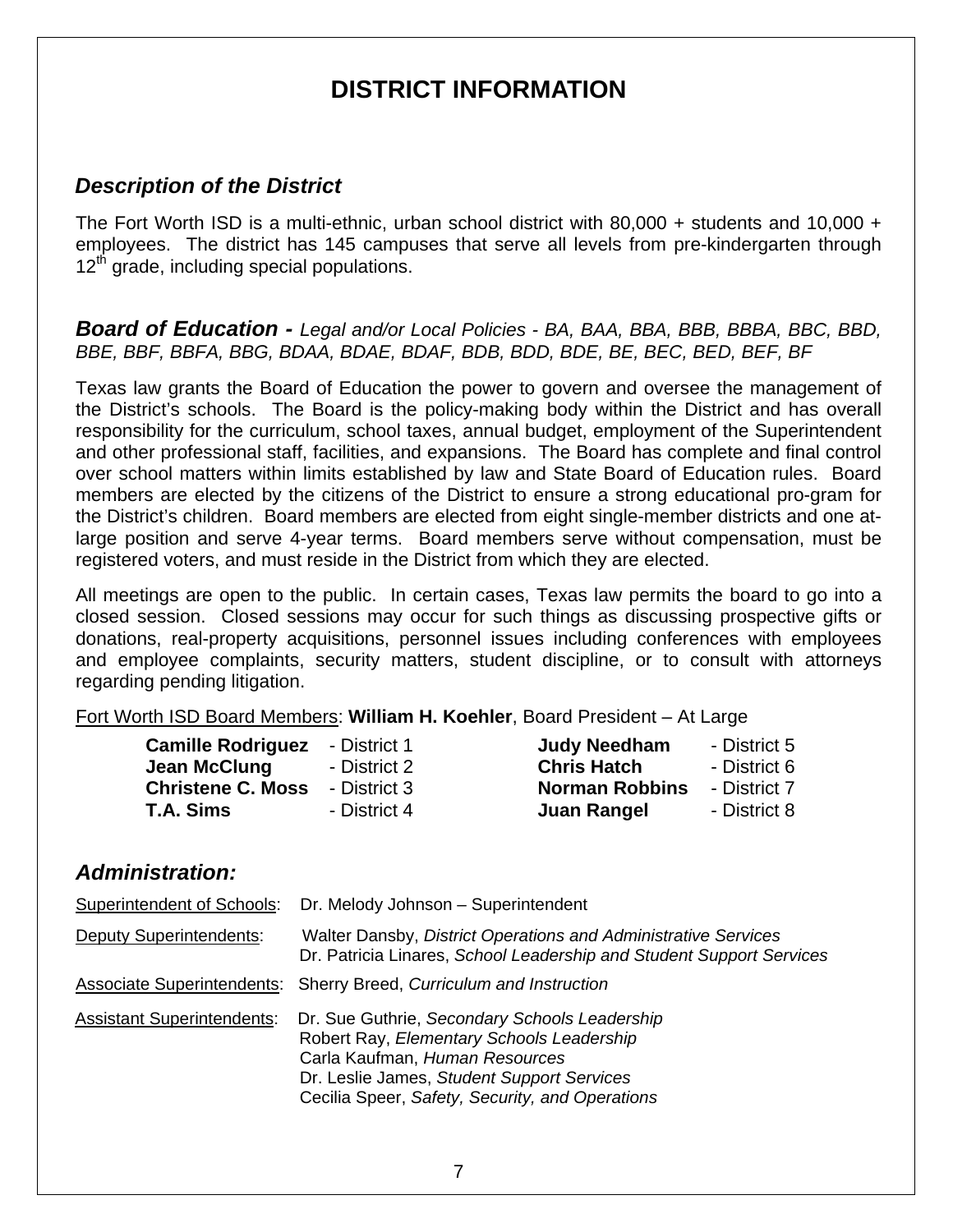<span id="page-7-0"></span>Attorneys: **Bertha Bailey Whatley** 

Chiefs: Ron Wilson, *Chief Financial Officer* Martin Yarborough, *Chief Technology and Information Officer* Michael Sorum, *Chief Academic Officer* Fred Van Valkenburg, *Chief of Staff*

#### *Helpful Contacts:*

From time to time, employees have questions or concerns. If those questions or concerns cannot be answered by supervisors or at the campus or department level, the employee is encouraged to contact the appropriate department as listed below:

| <b>Athletics</b>                                      | 871-3270 |
|-------------------------------------------------------|----------|
| <b>Bilingual Placement Center</b>                     | 740-5520 |
| <b>Building and Grounds</b>                           | 740-3898 |
| Communications                                        | 871-2458 |
| Dept. of Equity and Advocacy                          | 871-2472 |
| Discipline and Learning Environment                   | 871-2480 |
| <b>Early Childhood Education</b>                      | 403-3602 |
| <b>Elementary Operations</b>                          | 871-2730 |
| <b>Guidance and Counseling</b>                        | 871-2800 |
| <b>Health Services</b>                                | 871-2190 |
| Homebound/Hospital Program                            | 871-2912 |
| <b>Human Resources</b>                                | 871-2243 |
| - Alternative Certification                           | 207-6733 |
| <b>Auxiliary Staffing</b><br>$\overline{\phantom{0}}$ | 871-2221 |
| - Certification                                       | 871-3499 |
| - Compensation                                        | 871-2205 |
| A thru H                                              | 871-2751 |
| I thru S                                              | 871-2230 |
| T thru Z                                              | 871-2205 |
| - Employee Relations                                  | 871-2227 |
| - Professional Staffing                               | 871-2242 |
| - Records                                             | 871-2232 |
| <b>Legal Services</b>                                 | 871-2365 |
| Maintenance, Operations, and Construction             | 871-3300 |
| Maintenance - Emergency                               | 871-3304 |
| <b>Nutrition Services</b>                             | 740-5500 |
| <b>Office of Policy Development</b>                   | 871-2580 |
| <b>Psychological Services</b>                         | 871-2486 |
| Reading and Language Acquisition Programs             | 871-2376 |
| <b>ROTC Headquarters</b>                              | 871-3256 |
| <b>School and Community Relations</b>                 | 871-2441 |
| <b>Secondary Operations</b>                           | 871-2721 |
| Security and After- Hours                             | 871-3333 |
| <b>Special Education</b>                              | 871-2900 |
| Transportation                                        | 531-6400 |
| <b>Vocational Education</b>                           | 871-2740 |
| Warehouse                                             | 871-3330 |
| <b>Wilkerson - Greines Activity Center</b>            | 531-6348 |
|                                                       |          |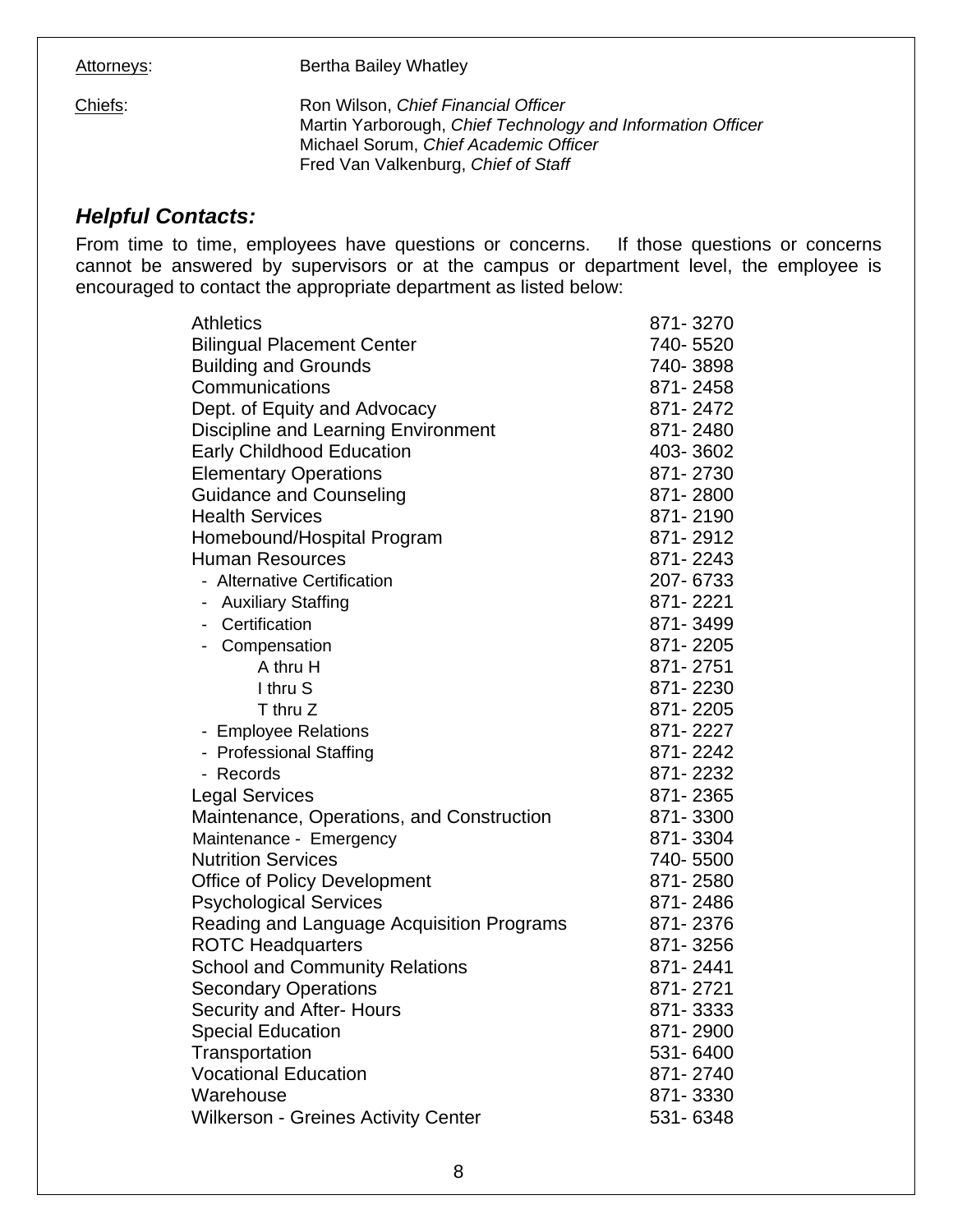## **EMPLOYMENT**

#### *Equal Opportunity Statement*

<span id="page-8-0"></span>FWISD is an Equal Opportunity Employer. The Fort Worth ISD does not discriminate against any employee or applicant for employment due to race, military status, national origin, sex, age, disability, religion, or any other basis prohibited by law. Employment decisions are based on job qualifications, skills, knowledge, abilities, and experience.

Employees with questions or concerns about discrimination on the basis of race, religion, sex, national origin, or age should contact the Department of Equity and Advocacy at 817-871-2472; employees with questions or concerns about discrimination on the basis of a disability should contact the Section 504 Coordinator at 817-871-2803.

#### *Contract and Non-Contract Employment - Legal and/or Local Policies – [DC,](http://www.tasb.org/policy/pol/private/220905/pol.cfm?DisplayPage=DC(LOCAL).html) [DCA](http://www.tasb.org/policy/pol/private/220905/pol.cfm?DisplayPage=DCA(LEGAL).html), [DCB,](http://www.tasb.org/policy/pol/private/220905/pol.cfm?DisplayPage=DCB(LOCAL).html) [DCC,](http://www.tasb.org/policy/pol/private/220905/pol.cfm?DisplayPage=DCC(LOCAL).html) [DCD](http://www.tasb.org/policy/pol/private/220905/pol.cfm?DisplayPage=DCD(LOCAL).html), [DCE](http://www.tasb.org/policy/pol/private/220905/pol.cfm?DisplayPage=DCE(LOCAL).html)*

State law requires the District to employ full-time professional and administrative employees in positions requiring educator certification as well as nurses under a probationary, term, or continuing contract. Employees in all other positions are employed at-will or by a contract not subject to the procedures under Texas Education Code, Chapter 21. The paragraphs that follow provide a general description of the employment arrangements used by the District.

#### **Probationary Contracts:**

• Full-time teachers are hired on Probationary Contracts. The probationary period for teachers who have been employed in public schools at least five of the eight years prior to employment with the District is one year; for those with less experience, the probationary period will be three years, with an optional fourth year if the District has doubts about whether a Term Contract should be given.

• Professional employees covered by Chapter 21 are hired on a one-year Probationary Contract.

#### **Term Contracts:**

- Full-time teachers, hired after July 1, 2005, who have successfully completed the probationary period will be issued a Term Contract.
- A certified teacher returning to full-time employment after retirement will be employed under a one-year term contract.
- Professional employees covered by Chapter 21 are issued a Term Contract after successful completion of the one-year Probationary Contract.

#### *Note: Professional and administrative non-Chapter 21 employees who are currently on Term Contracts will serve out the remainder of their contract and then revert to an at-will status*.

**Continuing Contracts:** Full-time teachers, hired prior to July 1, 2005, who have successfully completed the probationary period will be issued a Continuing Contract. Full-time teachers hired July 1, 2005 and after will receive Term Contracts after successfully completing their probationary period.

**At-Will Employment:** Full-time auxiliary, non-Chapter 21 professional, and paraprofessional employees will be employed on an at-will basis. These positions include some professional and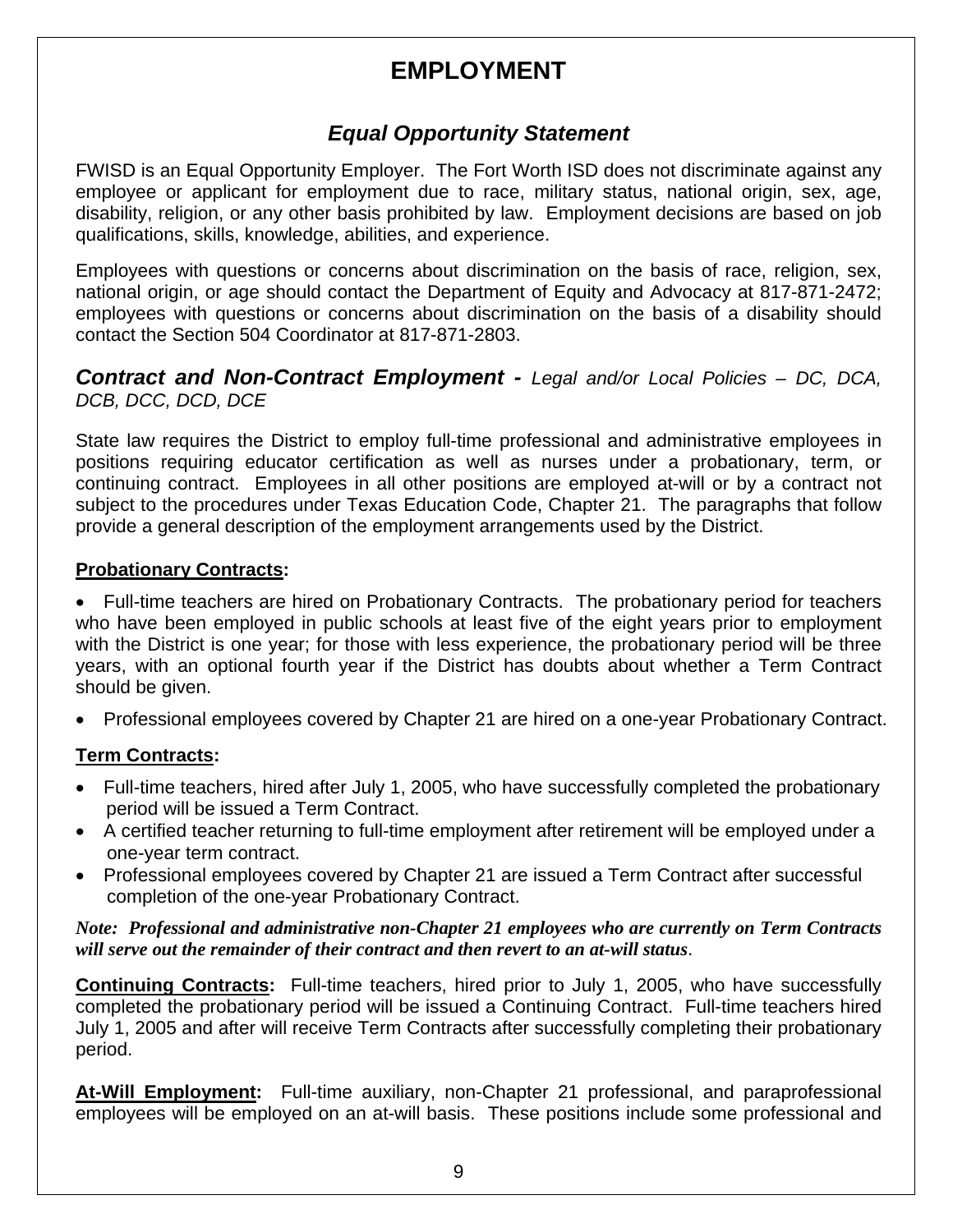<span id="page-9-0"></span>administrative positions, secretaries/clerks, teacher assistants, custodians, campus monitors, maintenance/central service employees, and some food service workers. At-will employment is not for any specified term and may be terminated at any time by either the employee or the District.

#### *Employee Involvement - Legal and/or Local Policies – [BQA,](http://www.tasb.org/policy/pol/private/220905/pol.cfm?DisplayPage=BQA(LOCAL).html) [BQB](http://www.tasb.org/policy/pol/private/220905/pol.cfm?DisplayPage=BQB(LOCAL).html)*

FWISD offers opportunities for involvement in matters that affect employees at the campus and district levels. As part of the planning and decision-making process, employees may be asked or elected to serve on district or campus level advisory committees. Plans and detailed information about the shared decision-making process are available in each campus office.

#### *Employment Practice Regarding Criminal History Background*

#### *Legal and/or Local Policy – [DC](http://www.tasb.org/policy/pol/private/220905/pol.cfm?DisplayPage=DC(LOCAL).html)*

FWISD reserves the right to not employ any applicant whose criminal history record indicates an arrest or conviction for a felony, crimes against persons, drug-related crimes, job-related crimes, repeated arrests, offenses that pose a risk to children**,** or any other criminal activity judged to be improper for a school employee. FWISD reserves the right to obtain criminal record information on any District employee at any time. In accordance with procedures set forth in Policy DC Local and Exhibits A and B, criminal record checks are be done annually on all current employees.

#### *Job Vacancy Announcements - Local and/or Legal Policy – [DC](http://www.tasb.org/policy/pol/private/220905/pol.cfm?DisplayPage=DC(LOCAL).html)*

Job vacancies are posted by location and position. They are distributed to all schools and departments and posted on a regular basis on: FWISD's web site [www.fortworthisd.org;](http://www.fortworthisd.org/) the job hotline at 817/871-2213; on cable channel 30; and the Human Resources Department lobby at the FWISD administration building – 100 N. University Drive.

#### *Performance Evaluations - Legal and/or Local Policies – [DN,](http://www.tasb.org/policy/pol/private/220905/pol.cfm?DisplayPage=DN(LOCAL).html) [DNA,](http://www.tasb.org/policy/pol/private/220905/pol.cfm?DisplayPage=DNA(LOCAL).html) [DNB](http://www.tasb.org/policy/pol/private/220905/pol.cfm?DisplayPage=DNB(LOCAL).html)*

Evaluation of administrators, non-teaching professional personnel, non-certified and auxiliary personnel job performance is a continual process that focuses on improvement and is based on assigned job-related criteria and duties. Employees will be informed of the criteria upon which the appraisal shall be based and evaluators will be appropriately trained in the use of the appraisal instrument used. Except for teachers (see next paragraph for process), all employees will participate in an annual evaluation process, completed on District-approved forms, with their supervisor. Memoranda, correspondence, and reports can be used to document employee performance. An employee, other than a teacher, who receives below "Meets Expectations" on an annual performance evaluation will have his/her salary frozen at its current rate for one year and shall be ineligible for an increase in salary for the upcoming year.

The annual evaluation of District teachers shall be in accordance with the Professional Development and Appraisal System (PDAS), see Policy [DNA](http://www.tasb.org/policy/pol/private/220905/pol.cfm?DisplayPage=DNA(LOCAL).html) Local for more details. Appeals regarding teacher appraisals shall be in accordance with the established grievance procedure. Teacher evaluation processes are as follows: Annual appraisals will be conducted for teachers who:

- Are on a Probationary Contract,
- Are on a one-year Retire/Rehire Contract,
- Are new to a building, except if moved as a result of administrative leveling of classes,
- Are new to a department when someone other than a principal, or asst. principal is the supervisor,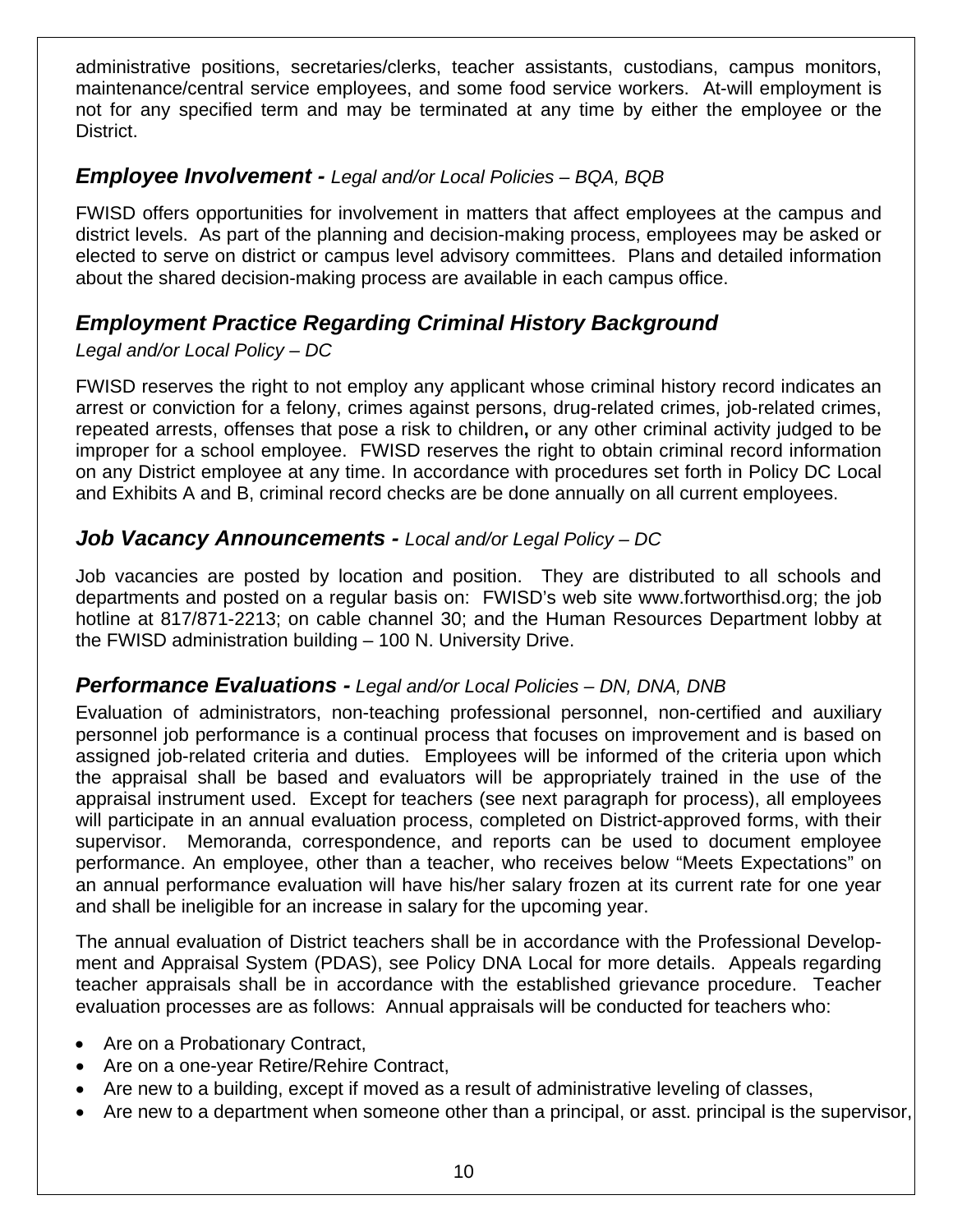- <span id="page-10-0"></span>• Are on a campus designated as "low performing" based on academics,
- Have scored "Below Expectations" in one or more domains, And,

• All teachers will be evaluated annually on Domain VII. Issues including but not limited to, attendance, student failure, and drop-out rates, shall be addressed.

Except for Domain VII, teachers who meet the criteria listed below shall be eligible for a lessthan-annual appraisal as permitted by law.

• Two-Year Evaluations: A teacher must agree in writing and must score at least "Proficient" in all domains to qualify for an evaluation once every two years.

• Three-Year Evaluations: A teacher must agree in writing and must have the following in order to qualify for an evaluation every three years: 1.) A rating of "Exceed Expectations" in Domains I, II, II, and IV, with all criteria at "Proficient" or above; **and,** 2.) A rating of "Proficient" or above in all criteria in Domains V, VI, VII, and VIII.

Employees will receive a copy of the written evaluation, have a conference with their supervisor, and have the opportunity to respond to the evaluation. Copies of summative appraisals will be placed in the employee's personnel file.

**Exceptions**: If documentation and notification concerning Domains I, II, II, or IV occur during the first semester, teachers may be appraised during the school year even though he/she met criteria on a previous appraisal for a two/three year evaluation. If documentation and notification occur during the second semester, the teacher who previously met the criteria for a two/three year evaluation may be appraised the following school year.

#### *Staff Development/Training - Local and/or Legal Policy – [DMA](http://www.tasb.org/policy/pol/private/220905/pol.cfm?DisplayPage=DMA(LEGAL).html)*

Staff development/training activities are organized to meet the needs of employees and the District. Staff development/training is predominantly campus-based, related to achieving campus and/or job performance objectives, and developed and approved by District and campus-level advisory committees.

#### *Work Schedules and Workload - Legal and/or Local Policies – [DH,](http://www.tasb.org/policy/pol/private/220905/pol.cfm?DisplayPage=DH(LOCAL).html) [DK,](http://www.tasb.org/policy/pol/private/220905/pol.cfm?DisplayPage=DK(LOCAL).html) [DL](http://www.tasb.org/policy/pol/private/220905/pol.cfm?DisplayPage=DL(LEGAL).html)*

• **Professional Employees**: Professional and administrative employees are exempt from overtime pay and are employed on a 10,11, or 12 month-basis, according to the District work schedules. A school calendar is adopted each year designating all school holidays and the work schedule for all teachers, professional and administrative staff. The calendar is distributed each school year and is also available on the District's web site: [www.fortworthisd.org](http://www.fortworthisd.org/).

• **Paraprofessional and Auxiliary Employees**: Support employees will be notified of the required duty days, holidays, and hours of work for their position on an annual basis. Paraprofessional and auxiliary employees are not exempt from working overtime. Duty hours for all employees are established through District administrative procedures, as approved by the Superintendent or designee.

**Full-Time Employment Schedule:** Employees shall be available full-time during their regular scheduled working hours. Any need for emergency variations from this regulation shall be discussed by the employee with the appropriate assistant superintendent.

**Note**: For campus based personnel, working hours are set forth in the Bulletin One district publication.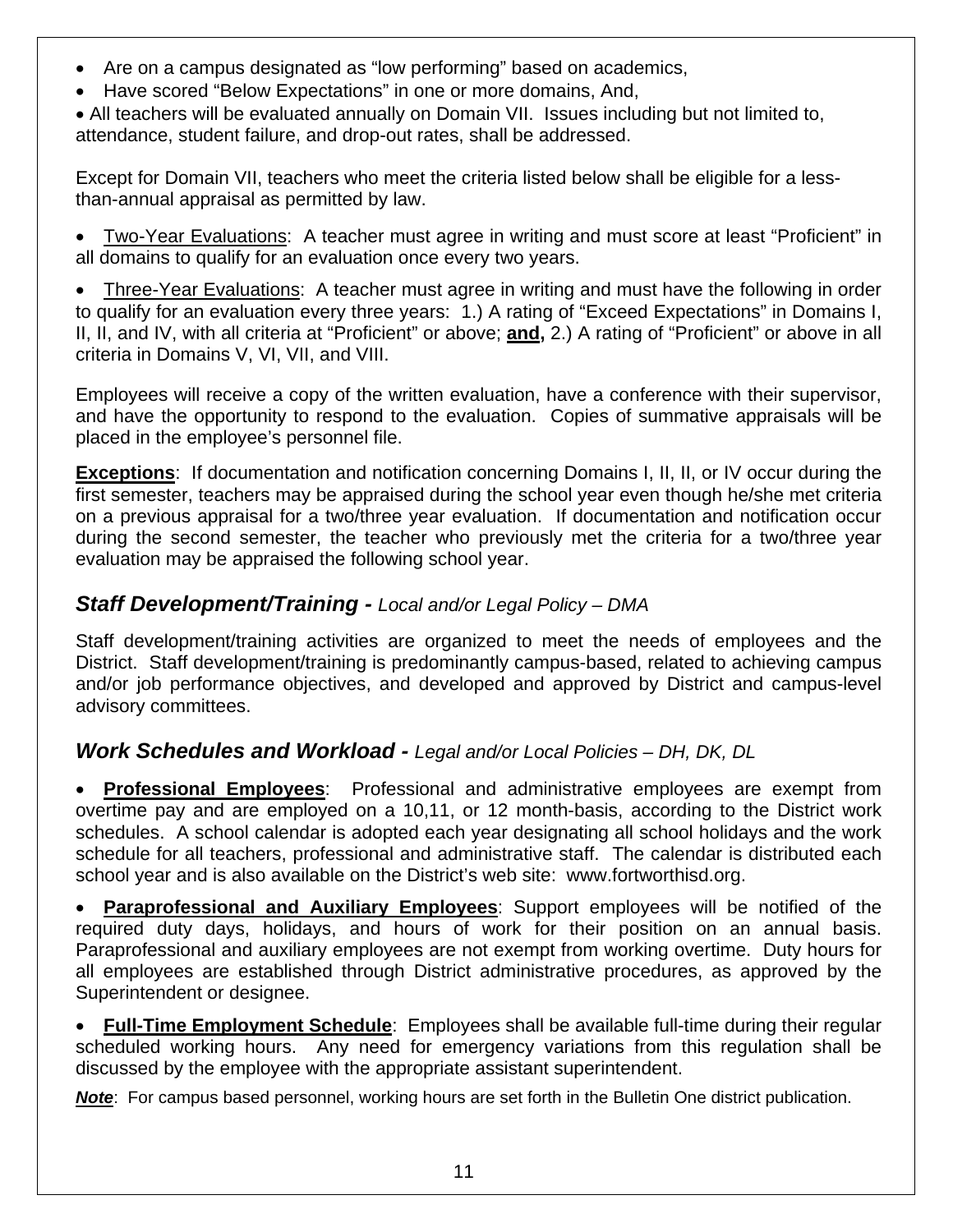## **Employee Relations and Communications**

#### <span id="page-11-0"></span>*District Communications*

Throughout the year, the Communications Department publishes newsletters, brochures, fliers, calendars, news releases, and other communication materials. These publications offer employees and the community information pertaining to school activities and achievements.

The District's main method of communication with the employee base, besides the phone system, is through the First Class Email System. In order to use the email system, an employee must have access to a computer and be issued an email account and user id. Through this system the District distributes information to employees regarding important issues, concerns, administrative regulations, changes in policies and procedures, and other relevant news. **Important**: When an employee is set up with an email address, it is important that they create a resume indicating what department they work in, their title, etc. The District is very large and sometimes there are employees with identical names. In order to send email to the correct person, an up-to-date resume on the email system is important.

The District distributes information to the media via the Communications Department. All information must be processed through and approved by the Communications Department before being released to the media.

#### *Employee Recognition and Appreciation*

Continuous efforts are made throughout the year to recognize employees who make an extra effort to contribute to the success of the District. Employees are recognized at Board meetings, in District newsletters, and through special events and activities.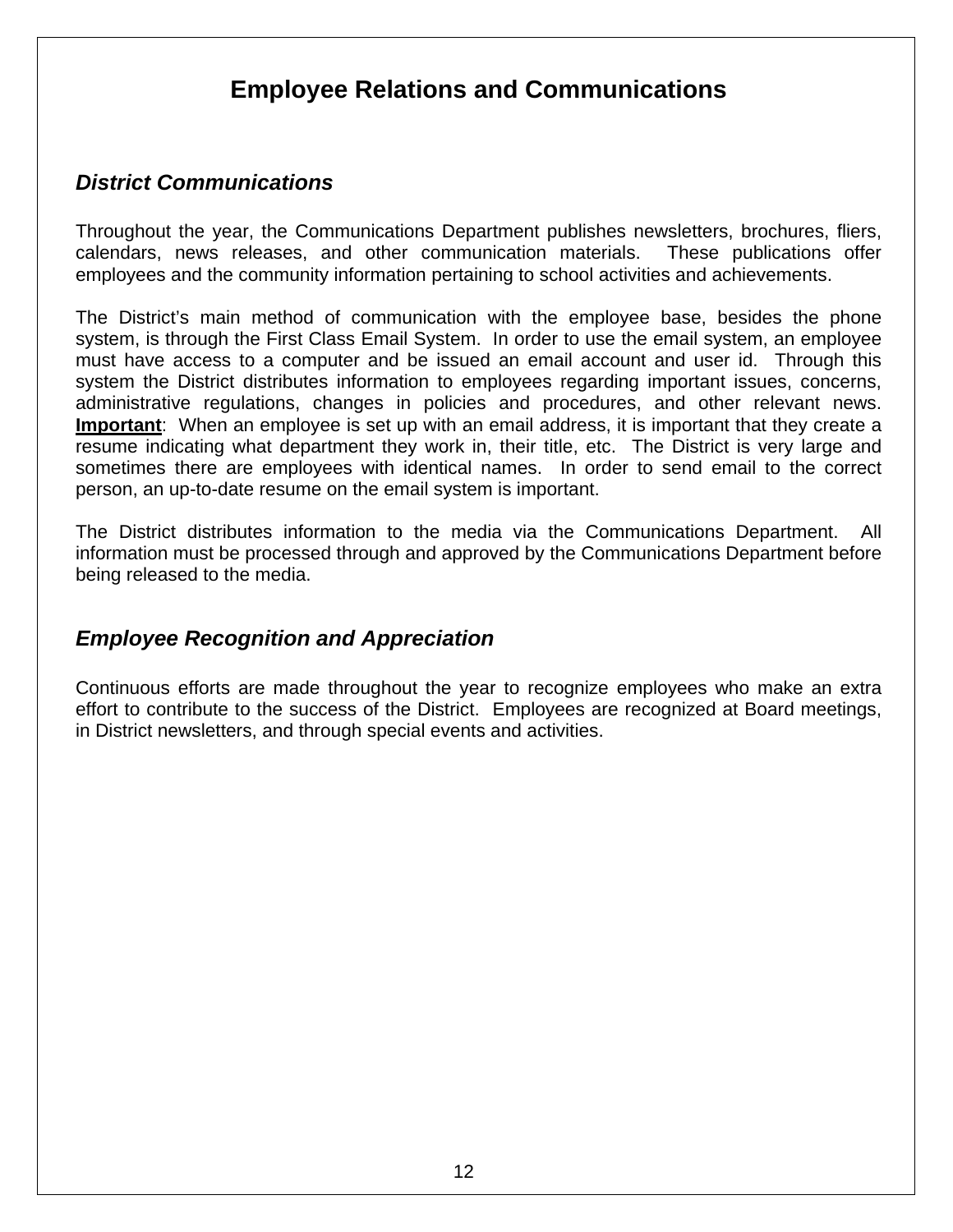## **Compensation and Benefits**

#### <span id="page-12-1"></span><span id="page-12-0"></span>*Automatic Payroll Deposit*

The District offers two methods for employees to receive their pay.

- Automatic Payroll Deposit: Employees can have their earnings electronically deposited into an account at any banking institution. A notification period of one month is necessary to activate this service. Money is immediately available on the pay date.
- PayChek-Card: This method is for employees who do not qualify for a direct deposit account at a bank of their choice or at the school district's bank.

Contact the Payroll Department at 817-871-2144 for complete details on either method.

#### **Compensatory Time - Legal and/or Local Policy – [DEA](http://www.tasb.org/policy/pol/private/220905/pol.cfm?DisplayPage=DEA(LOCAL).html)**

The District pays overtime for non-exempt employees in accordance with federal wage and hour laws. All employees are classified as either exempt or non-exempt for purposes of overtime compensation. Professional and administrative employees are ineligible for overtime compensation. Only non-exempt employees (hourly employees and some paraprofessional employees) are entitled to overtime compensation. All overtime work, except in emergency situations, must be approved **in advance** by the immediate supervisor or appropriate designee. Unauthorized overtime work is grounds for disciplinary action.

A non-exempt employee is paid at a rate of one and one-half times his or her regular rate of pay for each overtime hour worked. Compensatory time, in lieu of monetary overtime compensation, may be granted at a rate of one and one-half hours of compensatory time for each hour of overtime worked. The supervisor and non-exempt employee should agree to the method of overtime compensation prior to the non-exempt employee performing the overtime work.

Compensatory time earned must be used at a time that is mutually agreeable to the non-exempt employee and supervisor. Weekly time cards will be maintained on all non-exempt employees for the purpose of wage and salary administration. Overtime is considered to be time worked above 40 hours in a week. Holidays, vacation, or any paid non-work time is not considered in the formula for calculation of overtime pay. You have to literally, physically work 40 hours in a week before overtime is paid.

*The District's workweek is defined as: 12:00 a.m. Saturday to 11:59 p.m. Friday.* 

#### *Health Insurance - Legal and/or Local Policy – [CRD](http://www.tasb.org/policy/pol/private/220905/pol.cfm?DisplayPage=CRD(LOCAL).html)*

Group health insurance coverage is available through TRS ActiveCare to most full-time employees and certain part-time employees, in accordance with TRS ActiveCare provisions. Employees can access the TRS website at [www.trs.state.tx.us/trs-activecare.](http://www.trs.state.tx.us/trs-activecare) The District's contribution to employee insurance premiums is determined annually by the Board of Trustees. Detailed descriptions of insurance coverage, premiums, and eligibility requirements are available from the Employee Benefits Department.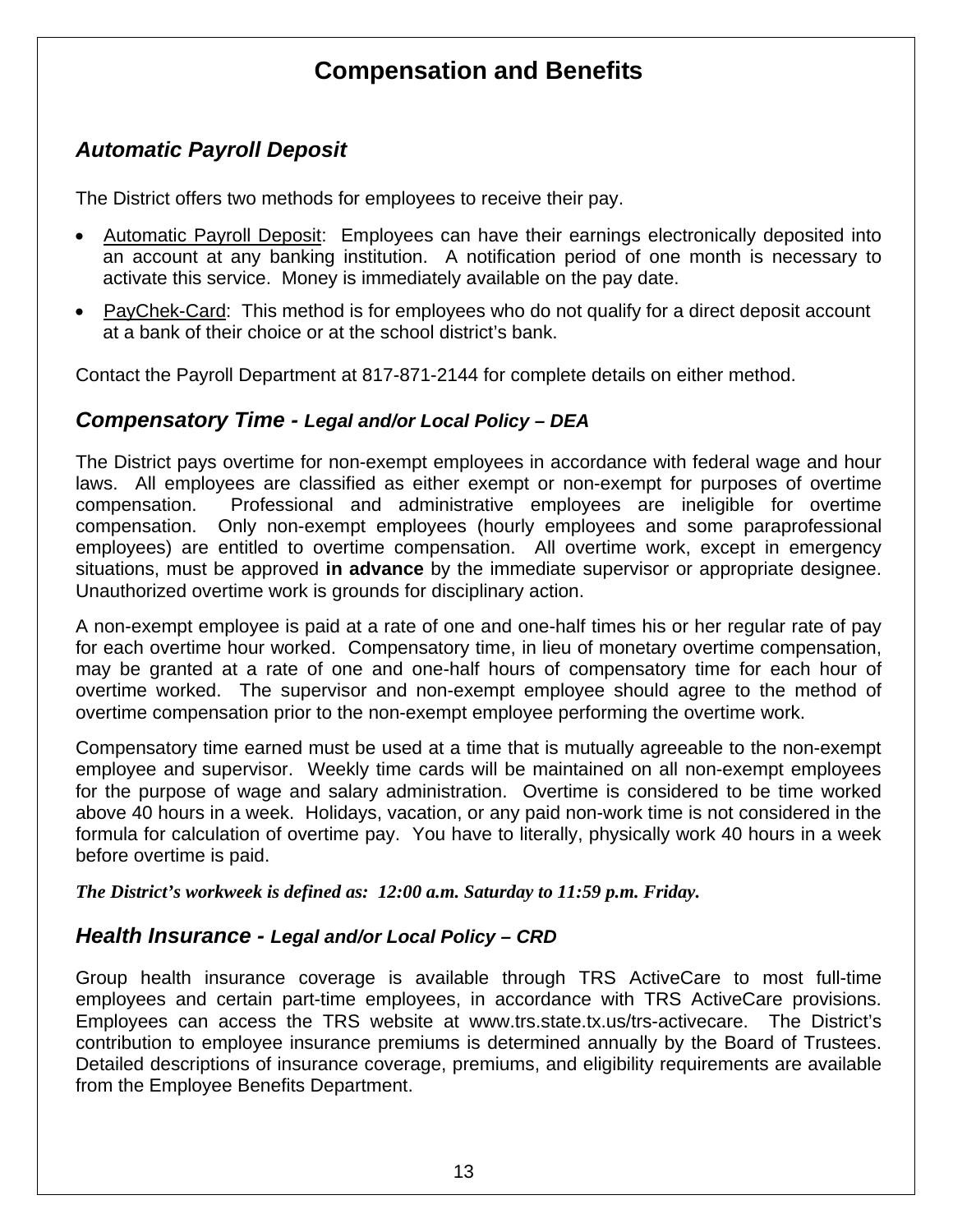<span id="page-13-0"></span>The insurance plan year is September thru August. New employees may complete enrollment forms at employee orientation; current employees can make changes to their coverage during the annual open enrollment periods. For special enrollment qualifying events please refer to the TRS ActiveCare booklet. To enroll for TRS long-term care, employees may call TRS at 1-866-355- 5999, Mon.-Fri.,8:00 am–8:00 pm. At the employee's discretion, health insurance may begin on: (1) the first day of employment, (2) the first day of the following month, or (3) the first day of the month in which your TRS 90 day eligibility begins. All other benefits begin the first day of the month in which your TRS 90 day eligibility begins.

At their own cost, eligible employees may enroll in supplemental insurance programs for dental, vision, life, and disability. Premiums for these programs can be paid by payroll deduction. Employees may contact the Employee Benefits Department at 817-871-2136 for more information.

### *Paychecks*

Professional employees are paid monthly; auxiliary employees are paid either monthly or every two weeks, depending upon the job classification. Salary is received one of two ways: (1) Through Direct Deposit into the employee's bank of choice, or (2) through a Bank One assigned PayCard. Payroll Advice Statements will be sent out each pay period by the Payroll Department as follows:

a) School Campuses: Sept. thru May – Sent to each campus;

June thru Aug. – Mailed to employee's home address.

- b) Administration Bldg: Distributed by Department Secretary.
- c) All Others: Mailed to employee's home address two days prior to payday.

An employee's Payroll Advice Statement contains the detailed information including deductions, withholding information, and the amount of leave accumulated. Please Note: Employees who start work by the 15<sup>th</sup> of a month will normally receive a paycheck that month. If you have any questions regarding your pay or Payroll Advice Statement, please contact the Payroll Department at (817) 871-2144.

#### **MONTHLY PAYCHECK DATES FOR THE 2007--2008 SCHOOL YEAR ARE AS FOLLOWS**:

| <b>September 28, 2007</b> | <b>January 18, 2008</b>  | May 28, 2008           |
|---------------------------|--------------------------|------------------------|
| <b>October 26, 2007</b>   | <b>February 22, 2008</b> | June 27, 2008          |
| <b>November 16, 2007</b>  | March 28, 2008           | <b>July 28, 2008</b>   |
| <b>December 18, 2007</b>  | April 28, 2008           | <b>August 28, 2008</b> |

#### *Payroll Deductions - Legal and/or Local Policy – [CFEA](http://www.tasb.org/policy/pol/private/220905/pol.cfm?DisplayPage=CFEA(LOCAL).html)*

Automatic payroll deductions for the Texas Teacher Retirement System (TRS) and Federal Income Tax (IRS) are required for full-time employees. Medicare tax deductions are also required for employees hired after March 31, 1986. Temporary and part- time employees who aren't eligible for TRS membership must have their Social Security contributions deducted. Substitutes may elect to have FICA deductions as an alternative. Other payroll deductions employees may include are: premiums for annuities, savings bonds, dues, employee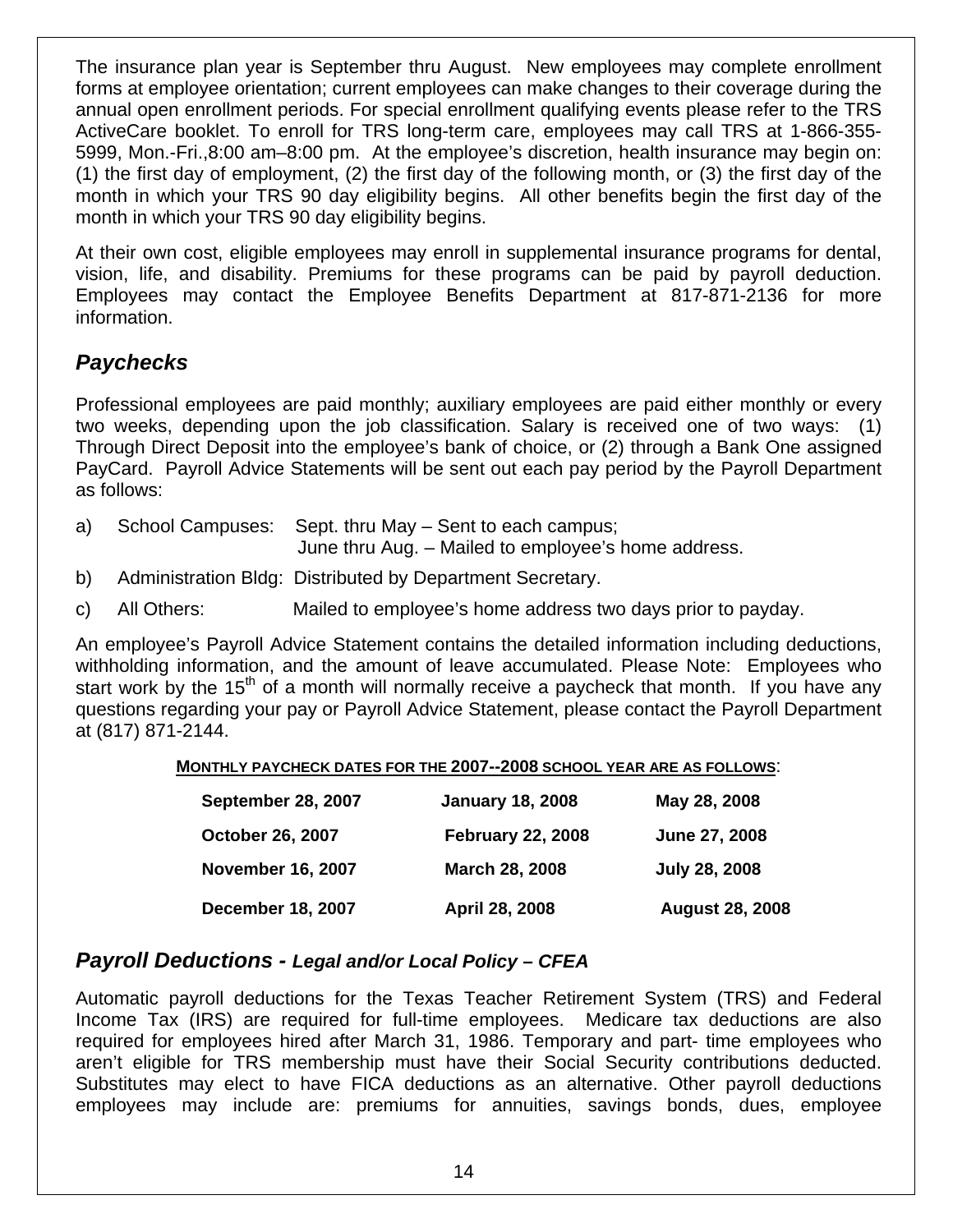<span id="page-14-0"></span>associations, credit union deposits, insurance, and selected charitable organizations. Salary deductions are automatically made for unauthorized or unpaid leave.

#### *Salaries, Wages, and Stipends - Legal and/or Local Policy – [DEA](http://www.tasb.org/policy/pol/private/220905/pol.cfm?DisplayPage=DEA(LOCAL).html)*

Employees are paid in accordance with administrative guidelines and a pay structure established for each position. Salaries and wages are reviewed on an annual basis and adjusted according to the budgeted amounts approved by the Board of Trustees.

Teachers, librarians, counselors, and nurses will be paid no less than the minimum state salary schedule. Exempt employees who perform extracurricular duties may be paid a stipend in addition to their salary according to the District's extra-duty pay schedule. Employees must work a minimum of 90 days per year and receive "Meets Expectations" or better on annual evaluations to be eligible for any board approved pay increases the following fiscal year. Employees may contact the Compensation Department at 817-852-1115 for information regarding the District's pay schedules or their own pay.

#### *Service Records and Service Credit*

FWISD will compensate certified employees for prior experience in an educational setting, provided the service has met TEA requirements. It is the employee's responsibility to provide service records of previous employment. Eligible employees will not be given service credit until the records are submitted and verified by the Compensation Department. It is imperative that service records be submitted in a timely manner because it could affect the employee's rate of pay. Please Note, a current employee is eligible for back pay **only** in the fiscal year the service records are submitted; a first year employee's back pay would be retroactive to his/her specific start date. FWISD's fiscal year is September 1 to August 31. For the appropriate forms, more information or details, please contact the Compensation Department at 817-852-1115.

**Salary Credit for Certified Substitute Teaching Service**: Any current full-time teacher, nurse, librarian, or counselor with prior experience as a certified substitute teacher may be eligible to receive District salary credit for that service if he/she worked a minimum of 90 days in a fiscal year. If you have such service with FWISD, please complete a "Request for Unreported Service and Salary" form available in Employee Records. Service records will be researched, and if you qualify, you will receive FWISD salary credit for that service. If you have service in another district, please contact that district for verification, and submit the out-of-district record to the FWISD Compensation Department.

**Retirement Credit for Certified Substitute Teaching Service**: Upon request, a "Teacher Retirement System Form (TRS22) verifying your service of 90 days or more per fiscal year will be mailed to your home. If you wish to *purchase* this service toward your retirement, forward the TRS22 form to the Teacher Retirement System per directions on the form. TRS will send you a bill for the amount of money necessary to purchase the year(s) toward your retirement. Please note: Once TRS receives your TRS22 verifying the previously unreported service, they will **require** you to make the purchase. For questions regarding purchase of this service, or your retirement account in general, contact the Teacher Retirement System of Texas at 1-800-223- 8778.

**Retirement Credit for Substitute/Part-Time Service**: The Teacher Retirement System of Texas allows school district employees to purchase part-time or substitute work for retirement purposes. The service must be for a minimum of 90 days in a fiscal year.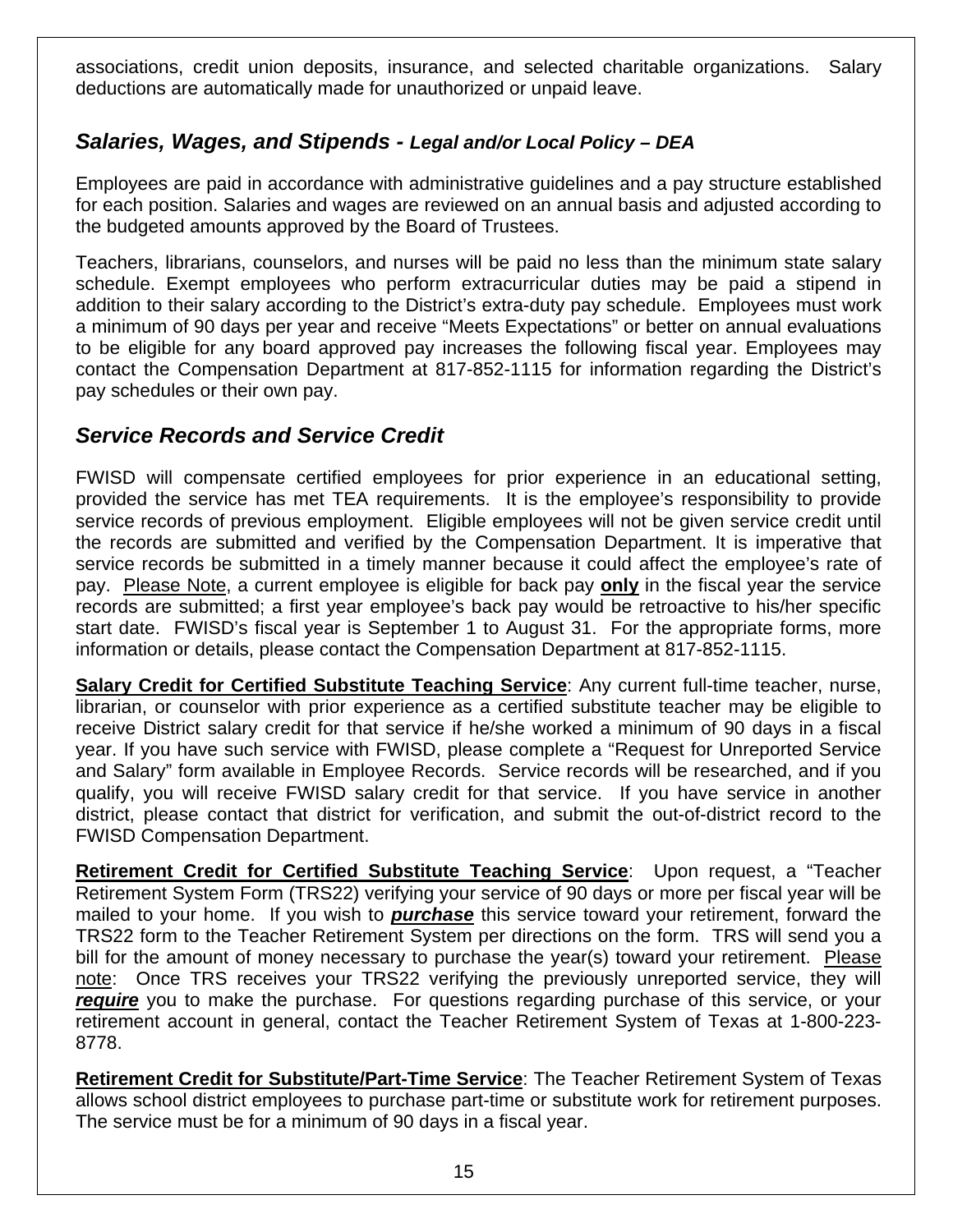<span id="page-15-0"></span>If you've worked for a school district in a position where you did not pay into TRS, you may be eligible to purchase that service toward your retirement. In this case, the district where the service was performed, must complete a TRS22 form, verifying the number of days worked and gross salary earned for that period. If you have such FWISD service, please contact the Personnel Records Department at 817-871-2232.

#### *Travel Expense Reimbursement - Legal and/or Local Policy – [DEE](http://www.tasb.org/policy/pol/private/220905/pol.cfm?DisplayPage=DEE(LOCAL).html)*

Before any travel expenses are incurred by an employee, the employee's supervisor and appropriate central office business officials must give approval. For approved travel, employees will be reimbursed for mileage and other travel expenditures according to the current rate schedule authorized by the Board of Trustees. Employees must submit receipts to be reimbursed for travel expenses other than mileage.

#### **Unemployment Compensation Benefit - Legal and/or Local Policy - [CRF](http://www.tasb.org/policy/pol/private/220905/pol.cfm?DisplayPage=CRF(LOCAL).html)**

Employees who have been laid off or terminated through no fault of their own may be eligible for unemployment compensation benefits under the Texas Unemployment Compensation Act. Employees are not eligible to collect unemployment benefits during regularly scheduled breaks in the school year or the summer months if they have employment contracts or reasonable assurance of returning to service. For more information about unemployment benefits please contact the Employee Relations Division at 817-871-2227.

#### *Vacation - Legal and/or Local Policy – [DED](http://www.tasb.org/policy/pol/private/220905/pol.cfm?DisplayPage=DED(LOCAL).html)*

240 and 260 day employees receive paid vacation as follows:

- Two weeks per year during first ten years
- Three weeks per year after ten years of service beginning with  $11<sup>th</sup>$  year
- Four weeks per year after twenty years of service beginning with  $21^{st}$  year

#### *Workers' Compensation Benefit - Legal and/or Local Policies – [CRE,](http://www.tasb.org/policy/pol/private/220905/pol.cfm?DisplayPage=CRE(LOCAL).html) [DEC](http://www.tasb.org/policy/pol/private/220905/pol.cfm?DisplayPage=DEC(LOCAL).html)*

The District provides workers' compensation benefits to employees who are injured on the job or suffer a work related illness. Benefits may pay for medical treatment and replace part of the income lost by the employee while recovering. Specific benefits are set by law depending on the circumstances of each case. All work related accidents/injuries should be reported at once to the immediate supervisor. Employees who are unable to work due to a work-related injury will be notified of their rights and responsibilities under the Texas Labor Code by the State Workers' Compensation Commission after the appropriate injury reports have been submitted.

Employees receiving weekly workers' compensation benefits may elect to use their accrued leave benefits. These leave day benefits are pro-rated. Employees who have lost work time due to work-related injuries are required to file a Form 100 with the Employee Relations Division requesting workers' compensation leave. This leave will run concurrently with Family Medical Leave.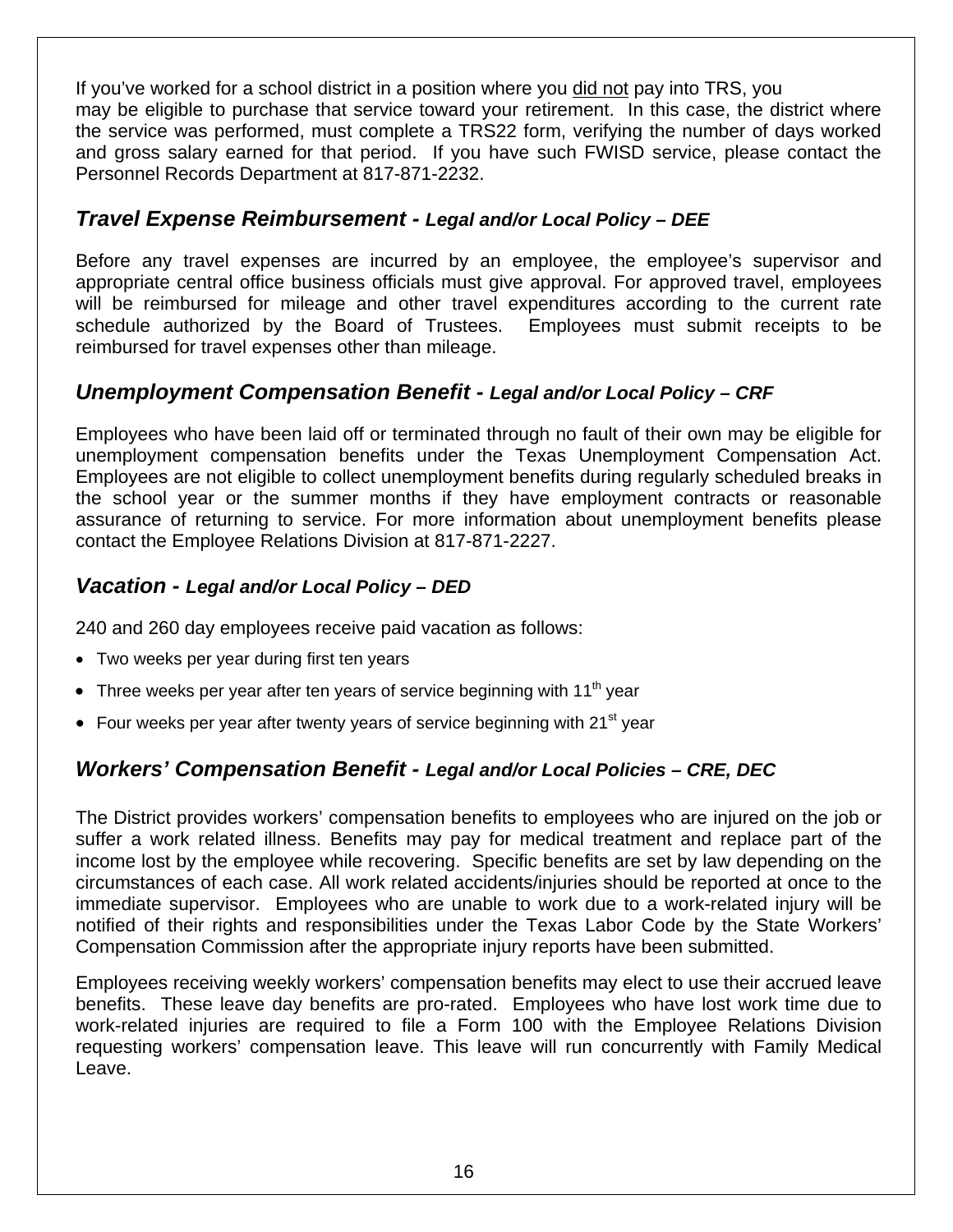## **Complaints and Grievances**

<span id="page-16-0"></span>The policy for employee complaints or grievances is intended to provide an orderly process for the prompt and equitable resolution when a concern has not been resolved. The Board intends that whenever feasible, complaints or grievances be resolved at the lowest possible administrative level. This policy shall not be construed to create new or additional rights beyond those granted by Board Policy or Law. Employees are encouraged to discuss problems or concerns with their supervisor or an appropriate administrator at any time.

Grievances must be filed on a Grievance Statement Form and must be personally signed by the employee filing the complaint. Forms can be provided by the Office of Policy Development, the office of Employee Relations in Human Resources, or by the employee's supervisor. An employee is prohibited from bringing separate or serial grievances regarding the same event or action. All time limits shall be strictly complied with unless changed in writing by mutual consent. **Scheduled meetings or reviews with district administrators regarding grievances shall be held during business hours; consultations by an employee with a potential representative or a representative, verbal or in person, must be conducted on the employee's own time outside of scheduled working hours.** 

An employee filing a grievance or an employee who is the subject of a grievance may be represented at his or her own expense by an attorney, a fellow employee, any other person, or an organization that does not claim the right to strike. The representative shall be permitted to attend a conference and assist the employee during the complaint/grievance resolution process. Similarly, a school attorney may represent administrative and supervisory staff.

## *Complaint and Grievance Procedure Summary Outline –*  BOARD POLICY DGBA *(Applies to ALL Employees)*

The following is a summary of the procedure to be followed by all employees in cases of grievances regarding all issues *except demotions, suspensions and terminations (which are covered by other Board policies).* Questions concerning the grievance processes should be directed to the Office of Policy Development at 817-871-2580 or to the office of Employee Relations at 817-871-2227. Employees may view all policies on the District's web page at [www.fortworthisd.org](http://www.fortworthisd.org/) or request a copy from their department supervisor. **A grievance under this policy may include, but shall not be limited to, any of the following:** 

- 1) Grievances concerning an employee's wages, hours, or conditions of work.
- 2) Specific allegations of unlawful discrimination in employment on the basis of sex, race, religion, national origin, age, or disability.
- 3) Specific allegations of unlawful discrimination or retaliation on the basis of the employee's exercise of constitutional rights.
- 4) "Whistleblower" complaints.
- 5) Grievances regarding demotions, suspensions, and terminations for at-will employees are covered by Policy DCD, which is discussed after the DGBA process below.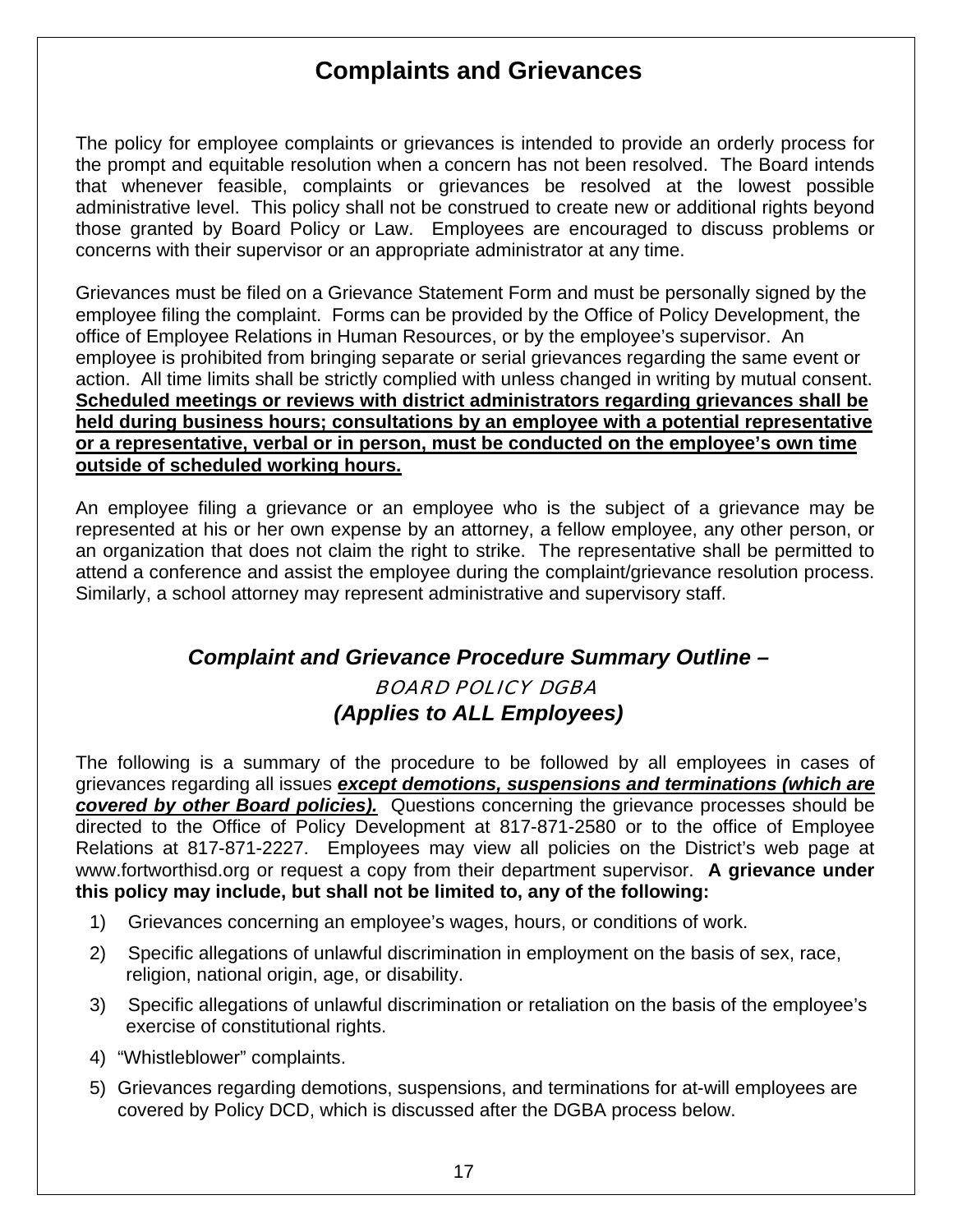6) Grievances regarding dismissals and non-renewals of Chapter 21 employees are covered briefly on page 45 and are covered at length in board policies as follows: Board Policy DFAA–Probationary Contracts: Suspensions/Terminations During Contract Term Board Policy DFAB – Probationary Contracts: Terminations - End of School Year Term Board Policy DFBA – Term Contracts: Suspensions/Terminations During Contract Term Board Policy DFBB – Term Contracts: End of Year Non-Renewal

Board Policy DFCA – Continuing Contracts: Suspensions/Terminations

Board Policy DFD – Contract Termination Hearings

Board Policy DFF – Contract Termination – Reduction in Force

#### DGBA GRIEVANCE PRESENTATION PROCESS

#### **Level I**:

A Level I grievance statement meeting the requirements set forth in this policy must be filed with the Employee Relations Division in Human Resources within the applicable filing deadline set forth in this policy. At the time the grievance is delivered to employee relations, the grievant should also deliver a copy of the grievance statement to the employee's supervisor.

- 1. Upon receipt of the Level I grievance statement, Employee Relations shall immediately notify the employee's immediate supervisor of the filing of the grievance statement and shall apprise the supervisor of his or her responsibilities under this policy.
- 2. A grievance conference must be held by the immediate supervisor within 10 working days after the receipt of the grievance statement, unless there is a mutual written agreement or documented extenuating circumstances. However, the Superintendent can appoint a designee to hear the grievance.
- 3. The employee must attend the conference in person and may appear with a representative. If the employee plans to attend the conference with a representative, he or she must so notify the supervisor at least 24 hours prior to the conference. The failure of the employee to appear at the appointed time and place shall render the grievance null and void.
- 4. All conferences concerning grievances shall take place during normal business hours. Reasonable notice of scheduled conferences shall be given to all participants.
- 5. A written decision must be issued by the immediate supervisor within 10 working days after the conference, unless there is a mutual written agreement or documented extenuating circumstances.
- 6. If a response to a grievance is not obtained from the appropriate authority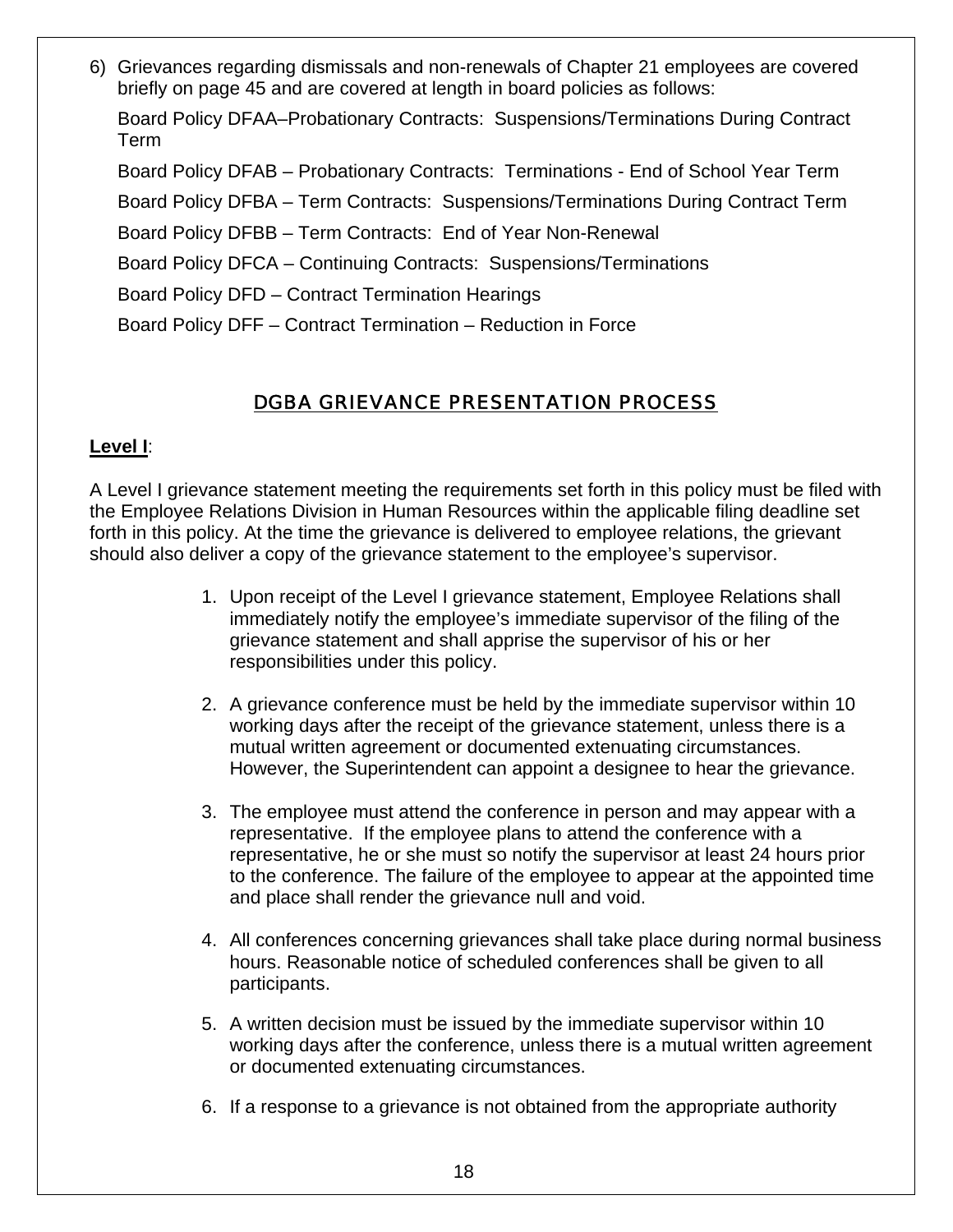within the time limits set forth above, the employee may proceed to the next level under the assumption that the grievance has been denied.

7. At any time during the grievance procedure, the Superintendent or designee may assume jurisdiction and render a decision on the grievance. In this event, the Superintendent's decision may be appealed to the Board within 10 working days of such decision.

#### **Level II:**

If the Level I decision is not satisfactory to the employee or in the event that the employee has not received a timely written decision at Level I, a written appeal may be made to Human Resources.

- 1. The employee must file the written appeal within 10 working days after receipt of the Level I decision. The appeal shall be presented to the Employee Relations Division in Human Resources.
- 2. Upon receipt of the grievance appeal request, Employee Relations shall notify the Superintendent who shall determine whether to personally consider the grievance appeal or to appoint a designee as a hearing officer.
- 3. Unless there are documented extenuating circumstances, the hearing officer shall hold a grievance hearing with the employee within 10 working days after the receipt of the written notice of grievance hearing request.
- 4. The grievance decision shall be communicated in writing to the employee within 10 working days after the hearing.

#### **Level III:**

If the Level II decision is not satisfactory to the employee or in the event that the employee has not received a timely written decision at Level II, a written appeal may be made to the Board of **Trustees** 

- 1. The employee must file the written appeal within 10 working days after receipt by the employee of the grievance decision. The appeal shall be presented to the employee relations division in human resources.
- 2. The Superintendent shall place the appeal on a future Board agenda available for posting under the Texas Open Government Act and shall inform the employee of the date, time, and place of the meeting.
- 3. At the meeting the Superintendent shall provide the Board with copies of the employee's original grievance, all responses, and any written documentation previously submitted by the employee and the administration. The Board will not consider documentation not previously submitted or issues not previously presented.
- 4. The Board will consider the grievance but is not required to rule thereon. In the event that the Board takes no action, the decision will be deemed to have been upheld.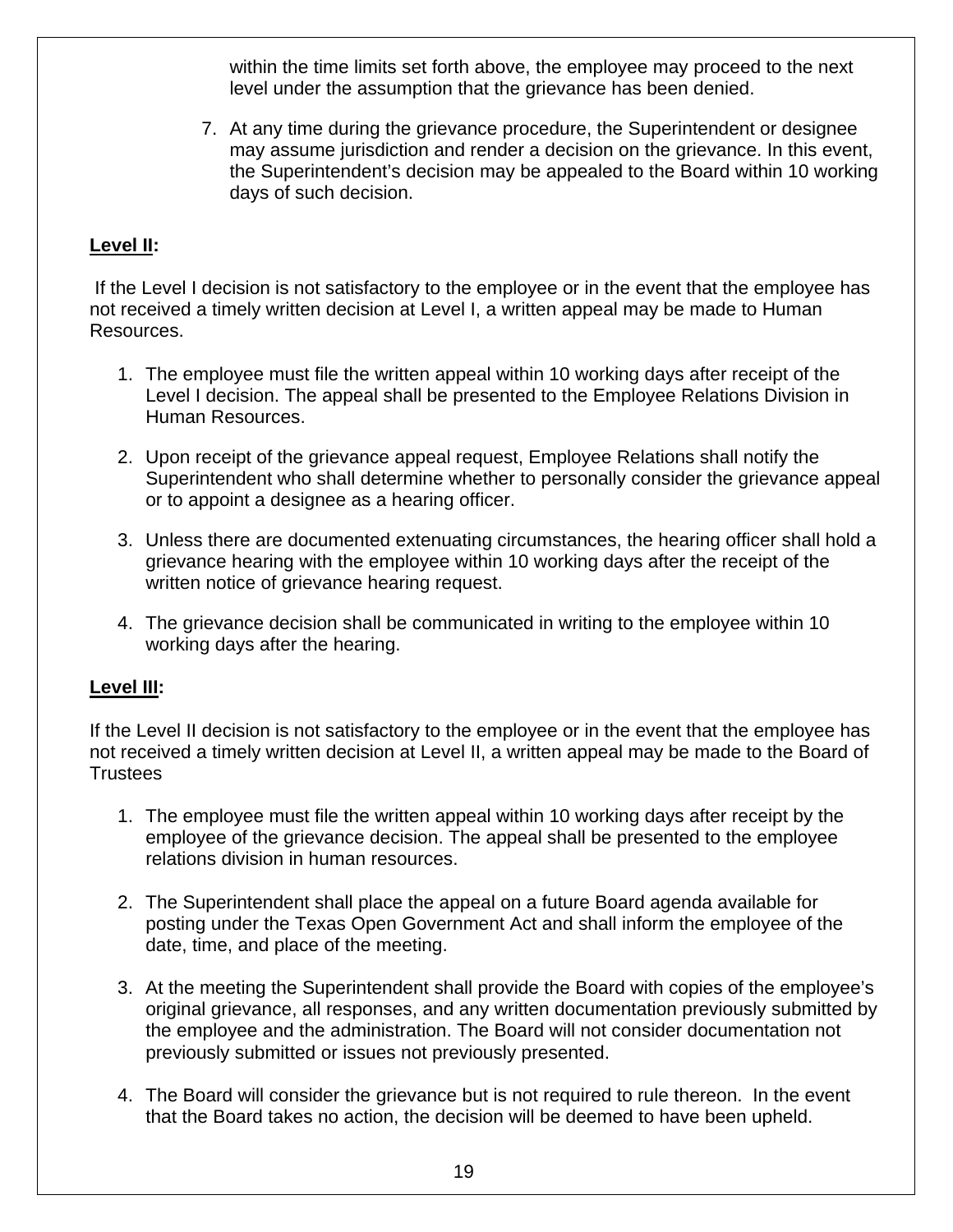## <span id="page-19-0"></span>*Complaint and Grievance Procedure Summary Outline –*  BOARD POLICY DCD *(Applies to At-Will Employees) SUSPENSIONS WTHOUT PAY/DEMOTIONS/TERMINATIONS*

#### **Level I:**

At-will employees who have been suspended without pay, demoted, or dismissed from employment with the District may request a review of the disciplinary action. A Level I grievance statement meeting the requirements set forth in this policy must be filed with the Employee Relations Division in Human Resources within the applicable filing deadline set forth in this policy. At the time the grievance is delivered to Employee Relations, the grievant should also deliver a copy of the grievance statement to the employee's supervisor.

- 1. This request must be made in writing to the Human Resources Department, with all pertinent documentation attached, no later than 10 working days of the time the employee knew or should have known of the action taken.
- 2. The Human Resources Department will forward the written request for review and all documentation to the administrator who is in the direct line of authority to the employee's immediate supervisor.
- 3. The administrator shall hold a conference with the employee within 5 working days after receipt of the request for review.
- 4. The administrator's decision shall be communicated in writing to the employee within 5 working days after the conference.

#### **Level II:**

 If the decision made at Level I is not to the employee's satisfaction or in the event that the employee has not received a timely written decision at Level I, the employee may request a review of the decision.

- 1. This request must be made in writing, with all previous documentation attached, to the Human Resources Department no later than 10 working days of the receipt of the Level I decision.
- 2. The Human Resources Department, at the direction of the superintendent, shall convene the District Review Board within 10 working days after receipt of the request and facilitate the review. The District Review Board consists of three individuals appointed by the Superintendent.
- 3. The Review Board will render a written decision within 7 working days after the conclusion of the review.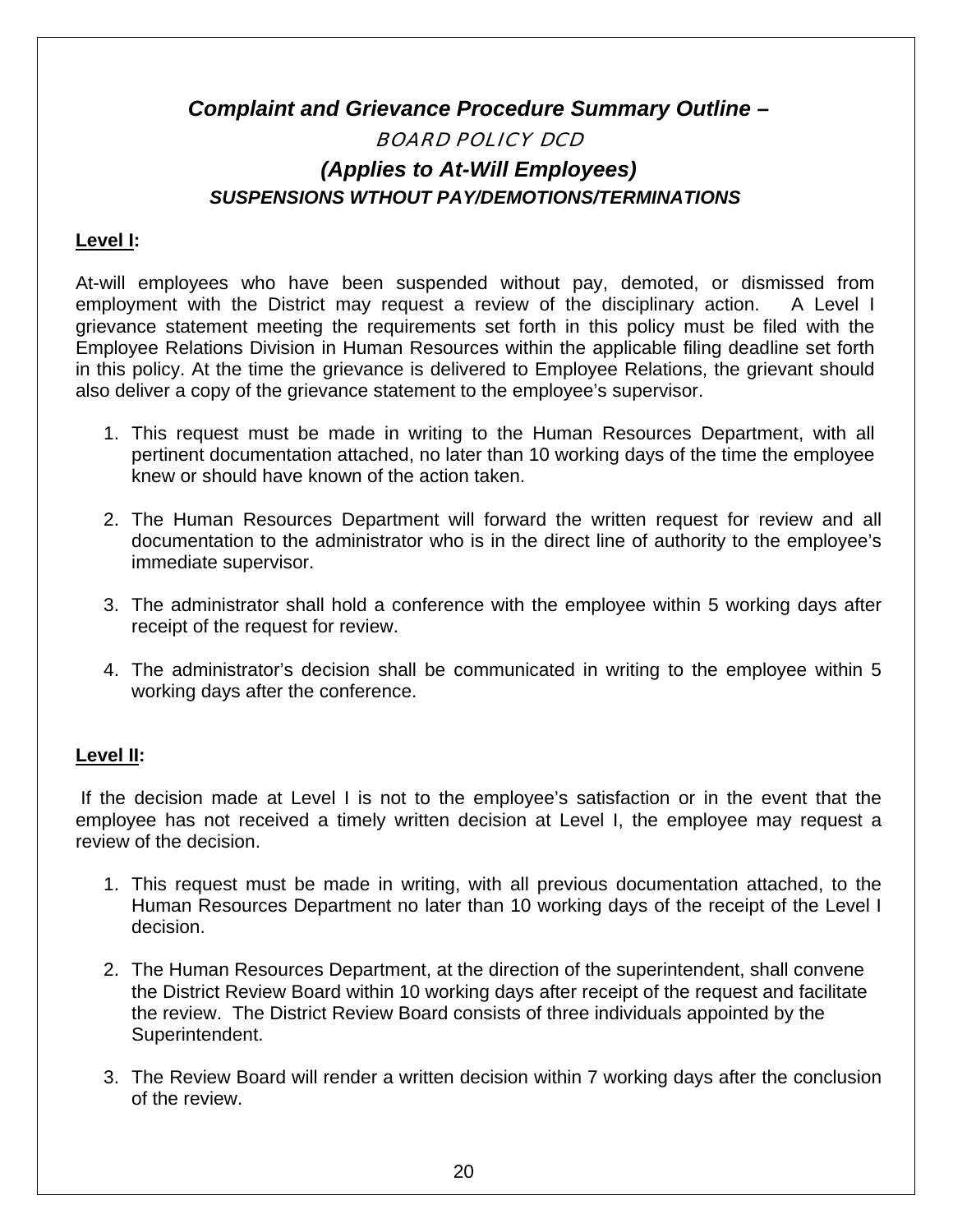#### **Level III:**

If the decision made at Level II is not to the employee's satisfaction or in the event that the employee has not received a timely written decision at Level II, the employee may request a review of the decision.

- 1. This request must be made in writing, with all previous documentation attached, to the Human Resources Department no later than 10 working days of the receipt of the Level II decision. Human Resources shall forward the request and documentation to the Superintendent.
- 2. The Superintendent or designee shall hold a conference with the employee within 10 working days following receipt of the request.
- 3. The decision of the Superintendent/designee shall be communicated to the employee in writing within 10 working days after the conference. The decision is final. However, any employee has the right to present an issue to the Board of Education for consideration.

Back Pay: If during one of the review levels, it is determined that a suspension without pay, a demotion, or a dismissal should not have been imposed, the employee may be given back pay less days assessed for disciplinary or other reasons.

For issues concerning affirmative action, disabilities, or sexual harassment, you may contact:

The Office of Equity and Advocacy (Dennis Dunkins): 817/871-2367  *(For Affirmative Action Issues)* 

ADA/504 Coordinator (June Davis): 817/871-2803 *(For Disability Issues)* 

The Office of Professional Standards: 817/871-2578 *(For Sexual Harassment Issues)*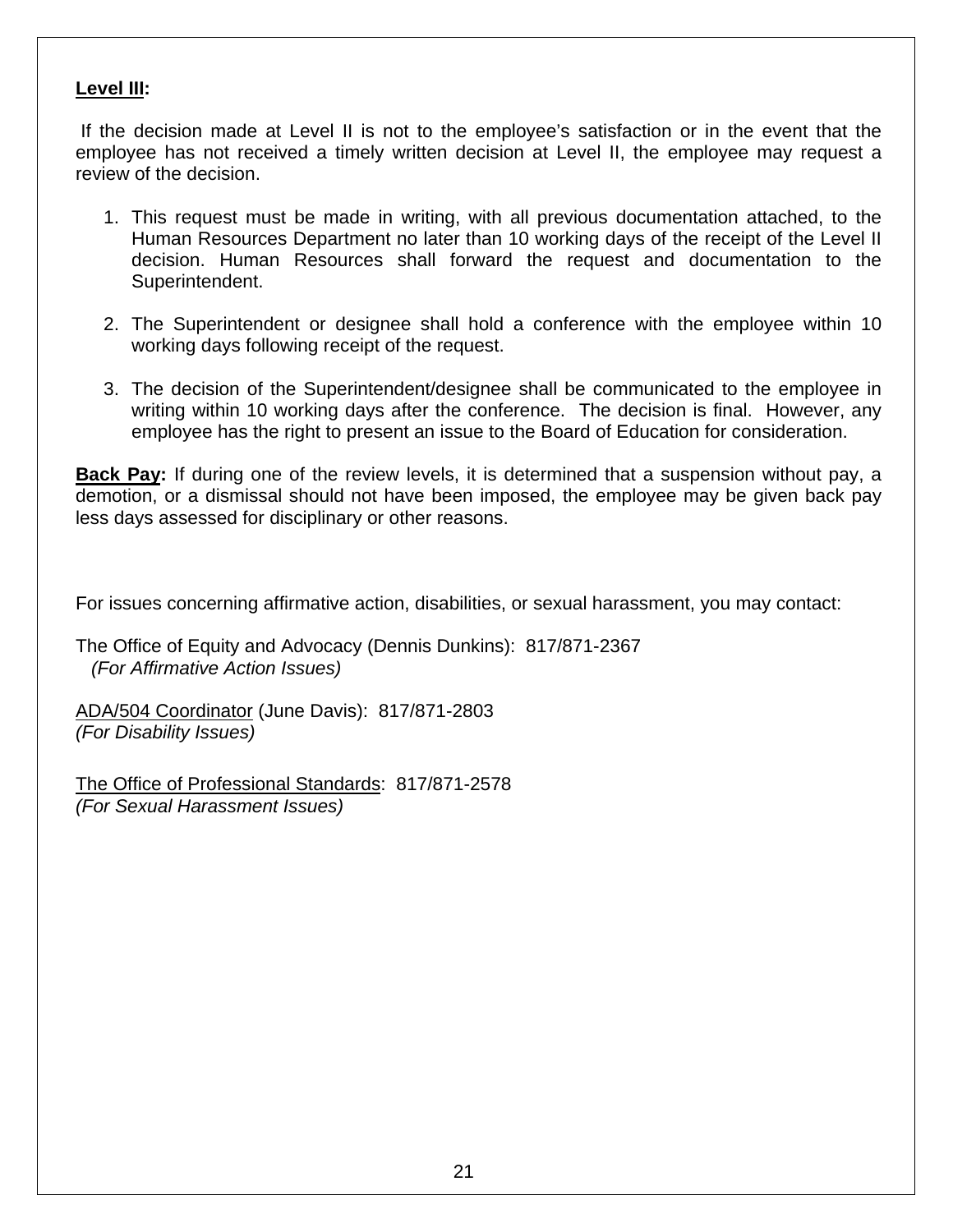## **Employee Code of Ethics and Standards of Conduct**

#### <span id="page-21-0"></span>*Alcohol and Drugs - Legal and/or Local Policies [DH,](http://www.tasb.org/policy/pol/private/220905/pol.cfm?DisplayPage=DH(LOCAL).html) [DI](http://www.tasb.org/policy/pol/private/220905/pol.cfm?DisplayPage=DI(LOCAL).html)*

A copy of this policy, the purpose of which is to eliminate drug use from the workplace, shall be provided each employee at the beginning of each fiscal year or upon employment.

Employees shall not manufacture, distribute, dispense, possess, use, or be under the influence of any of the following substances during working hours, while at school, or at school-related activities, during or outside of usual working hours:

- Any controlled substance or dangerous drug as defined by law, including but not limited to marijuana, any narcotic drug, hallucinogen, stimulant, depressant, amphetamine, or barbiturate.
- Alcohol or any alcoholic beverage.
- Any abusable glue, aerosol paint, or any other chemical substance for inhalation; and
- Any other intoxicating, mood changing, mind altering, or behavior altering drugs.

An employee need not be legally intoxicated to be considered "under the influence" of a controlled substance.

**Exception:** An employee who manufactures, possesses, or dispenses a substance listed above as part of his or her job or who uses a prescription drug authorized by a licensed physician specifically for that employee's use shall not be considered to have violated this policy.

*Notice:* The District's notice regarding drug-free schools and smoke/tobacco-free buildings is on page 21; current employees receive it annually. [See [DH](http://www.tasb.org/policy/pol/private/220905/pol.cfm?DisplayPage=DH(LOCAL).html) (legal) and [DI](http://www.tasb.org/policy/pol/private/220905/pol.cfm?DisplayPage=DI(XHIBIT).html) (exhibit)]

#### *Arrests and Convictions - Legal and/or Local Policy - [DH](http://www.tasb.org/policy/pol/private/220905/pol.cfm?DisplayPage=DH(LOCAL).html)*

An employee who is arrested for, convicted of, granted deferred adjudication, or who entered a plea of *nolo contendere* for any felony or any offense involving moral turpitude must notify the Office of Professional Standards in writing within three calendar days from the date of the event.

#### *Associations and Political Activities - Legal and/or Local Policy - [DH](http://www.tasb.org/policy/pol/private/220905/pol.cfm?DisplayPage=DH(LOCAL).html)*

The District will not directly or indirectly discourage employees from participating in political affairs or require any employee to join any group, club, committee, organization, or association. Employees may join or refuse to join any professional association or organization. An individual's employment will not be affected by membership or a decision not to be a member of any employee organization that exists for the purpose of dealing with employers concerning grievances, labor disputes, wages, rates of pay, hours of employment, or conditions of work.

#### *Computer Use and Data Management - Legal and/or Local Policy [–CQ](http://www.tasb.org/policy/pol/private/220905/pol.cfm?DisplayPage=CQ(LOCAL).html)*

The District's electronic communications systems, including access to the Internet, is to be used for administrative and instructional purposes only. Electronic mail transmissions and other use of the electronic communications systems are not confidential and can be monitored at any time to ensure appropriate use. There exists no right to privacy and contents are subject to review and to open record requests. Unauthorized use of these systems is prohibited and can result in suspension or termination of privileges. Employees and students who are authorized to use the systems are required to abide by the provisions of the District's communications systems policy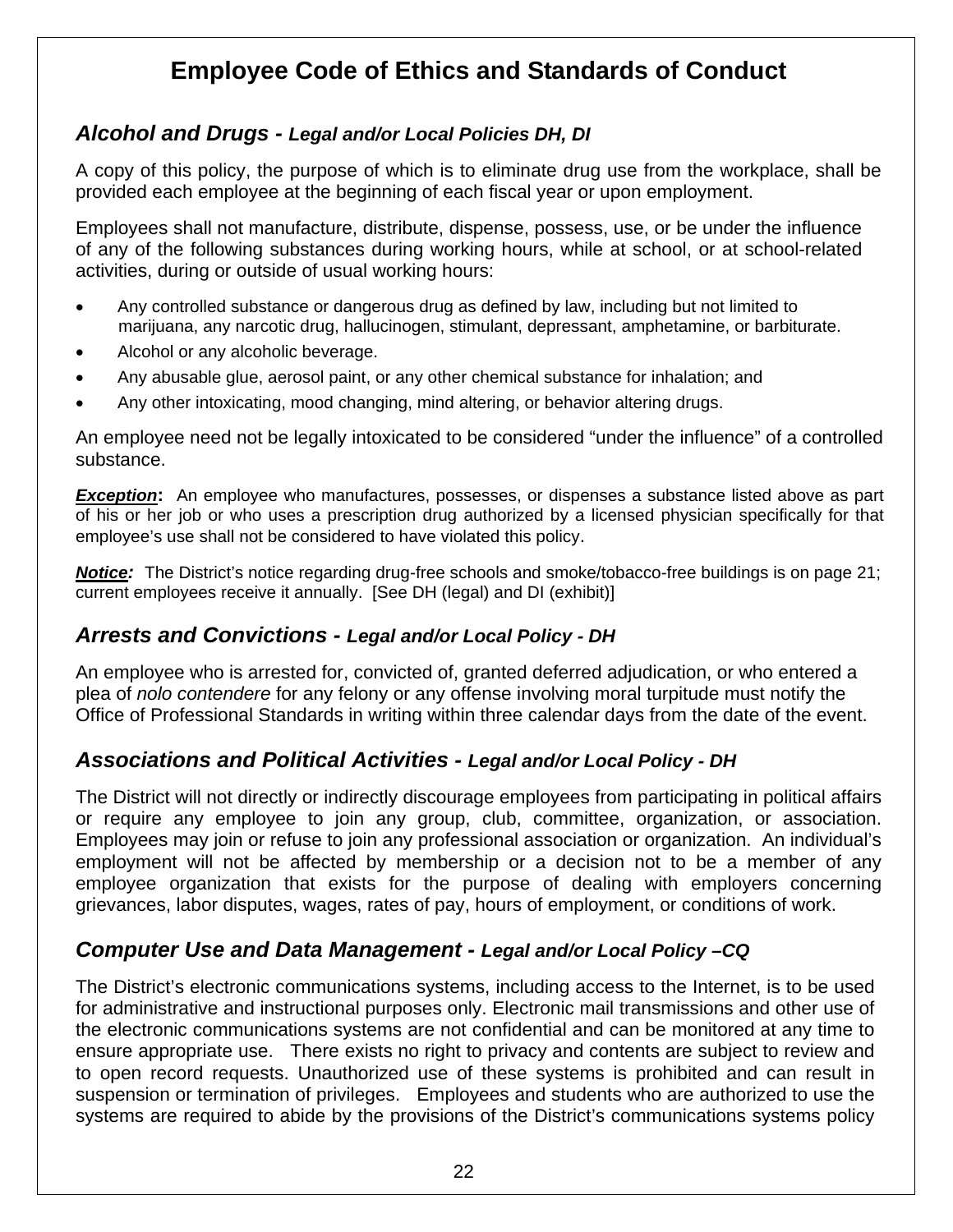<span id="page-22-0"></span>and administrative procedures. Failure to follow District policies and procedures may lead to disciplinary action punishable up to and including termination. Employees with questions about computer use and data management may contact the Information and Technology Services Department at 817-871-2600.

#### **Conflict of Interest - Legal and/or Local Policy – [DBD](http://www.tasb.org/policy/pol/private/220905/pol.cfm?DisplayPage=DBD(LOCAL).html)**

Public trust requires that FWISD employees avoid even the appearance of a conflict between their professional responsibilities and their personal business interests.

A conflict of interest occurs when an employee allows the possibility of direct or indirect personal gain to influence the employee's judgment or actions in the performance of duties and responsibilities. In the discharge of assigned tasks or functions, an employee shall avoid even the perception of conflict of interest and improper practices. To ensure adherence to high ethical and professional standards, an employee's conduct shall be fair, impartial, and impersonal. An employee shall act in a manner that is above reproach and always in the best interest of the District.

An employee shall not accept or solicit any gift, favor, service, or other benefit from any person or entity that could reasonably be construed to influence the employee's discharge of assigned duties and responsibilities. (See new policy [CAA](http://www.tasb.org/policy/pol/private/220905/pol.cfm?DisplayPage=CAA(LOCAL).html))

An employee shall disclose to his or her immediate supervisor a personal financial interest, a business interest, or any other obligation or relationship that in any way creates a potential conflict of interest with the proper discharge of assigned duties and responsibilities or that creates a potential conflict of interest with the best interest of the District.

#### *Copyrighted Materials - Legal and/or Local Policy – [EFE](http://www.tasb.org/policy/pol/private/220905/pol.cfm?DisplayPage=EFE(LOCAL).html)*

• Copyright Infringement: All persons are prohibited from using District technology in violation of any law including copyright law. Only appropriately licensed programs or software may be used with District technology. No person shall use the District's technology to post, publicize, or duplicate information in violation of copyright law. Persons using District technology in violation of law will lose user privileges in addition to other sanctions.

If a content owner reasonably believes that the District's technology has been used to infringe upon a copyright, this owner may notify the District's designated agent.

• Electronic Media: To comply with copyright law, electronic media used in the classroom shall be for educational purposes only.

Unless otherwise provided in the purchase agreement, a computer program shall not be used to make copies. District employees shall not use the same program on more than one computer at a time unless the purchase agreement or written permission from the vendor allows the District to network the program or allows other specified multiple use of the single copy.

#### *Corporal Punishment - Legal and/or Local Policy – [FO](http://www.tasb.org/policy/pol/private/220905/pol.cfm?DisplayPage=FO(LOCAL).html)*

The use of corporal punishment is prohibited by the FWISD Board of Trustees. Students will not be spanked, paddled, or physically disciplined for violations of the Student Code of Conduct. Additionally, employees are expected to use non-touching ways to reward or discipline students.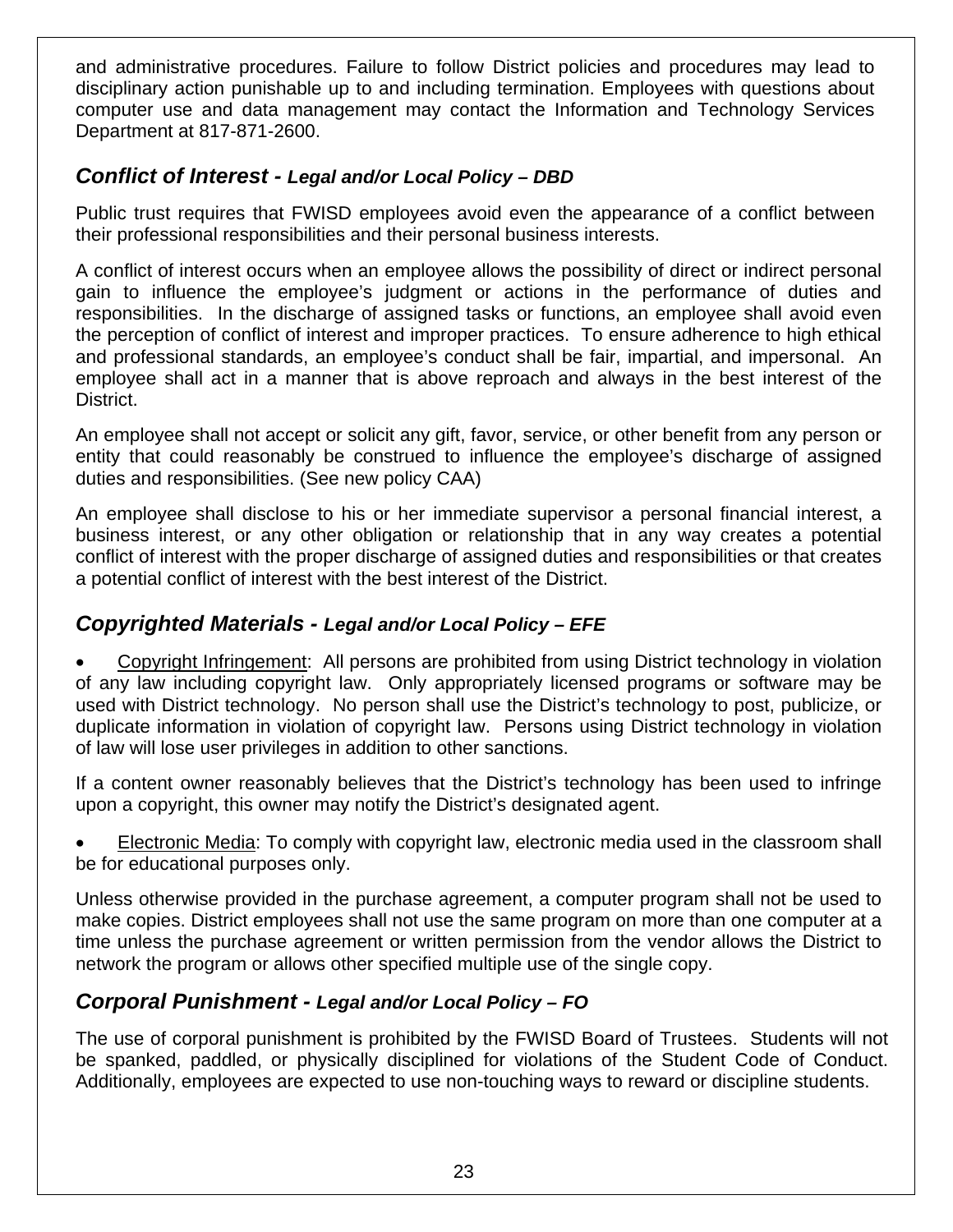#### <span id="page-23-0"></span>*Dress Code - Legal and/or Local Policy – [DH](http://www.tasb.org/policy/pol/private/220905/pol.cfm?DisplayPage=DH(LOCAL).html)*

The dress and grooming of District employees shall be clean, neat, and in a manner appropriate for their assignments, and in accordance with any additional standards set by their supervisors with the approval of the superintendent. Please adhere to the following:

#### **Dress Code for Central Office Staff and Satellite Locations:**

- Dress slacks
- Business style dresses
- Jackets desired
- Business style dress shirts and blouses (with or without collars can be button down or plain front)
- Ties optional but desired
- Dress sweaters or turtlenecks
- Dress capris/cropped pants that are at least mid-calf in Length
- Belts for pants or skirts
- Leather, simulated leather, or microfiber shoes; dress sandals that do not resemble flip flops
- Hose for women desired
- Blue jeans and sneakers only on special occasion days or under extenuating circumstances, as approved by division head

#### **Dress Code for Campus Based Personnel:**

- Slacks (may be docker-style), skirts, dresses of various colors and fabrics
- Shirts (not t-shirts) and blouses with or without collars (can be button down or plain front)
- Dress style polo shirts
- Dress capri's/cropped pants that are at least mid-calf in length
- Sensible shoes appropriate to the assignment
- Blue jeans and sneakers only on special occasion days or under extenuating circumstances, as approved by principal.

#### *Drug/Alcohol Abuse Prevention - Legal and/or Local Policies – [DH](http://www.tasb.org/policy/pol/private/220905/pol.cfm?DisplayPage=DH(LOCAL).html), [DI](http://www.tasb.org/policy/pol/private/220905/pol.cfm?DisplayPage=DI(LOCAL).html)*

Fort Worth ISD is committed to maintaining a drug-free environment and will not tolerate the use of illegal drugs in the workplace. Employees who use or are under the influence of alcohol or illegal drugs as defined by the Texas Controlled Substances Act during working hours are subject to disciplinary action up to and including termination. Please see the statement below:

#### *Drug-Free Schools and Drug-Free Workplace Requirements Notice:*

It is the policy of the FWISD Board of Education that the FWISD will provide a drug-free workplace for employees and students. In compliance with the federal Drug-Free Schools and Communities Act amendments of 1989, the following is a copy of the FWISD Board of Education policy related to drug-free workplace requirements.

The District prohibits the unlawful manufacture, distribution, dispensation, possession, or use of a controlled substance, illegal drugs, inhalants and alcohol, as those terms are defined in state and federal law, in the workplace, on school premises, or as part of the District's activities. 41 U.S.C. 702 (a)(1)(A); 28 TAC 169.2.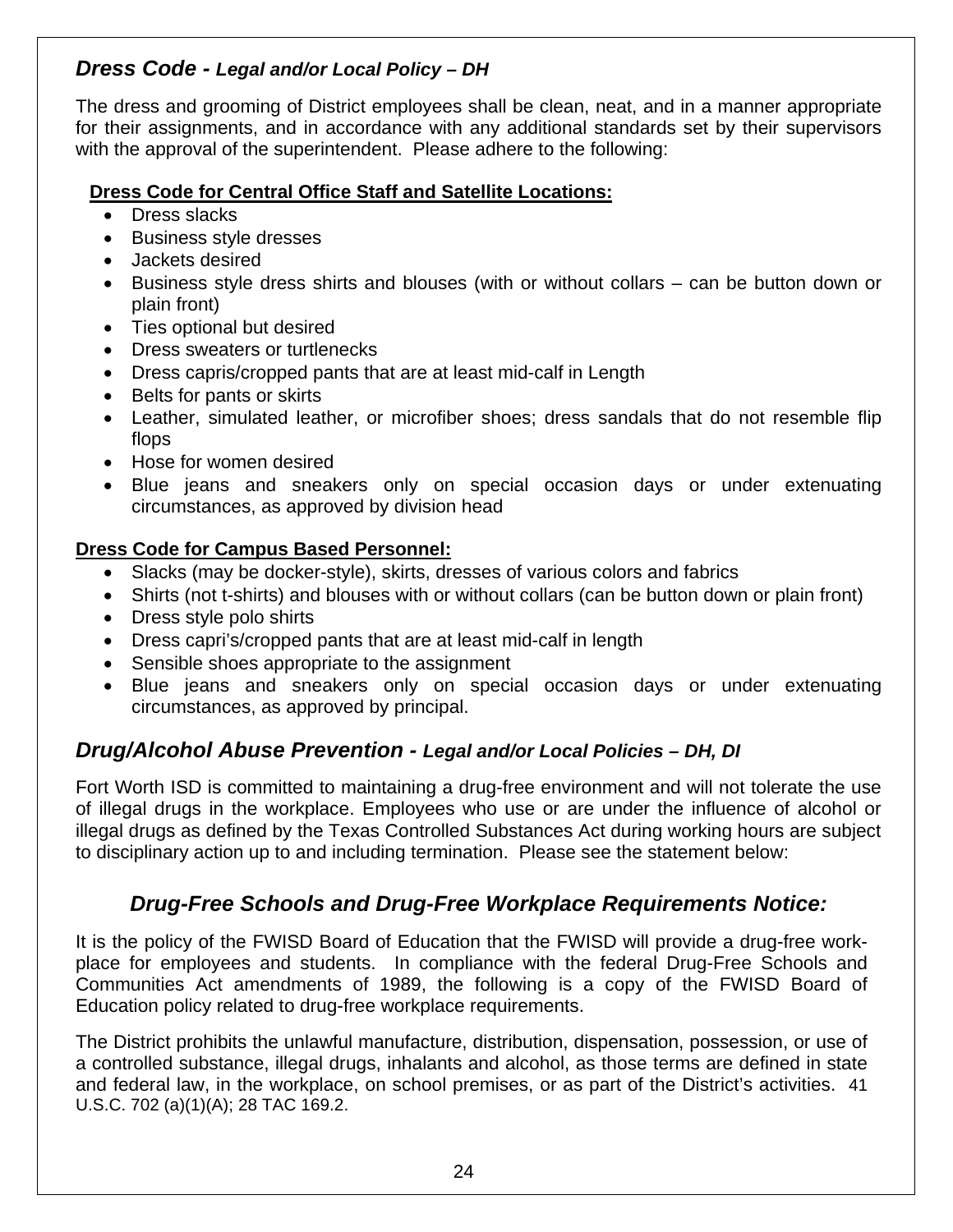Employees who violate this prohibition shall be subject to disciplinary sanctions. Such sanctions may include referral to drug and alcohol counseling or rehabilitation programs or employee assistance programs, termination from employment with the District, and referral to appropriate law enforcement officials for prosecution [see policies DH (legal) and DHE (legal)]. 41U.S.C. 702(a)(1)(A); 28 TAC 169.2.

Compliance with these requirements and prohibitions is mandatory and is a condition of employment. As a further condition of employment, an employee shall notify the Superintendent of any criminal drug statue conviction for violation occurring in the workplace no later than five days after such conviction. Within ten days of receiving such notice – from the employee or any other source – the District shall notify the granting agency of the conviction. 41 U.S.C. 702(a)(1)(D)(E)

Within 30 calendar days of receiving notice from any source of a conviction for any drug statute violation occurring in the workplace, the Superintendent or designee shall either, (1) take appropriate personnel action against the employee, up to and including termination of employment or (2) require the employee to participate satisfactorily in a drug or alcohol abuse assistance or rehabilitation program approved for such purposes by a federal, state, or local health agency, law enforcement agency, or other appropriate agency. The cost of any such program shall be borne by the employee. 41 U.S.C. 703

{This notice complies with the notice requirements imposed by the federal Drug-Free Work-place Act 41 U.S.C. 702 and 34 CFR 85.6301; notice requirements imposed by the federal Drug-Free Schools and Communities Act Amendments of 1989 [20 U.S.C. 3224a and 34 CFR 86.2011 and notice requirements imposed by the Texas Workers' Compensation rules at 28 TAC 169.2}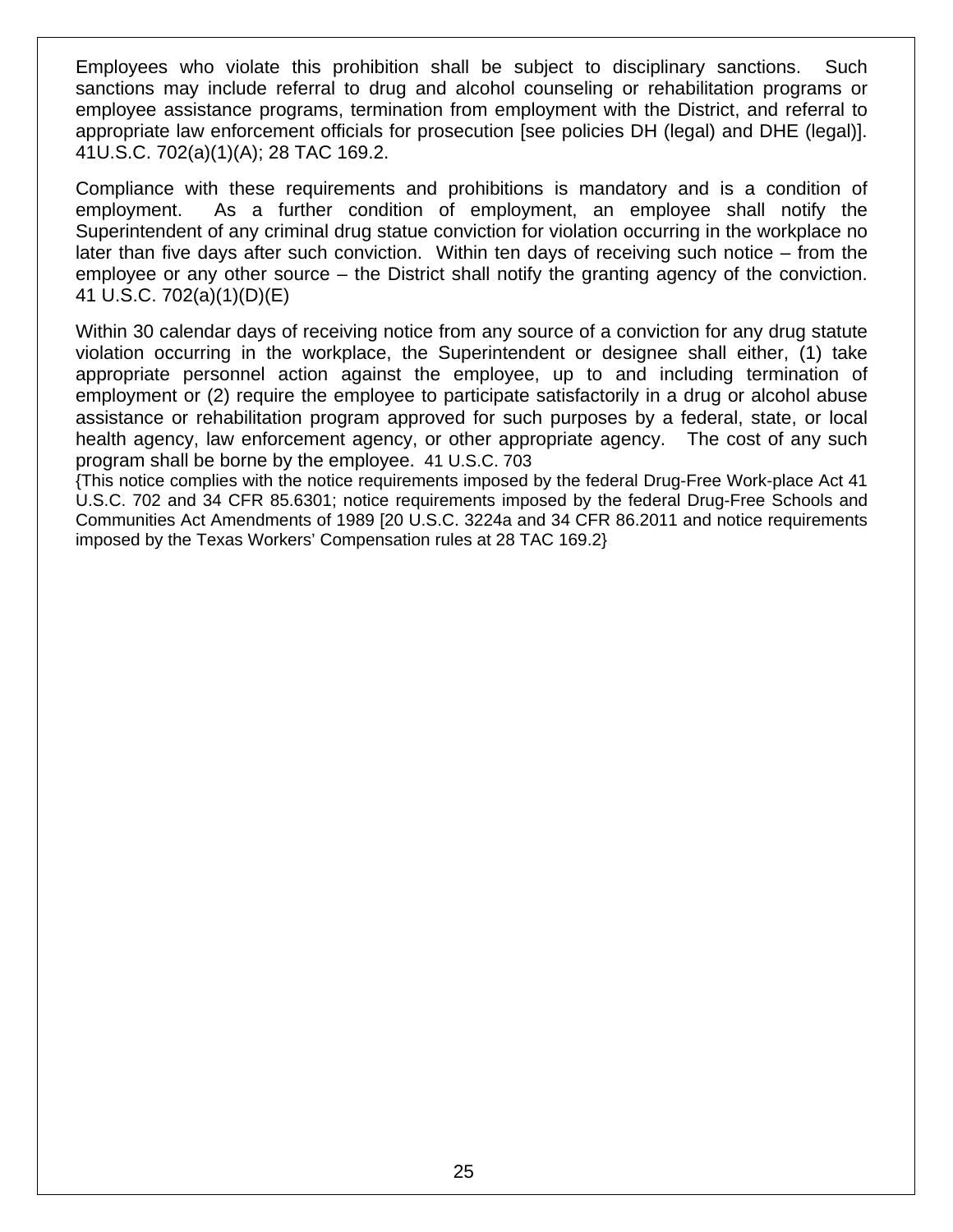## *Employee Fraud, Waste, and Abuse Hotline*

<span id="page-25-0"></span>The Fort Worth Independent School District has established an employee hotline to report fraud, waste and abuse. The hotline number is 817- 871-2112 and will be maintained by the FWISD Internal Audit Department. This hotline is open to employees, vendors, and the community at large. Please read the notice on the following page for full details.

## **Fort Worth Independent School District**

*Fraud, Waste, and Abuse Hotline - 817-871-2112* 

**NO! YOUR NUMBER DOES NOT SHOW UP ON A CALLER ID.** 





**Your hotline call goes to an answering machine maintained by the Internal Audit Department, which will conduct or arrange for an appropriate review or investigation of your complaint. You may remain anonymous, by not disclosing your name, or you can ask that your identity be kept confidential. If you remain anonymous it may be more difficult to investigate your complaint. If you ask that your identity be kept confidential, Internal Audit will protect your identity and disclose it only to the auditors or investigators assigned to review the complaint.** 

#### Call the Fraud, Waste, and Abuse Hotline to report:

- Illegal or fraudulent acts;
- Waste of funds; and
- Misuse or theft of District property or funds.

#### When calling the Hotline, please provide as much information as possible, to include:

- Circumstances of the incidents noted (dates, times, names, places);
- The offices and individuals involved;
- Location of any available evidence (physical evidence or records);
- Names and telephone numbers of credible witnesses; and
- Caller's name and telephone number, if you chose not to remain anonymous.

#### Do not use the Fraud, Waste, and Abuse Hotline to report:

Complaints or grievances involving wages, working conditions, discrimination, and other personnel issues. These issues should be reported in accordance with Board policy DGBA (LOCAL), Employee Complaints/Grievances.

*Remember, calls to the hotline should be made in good faith to report fraud, waste, or abuse rather than to report an employee's dissatisfactions.*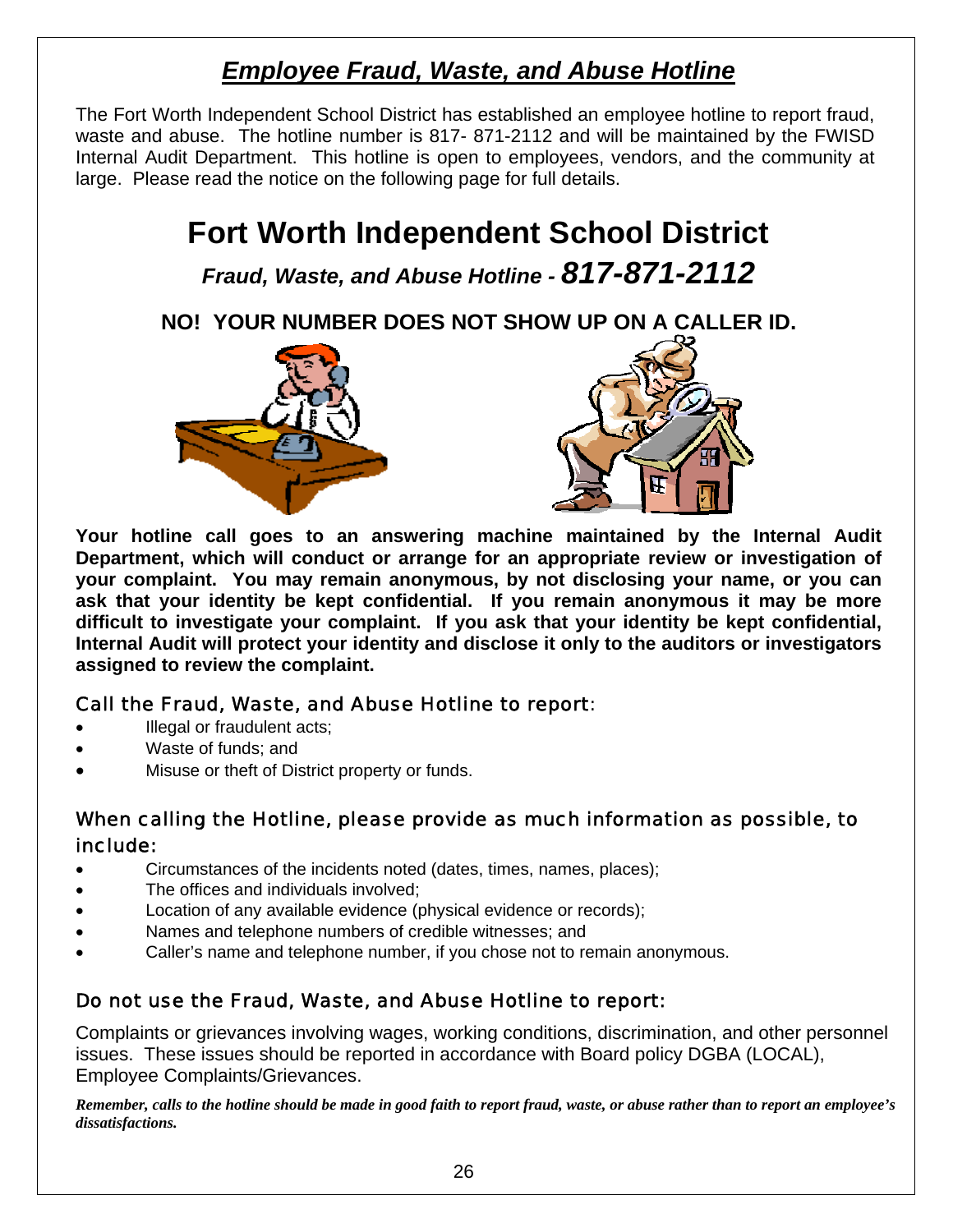#### <span id="page-26-0"></span>*Moral Turpitude - Legal and/or Local Policy - [DH](http://www.tasb.org/policy/pol/private/220905/pol.cfm?DisplayPage=DH(LOCAL).html)*

Moral turpitude includes, but is not limited to, dishonesty; fraud; deceit; theft; misrepresentation; deliberate violence; base, vile or depraved acts that are intended to arouse or gratify the sexual desire of the actor; drug or alcohol related offenses as described in19 TAC 249.16(b); or acts constituting abuse under Family Code 261.001.

#### *Nepotism - Legal and/or Local Policy - [DBE](http://www.tasb.org/policy/pol/private/220905/pol.cfm?DisplayPage=DBE(LOCAL).html)*

The District shall not employ any person who is related by blood within the third degree, or by marriage within the second degree, to a member of the Board, or the Superintendent. This rule does not apply to an employee who has been continuously employed for a period of one year prior to the election or appointment of the officials named.

A person shall not be employed or promoted if such employment/promotion would place the person in a position of supervising/being supervised by a member of his/her immediate family; or where a member of the person's immediate family occupies a position in which the family member could use that position to affect the employment, promotion, salary administration, or other related management or personnel transaction of the person being employed or promoted.

No department director, assistant director, or supervisor shall appoint or employ any person within his or her immediate family, nor use his or her position to influence another District employee to hire a member of his or her immediate family.

Members of the immediate family may teach and/or work in the same school, building, or worksite. However, because of the opportunity for conflicts to arise when members of the immediate family work on the same campus, or in the same worksite, the District reserves the right to reassign an employee or restrict such employment. In all cases, one member of the immediate family shall not directly supervise and/or evaluate another immediate family member or be in the line of supervision to influence or affect the employment, promotion, salary administration, or other management or personnel transaction regarding the family member. Please see Board Policy **[DBE](http://www.tasb.org/policy/pol/private/220905/pol.cfm?DisplayPage=DBE(LOCAL).html)** Local for description of immediate family members.

#### *Outside/Secondary Employment - Legal and/or Local Policy – [DBF](http://www.tasb.org/policy/pol/private/220905/pol.cfm?DisplayPage=DBF(LOCAL).html)*

Prohibiting outside employment is related to the legitimate interest of the Board that public school employees devote their professional energies and efforts to the education of children. Consequently, the full-time position held by an employee of the District shall take precedence over any other occupational interest of the employee. While "approval" for outside employment is not required, employees who wish to accept outside employment or engage in activities for profit must be dedicated primarily to the school system. Outside employment activities will be the responsibility of the employee.

An employee of the District shall not accept outside employment or compensation that could reasonably impair the employee's independence of judgment in the performance of their duties. Also, no full-time employee of the District shall engage in any occupation during their work year that is incompatible or presents a conflict of interest with his/her employment with the District. However, if a conflict of interest or incompatibility exists, or if it is determined that such employment interferes with the duties and proper performance of an employee's regular assignment, said activity will be denied. In this case, continuation of outside/secondary employment shall result in disciplinary action up to and including termination of employment with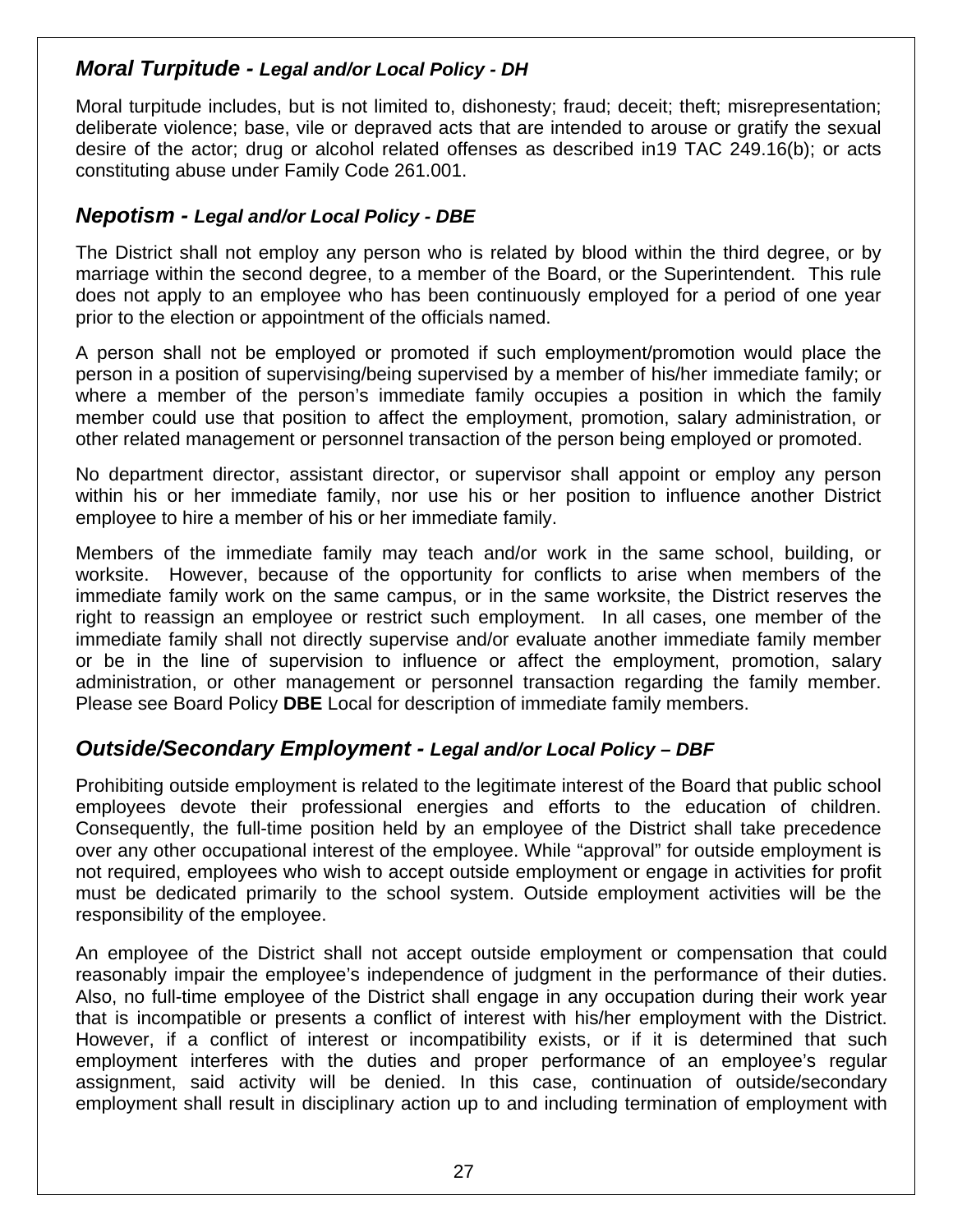<span id="page-27-0"></span>the District. An employee shall not perform any personal work during regular business hours, except while on approved personal leave. The use of any District facilities or property, equipment or resources for personal business or gain is strictly prohibited.

#### **Outside Professional Services - Local Policy - [DBF](http://www.tasb.org/policy/pol/private/220905/pol.cfm?DisplayPage=DBF(LOCAL).html)**

Professional personnel such as teachers, counselors, coaches, etc. shall not privately tutor students or provide other services to students at the campus to which the employee is assigned for pay, except during the summer months and except for District sponsored initiatives such as mentoring, tutoring programs, or athletic clinics as approved by UIL when school is not in regular session. Appropriate administrative approval must be obtained.

#### *Possession of Firearms and Weapons - Legal and/or Local Policy – [GKA](http://www.tasb.org/policy/pol/private/220905/pol.cfm?DisplayPage=GKA(LOCAL).html)*

Employees, visitors, and students are prohibited from bringing firearms, illegal knives, or other weapons onto school premises or any grounds or buildings where a school-sponsored activity takes place. To ensure the safety of all, employees who observe or suspect a violation of the District's weapons policy should immediately report it to their supervisor or call the Student Affairs Department at 817-871-2884.

#### *Reporting Hazing - Legal and/or Local Policy – [FNCC](http://www.tasb.org/policy/pol/private/220905/pol.cfm?DisplayPage=FNCC(LEGAL).html)*

Students must have prior approval from the principal or designee for any type of "initiation rites" of a school club or organization. Any teacher, administrator, or employee who observes a student engaged in any form of hazing, who has reason to know or suspect that a student intends to engage in hazing, or has engaged in hazing, must report that fact or suspicion to the designated campus discipline person.

#### *Reporting Suspected Child Abuse - Legal and/or Local Policy – [FFG](http://www.tasb.org/policy/pol/private/220905/pol.cfm?DisplayPage=FFG(LEGAL).html), [GRA](http://www.tasb.org/policy/pol/private/220905/pol.cfm?DisplayPage=GRA(LOCAL).html)*

Employees are required by state law to promptly report any suspected child abuse or neglect to Child Protective Services. Teachers and other professional staff are required to make a report to a law enforcement agency or Child Protective Services within 48 hours of the event that led to the suspicion. By state law, any person reporting/assisting in the investigation of reported child abuse or neglect is immune from liability unless the report is made in bad faith or with malicious intent. For more information, contact the Student Affairs Department at 817-871-2884.

#### *Searches and Alcohol/Drug Testing Legal and Local Policy – [DHE](http://www.tasb.org/policy/pol/private/220905/pol.cfm?DisplayPage=DHE(LOCAL).html)*

The District reserves the right to conduct searches if the District has reasonable cause to believe that a search will uncover evidence of work-related misconduct. The District may search the employee, the employee's personal items, work areas, lockers and private vehicles parked on District premises or used in District business.

FWISD has established an alcohol/controlled substances testing program to help prevent accidents and injuries resulting from the misuse of alcohol/controlled substances by drivers of commercial motor vehicles as required by federal/state law. The primary purpose of the testing program is to deter misuse of alcohol/controlled substances and to prevent impaired employees from performing safety-sensitive functions. Drug testing will be conducted before an individual assumes driving responsibilities. Alcohol and drug tests will be conducted as follows: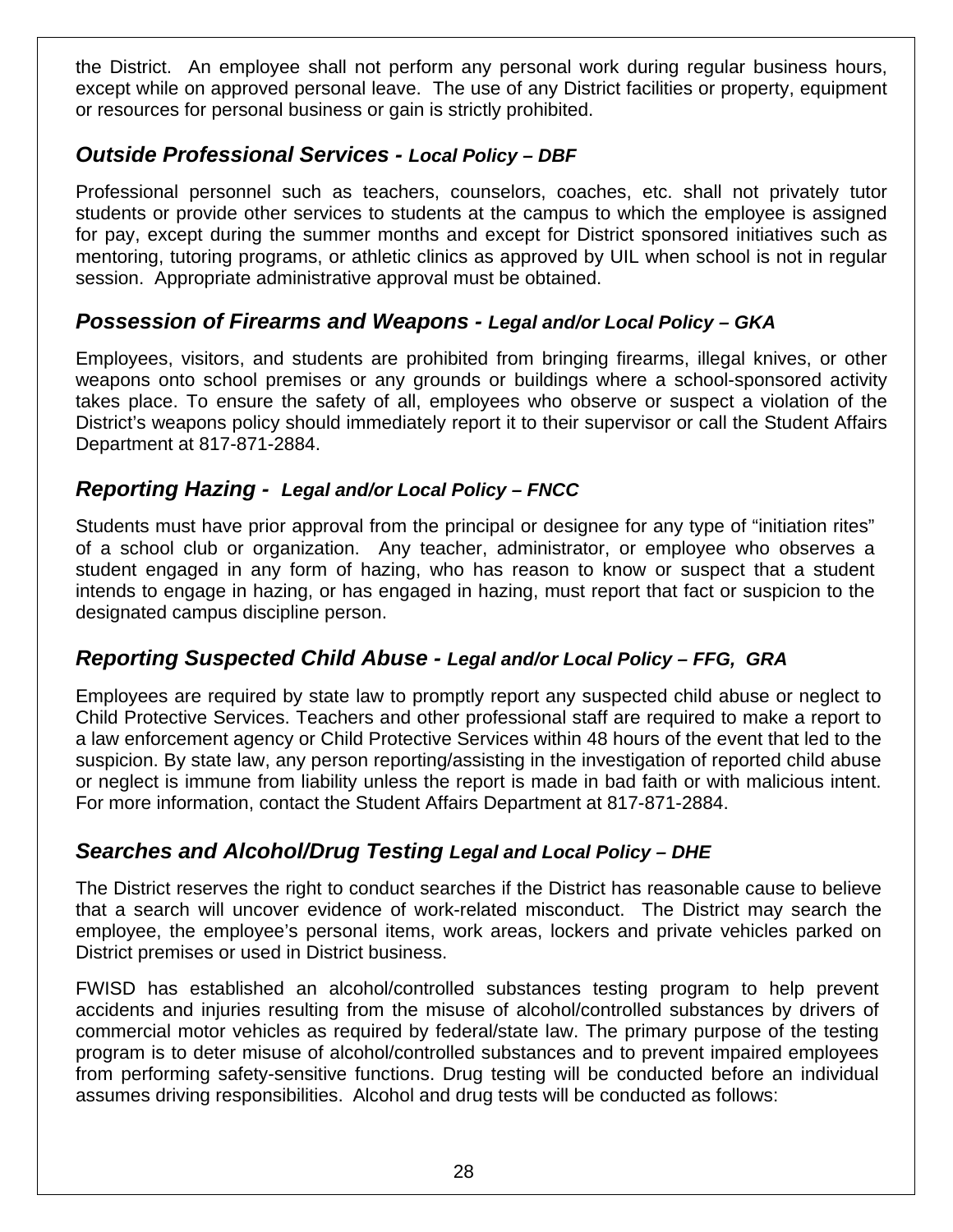- <span id="page-28-0"></span>• At random for safety sensitive positions;
- When reasonable suspicion of misuse or abuse exists;
- When an employee returns to duty after engaging in prohibited conduct;
- As a follow-up measure;
- Immediately following accidents;

• Return-to-duty and follow-up testing will be conducted when an employee who has violated the prohibited alcohol conduct standards or tested positive for alcohol/drugs returns to duty;

• For Pre-employment; and when a bus driver has been absent 30 days or longer they must be retested.

Failure to follow this policy can result in disciplinary action, up to and including termination.

Employees subject to alcohol and drug testing will receive a copy of the District's policy, the testing requirements, and detailed information on alcohol and drug abuse and the availability of assistance programs. Employees with questions or concerns relating to alcohol and drug policies and related educational material should contact the Human Resources Department at 817-871- 2226/2227.

#### *Sexual Harassment - Legal and Local Policies – [DIA,](http://www.tasb.org/policy/pol/private/220905/pol.cfm?DisplayPage=DIA(LOCAL).html) [FFH,](http://www.tasb.org/policy/pol/private/220905/pol.cfm?DisplayPage=FFH(LOCAL).html) [FFG](http://www.tasb.org/policy/pol/private/220905/pol.cfm?DisplayPage=FFG(LEGAL).html)*

Sexual harassment of employees or students is not acceptable and shall not be tolerated. Sexual harassment of employees may be discrimination on the basis of sex under Title VII. Sexual harassment of students may be discrimination on the basis of sex under Title IX.

• **Employee-to-Employee.** Sexual harassment of a co-worker is a form of discrimination and prohibited by law. Sexual harassment is defined as requests for sexual favors, unwelcome sexual advances, and other verbal or physical conduct under the following conditions:

o Submission to such conduct is explicitly or implicitly a term or condition of employment.

o Submission to or rejection of such conduct is used as the basis for employment decisions.

o The conduct unreasonably interferes with an individual's work performance or creates an intimidating, hostile, or otherwise offensive work environment.

Employees who believe they have been subjected to sexual harassment are encouraged to come forward with complaints and inform their principal, supervisor, or the Title IX Coordinator at 817- 871-2578. Employees must follow the procedures outlined in District Policy and this handbook for filing a complaint except when it would require presenting a complaint to the alleged harasser. The recipient of the complaint will contact the Office of Professional Standards in regard to the matter. The District will promptly investigate all allegations of sexual harassment and take appropriate disciplinary action.

• **Employee-to-Student.** Sexual harassment or abuse of students by employees is a form of discrimination and is prohibited by law. Sexual harassment of students includes any welcomed or unwelcomed sexual advances, requests for sexual favors, and other oral, written, physical, or visual conduct of a sexual nature. Romantic relationships between District employees and students are strictly prohibited. Other prohibited conduct includes the following:

o Engaging in sexually oriented conversations for the purpose of personal sexual gratification.

o Telephoning students at home or elsewhere and engaging in inappropriate social relationships.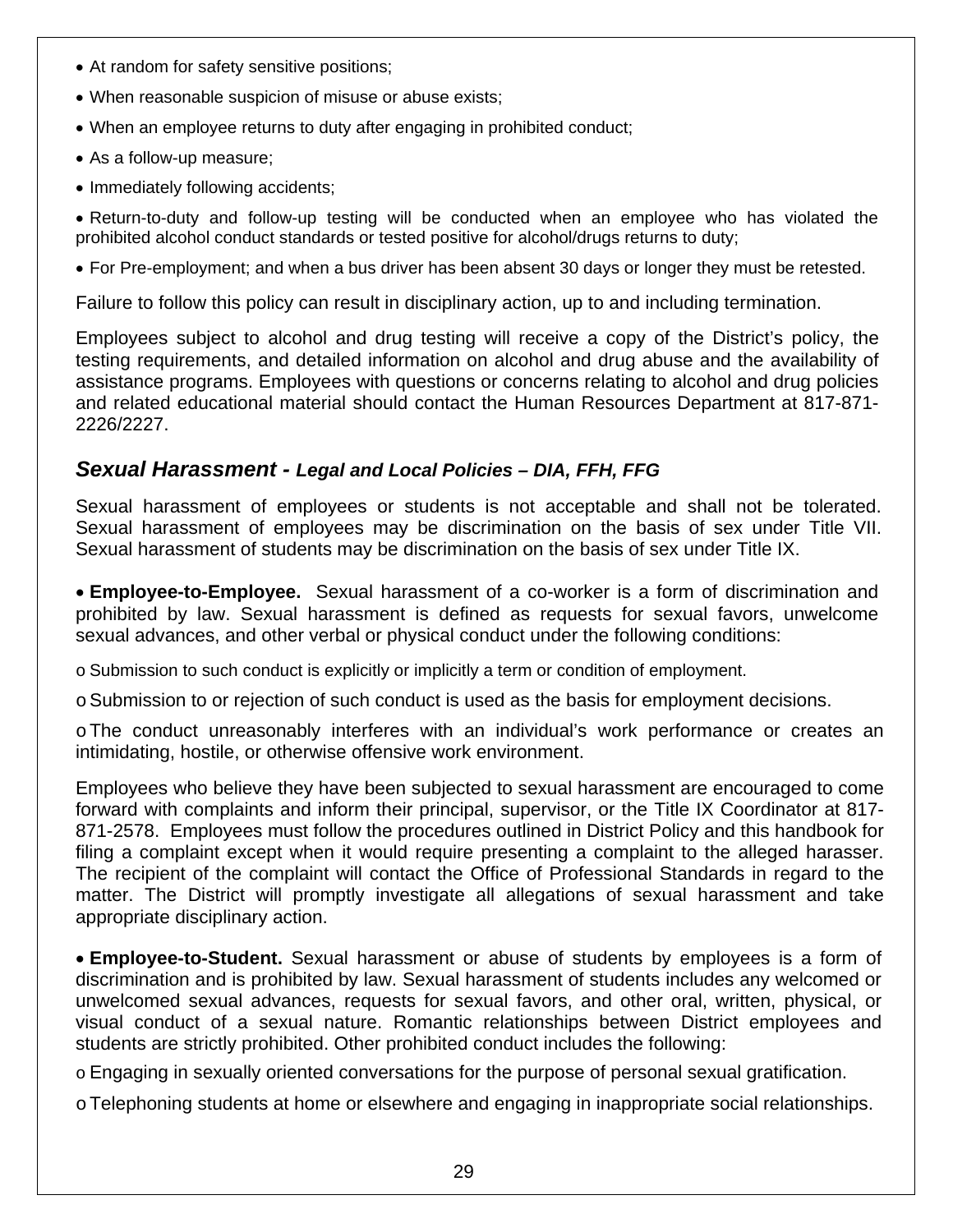<span id="page-29-0"></span>o Engaging in physical contact that would reasonably be construed as sexual in nature.

o Enticing or threatening students to get them to engage in sexual behavior in exchange for grades or other school-related benefits.

In most instances, sexual abuse of a student by an employee violates the student's constitutional right to bodily integrity. Sexual abuse may include, but is not limited to, fondling, sexual assault, or sexual intercourse.

Employees who suspect a student is being sexually harassed or abused by another employee are obligated to report their concerns to the campus principal.

All allegations of sexual harassment or abuse of a student will be promptly investigated by the Office of Professional Standards and reported to the student's parents. Conduct that may be characterized as known or suspected child abuse also will be reported to the appropriate authorities, as required by law. Employees with questions or concerns relating to the alleged sexual harassment of a student should contact the Title IX Coordinator at 817-871-2474.

#### *Smoking and Tobacco Use - Legal and/or Local Policies - [DH,](http://www.tasb.org/policy/pol/private/220905/pol.cfm?DisplayPage=DH(LOCAL).html) [FNCD,](http://www.tasb.org/policy/pol/private/220905/pol.cfm?DisplayPage=FNCD(LEGAL).html) [GKA](http://www.tasb.org/policy/pol/private/220905/pol.cfm?DisplayPage=GKA(LOCAL).html)*

It is a criminal offense and prohibited by law to smoke or possess a tobacco product in a school building and to smoke or use tobacco products at school-related, school-sanctioned, or schoolsponsored activities on or off school property. District policy prohibits smoking on all districtowned property. This includes all buildings, playground areas, parking facilities, athletic facilities, and while driving district-owned vehicles. Notices stating that smoking is prohibited by law and policy and punishable by a fine and disciplinary action are displayed in all school buildings.

#### **Standards of Conduct and Ethics - Legal and/or Local Policy – DH**

All employees are expected to work together in a cooperative spirit to serve the best interests of the District and to be courteous to students, one another, and the public. Employees are expected to observe the following standards of conduct:

- Recognize and respect the rights and property of students and co-workers and maintain confidentiality in all matters relating to students and co-workers.
- Report to work according to the assigned schedule.
- Notify their immediate supervisor as early as possible (preferably in advance) in the event they must be absent or late. Unauthorized absences, chronic absenteeism, and tardiness may be cause for disciplinary action.
- Know and comply with District and department procedures and policies.
- Observe all safety rules and regulations and immediately report injuries or unsafe conditions to a supervisor.
- Use District time, funds, and property for authorized District business and activities only.

All District employees should perform their duties in accordance with state and federal laws, District policy, and ethical standards for professional educators. The Code of Ethics and Standard Practices for Texas Educators is reprinted below:

#### *Standard Practices and Code of Ethics for Texas Educators*

**Statement of Purpose.** The Texas educator shall comply with standard practices and ethical conduct toward students, professional colleagues, school officials, parents, and members of the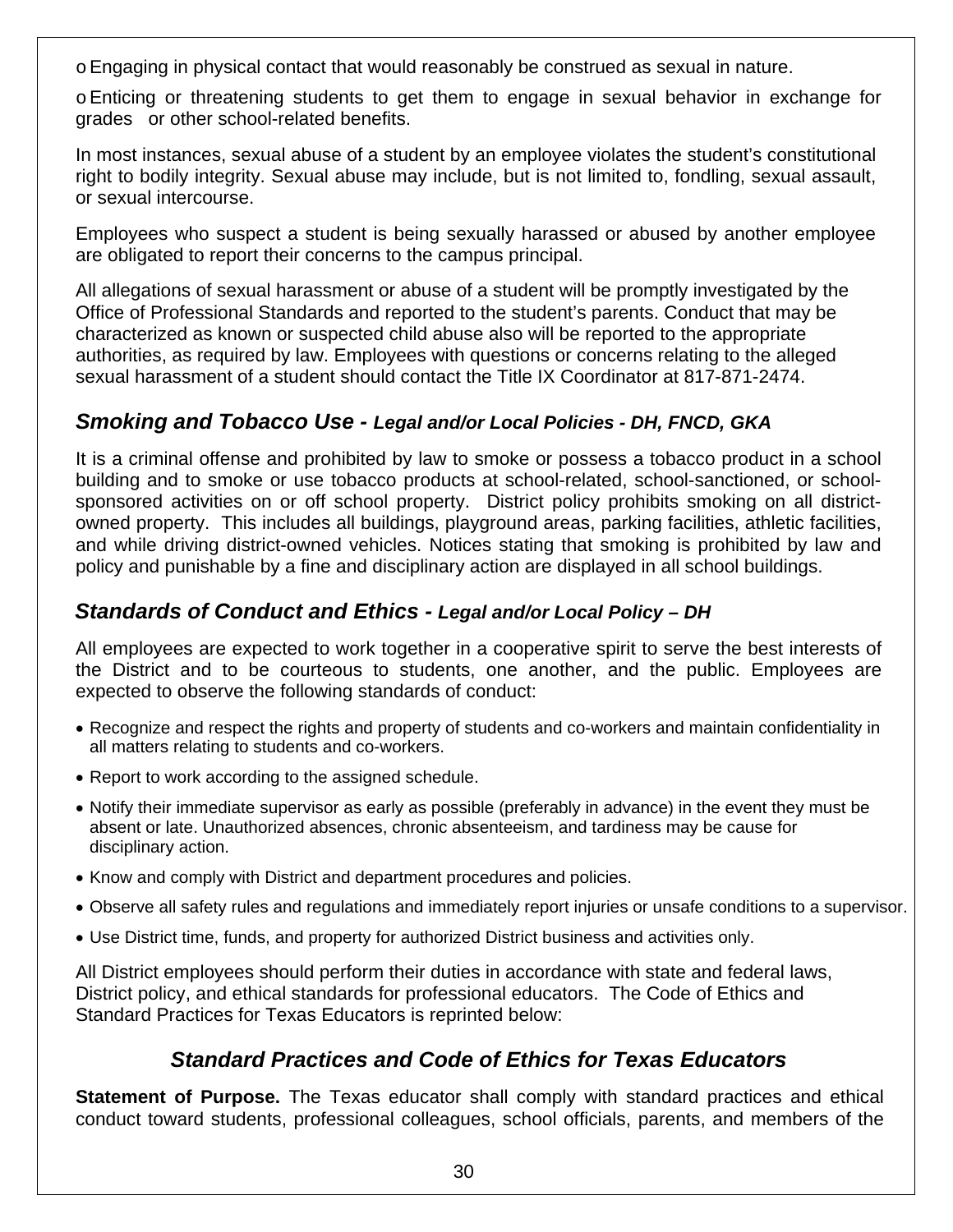community and shall safeguard academic freedom. The Texas Educator, in maintaining the dignity of the profession, shall respect and obey the law, demonstrate personal integrity, and exemplify honesty. The Texas Educator, in exemplifying ethical relations with colleagues, shall extend just and equitable treatment to all members of the profession. The Texas Educator, in accepting a position of public trust, shall measure success by the progress of each student toward realization of his or her potential as an effective citizen. The Texas Educator, in fulfilling responsibilities in the community, shall cooperate with parents and others to improve the public schools of the community.

#### **PROFESSIONAL STANDARDS:**

#### **I. Professional Ethical Conduct, Practices and Performance.**

**Standard 1.1.** The educator shall not knowingly engage in deceptive practices regarding official policies of the school district or educational institution.

**Standard 1.2.** The educator shall not knowingly misappropriate, divert, or use monies, personnel, property or equipment committed to his or her charge for personal gain or advantage.

**Standard 1.3.** The educator shall not submit fraudulent requests for reimbursement, expenses or pay.

**Standard 1.4.** The educator shall not use institutional or professional privileges for personal or partisan advantage.

**Standard 1.5.** The educator shall neither accept nor offer gratuities, gifts, or favors that impair professional judgment or to obtain special advantage. This standard shall not restrict the acceptance of gifts or tokens offered and accepted openly from students, parents or other persons or organizations in recognition or appreciation of service.

**Standard 1.6.** The educator shall not falsify records, or direct or coerce others to do so.

**Standard 1.7.** The educator shall comply with state regulations, written local school board policies and other applicable state and federal laws.

**Standard 1.8.** The educator shall apply for, accept, offer, or assign a position or a responsibility on the basis of professional qualifications.

#### **II. Ethical Conduct Toward Professional Colleagues.**

**Standard 2.1.** The educator shall not reveal confidential health or personnel information concerning colleagues unless disclosure serves lawful professional purposes or is required by law.

**Standard 2.2.** The educator shall not harm others by knowingly making false statements about a colleague or the school system.

**Standard 2.3.** The educator shall adhere to written local school board policies and state and federal laws regarding the hiring, evaluation, and dismissal of personnel.

Standard 2.4. The educator shall not interfere with a colleague's exercise of political, professional or citizenship rights and responsibilities.

**Standard 2.5.** The educator shall not discriminate against or coerce a colleague on the basis of race, color, religion, national origin, age, sex, disability, or family status.

Standard 2.6. The educator shall not use coercive means or promise of special treatment in order to influence professional decisions or colleagues.

**Standard 2.7.** The educator shall not retaliate against any individual who has filed a complaint with the SBEC under this chapter.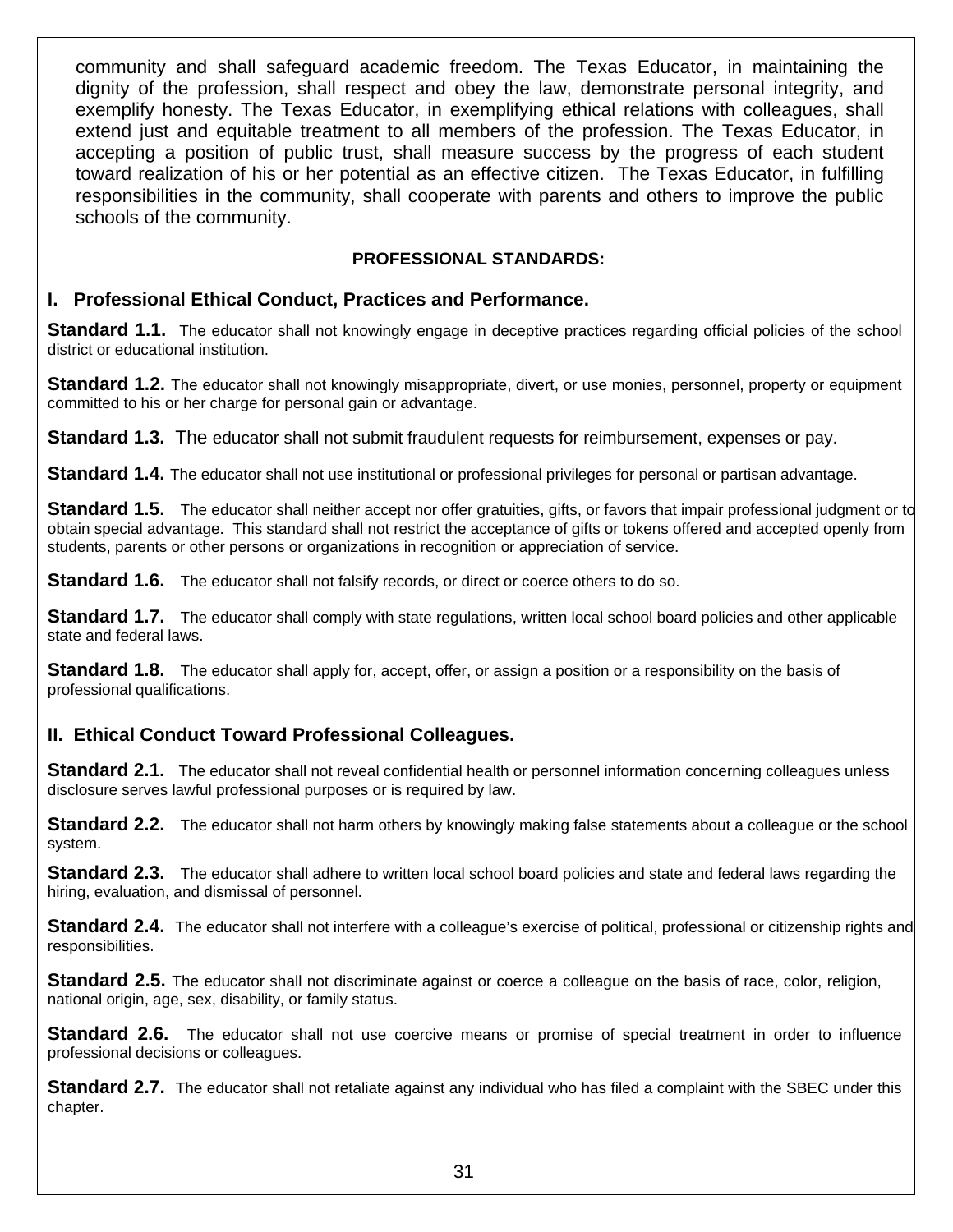#### <span id="page-31-0"></span>**III. Ethical Conduct Toward Students.**

**Standard 3.1.** The educator shall not reveal confidential information concerning students unless disclosure serves lawful professional purposes or is required by law.

**Standard 3.2.** The educator shall not knowingly treat a student in a manner that adversely affects the student's learning, physical health, mental health safety.

**Standard 3.3.** The educator shall not deliberately or knowingly misrepresent facts regarding a student.

**Standard 3.4.** The educator shall not exclude a student from participation in a program, deny benefits to a student, or grant an advantage to a student on the basis of race, color, sex, disability, national origin, religion, or family status.

**Standard 3.5.** The educator shall not engage in physical mistreatment of a student.

**Standard 3.6.** The educator shall not solicit or engage in sexual conduct or a romantic relationship with a student.

**Standard 3.7.** The educator shall not furnish alcohol or illegal/unauthorized drugs to any student or knowingly allow any student to consume alcohol or illegal/unauthorized drugs in the presence of the educator.

#### *Supervisory Relationships - Legal and/or Local Policy [DBF](http://www.tasb.org/policy/pol/private/220905/pol.cfm?DisplayPage=DBF(LOCAL).html)*

Supervisors at all levels shall avoid any conflict of interest as it relates to subordinates, by rank of classification, especially with those subordinates within a supervisor's chain of command. Every decision made by a supervisor must be totally objective, impeccably fair, and above all, devoid of any favorable or unfavorable actions due to any relationship between the supervisor and the subordinate.

- A supervisor shall not enter into or continue a business relationship with an employee within his/her chain of command.
- An employee shall not perform any personal work at any time for supervisory personnel within the same chain of command as the employee.
- Supervisory personnel shall not use their position, directly or indirectly, to harass, intimidate, oppress, or influence any employee to perform personal work at any time for any person or group.

• The Superintendent and Deputy Superintendents shall not utilize the services of any employee of the District. Other members of the Superintendent's executive staff, with the approval of the Superintendent, may utilize the services of an employee who is not within the same chain of command.

#### *Violations of Policies and Procedures - Legal and/or Local Policy – [DH](http://www.tasb.org/policy/pol/private/220905/pol.cfm?DisplayPage=DH(LOCAL).html)*

Violations of any policies, regulations, or guidelines may result in disciplinary action, including termination of employment.

#### *Visitors in the Workplace - Legal and/or Local Policy – [GKC](http://www.tasb.org/policy/pol/private/220905/pol.cfm?DisplayPage=GKC(LOCAL).html)*

All visitors are expected to enter any District facility through the main entrance and sign in or report to the building's main office. Authorized visitors will receive directions or be escorted to their destination. Employees who observe an unauthorized individual on the District premises should immediately direct him or her to the building office or contact the administrator in charge.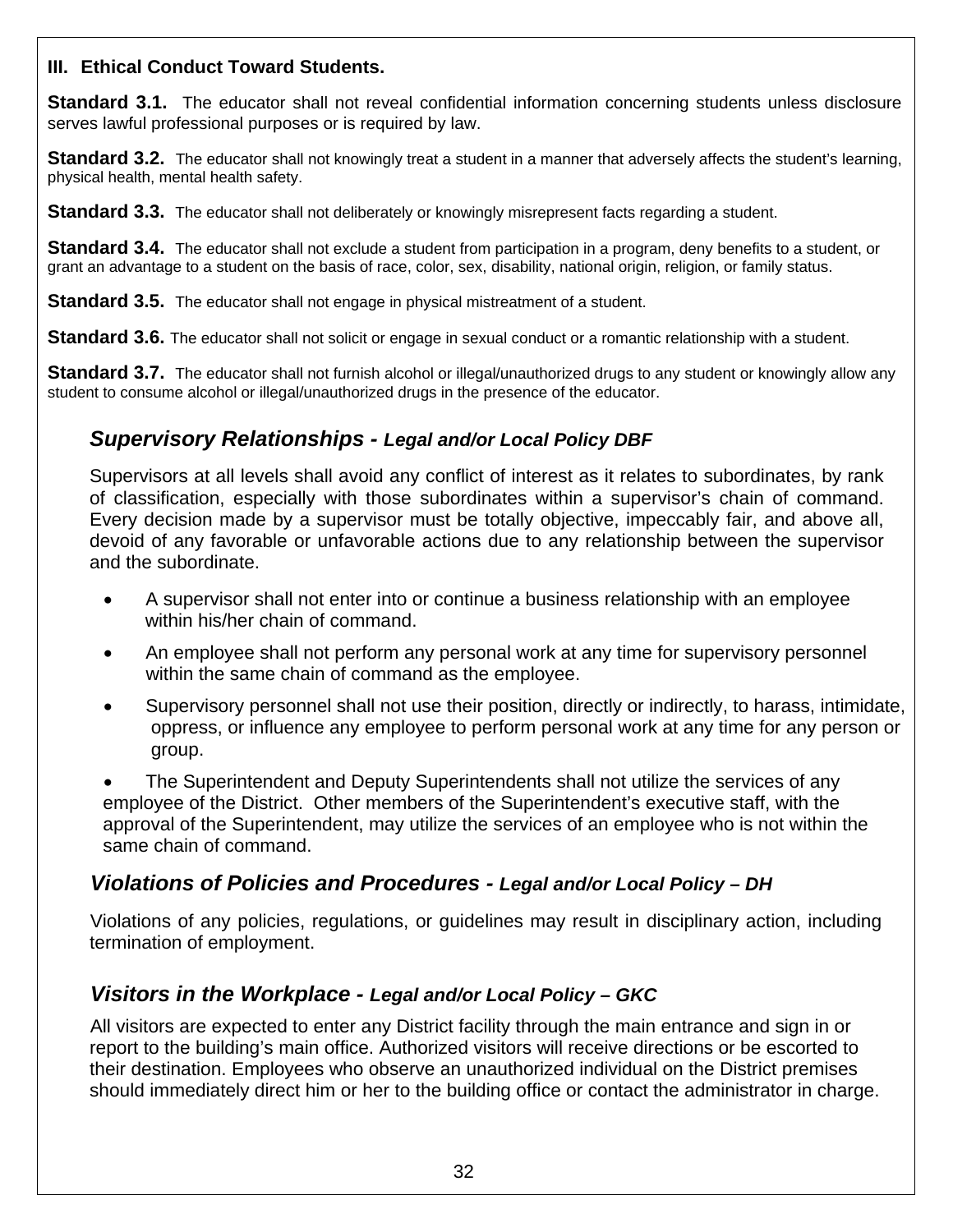#### <span id="page-32-0"></span>**FORT WORTH INDEPENDENT SCHOOL DISTRICT EMPLOYEE CODE OF ETHICS AND STANDARDS OF CONDUCT**

## **The "Shall Nots" Statement**

No employee or his/her spouse or family member shall intentionally/knowingly:

1. Accept or solicit any benefit, gift, favor, service, compensation, or thing of value from any person, group or business entity that could be interpreted, or might reasonably be expected to influence or impair the employee's independence of judgment in the discharge of official duties or that the employee knows or should know is being offered with the intent to influence the employee's impartiality.

 Additional Instructions: Although some embarrassment might be involved, gifts other than those of nominal value should be returned to the donor with an appropriate explanation of policy. State law (Penal Code 36.10) defines nominal value as less than \$50.00, excluding cash or a negotiable document. However, it is recommended that even gifts of nominal value should be declined and accepted only on an infrequent basis. Lunches with vendors are not encouraged and are permissible only if there is a legitimate business purpose. Use of District facilities for a business meeting is preferred.

 Accepting trips financed by a vendor or prospective vendor may result in misinterpretation of the relationship between the vendor and the District employee. Therefore, an employee may accept such trip invitations only after receiving permission from the Superintendent or designee. However, an employee is not prohibited from accepting transportation, lodging, or meals in connection with a conference or similar event in which the employee renders services, such as addressing an audience or engaging in a seminar, to the extent those services are more than merely perfunctory.

2. Disclose any confidential information gained by reason of the employment position concerning the property, operations, policies or affairs of the District, or use such confidential information to advance any personal interest, financial or otherwise.

3. Make personal investments that could reasonably be expected to create a substantial conflict between the employee's private interest and the public interest.

4. Accept other employment, compensation or engage in a business or professional activity that could reasonably be expected to impair the employee's independence of judgment in performance of official duties or create a conflict between the employee's private interest and the public interest.

5. Write a personal letter on District stationary or use other District equipment or resources for personal business or gain.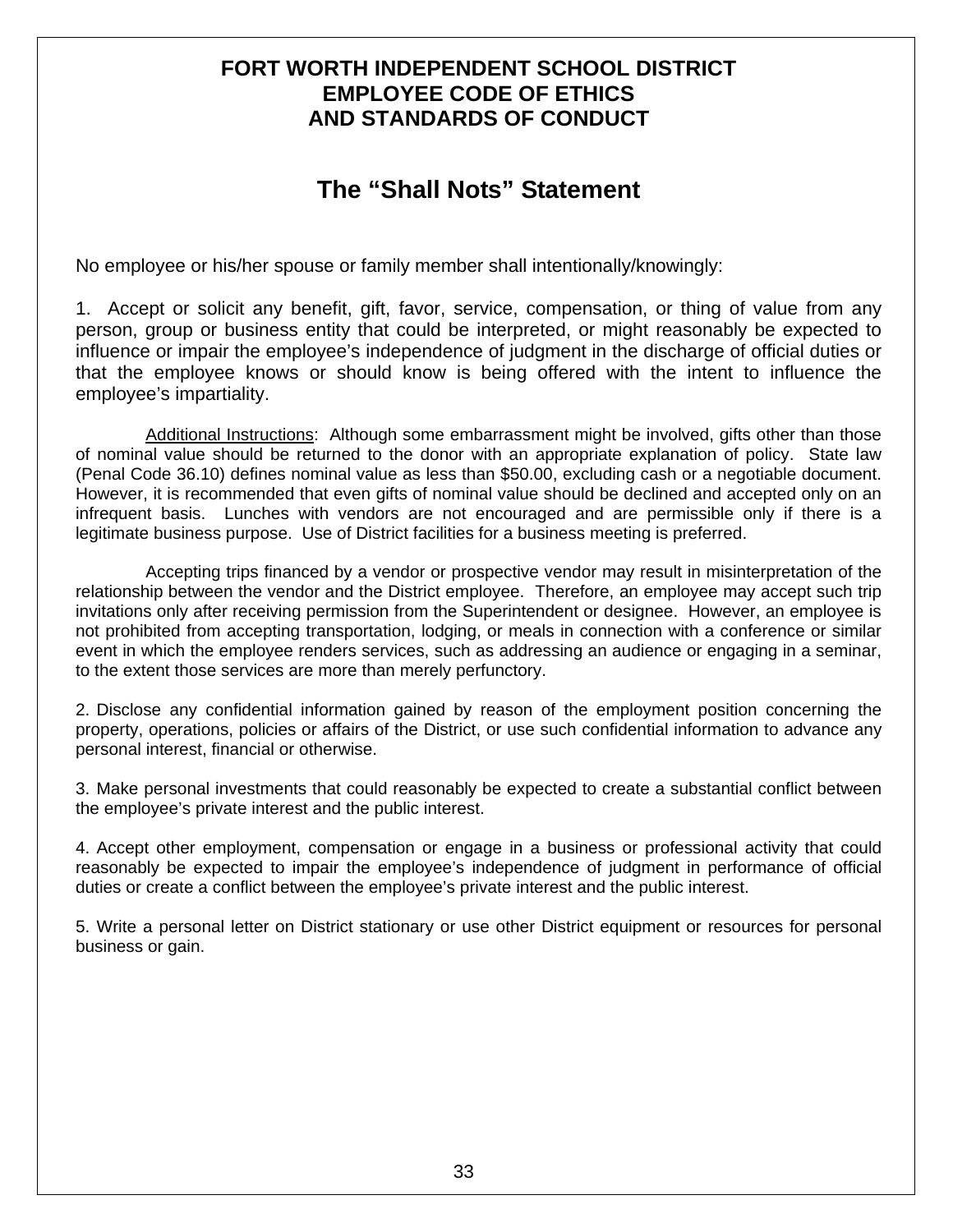## **Warning Signs of Ethical Impropriety**

<span id="page-33-0"></span>Every employee of the District is responsible for adhering to the ethical standards prescribed in this Orientation Booklet and the Employee Code of Ethics and Standards of Conduct administrative regulation.

District employees owe a responsibility to the public in the performance of their duties. Public trust requires that employees avoid even the appearance of impropriety or of a conflict of interest between their professional responsibilities and their personal business interests.

**Warning Signs**: *You're on Thin Ethical Ice When you Hear*:

- a. "Well, maybe just this once . . ."
- b. "No one will ever know . . ."
- c. "It doesn't matter how it gets done as long as it gets done."
- d. "It sounds too good to be true."
- e. "Everyone does it."
- f. "Shred that document."
- g. "We can hide it."
- h. "No one will get hurt."
- i. "What's in it for me?"
- j. **This will destroy the competition.**"
- k. "We didn't have this conversation."
- l. "You didn't hear this from me."
- m. "Off the record."

**Quick Quiz** - *When In Doubt, Ask Yourself*:

- a. How will it look in the newspaper?
- b. Am I being fair and honest?
- c. Will my action stand the test of time?
- d. How will I feel about myself afterwards?
- e. Are my actions legal?
- f. Will I sleep soundly tonight?
- g. What would I tell my child to do?
- h. How would I feel if my family, friends, and neighbors knew what I was doing?

Employees shall comply with the code of ethics and standards of conduct set out in this Orientation Booklet that impose duties, requirements, or standards pertaining to their status as District employees. This Orientation Booklet does not provide all the information pertinent to conduct and ethics, and employees must assume the responsibility for acquiring the knowledge necessary to perform and comply as expected. Additional sources for employee policies, procedures, and regulations are: the Employee Handbook and the District Policy Manual, both online on the FWISD website: *[www.fortworthisd.org](http://www.fortworthisd.org/)*; and the Administrative Regulations in the First Class email system. The FWISD Policy Manual is also online on the TASB website: *[www.tasb.org](http://www.tasb.org/)*. For additional information or resources regarding FWISD's policies and procedures, you may also contact your supervisor.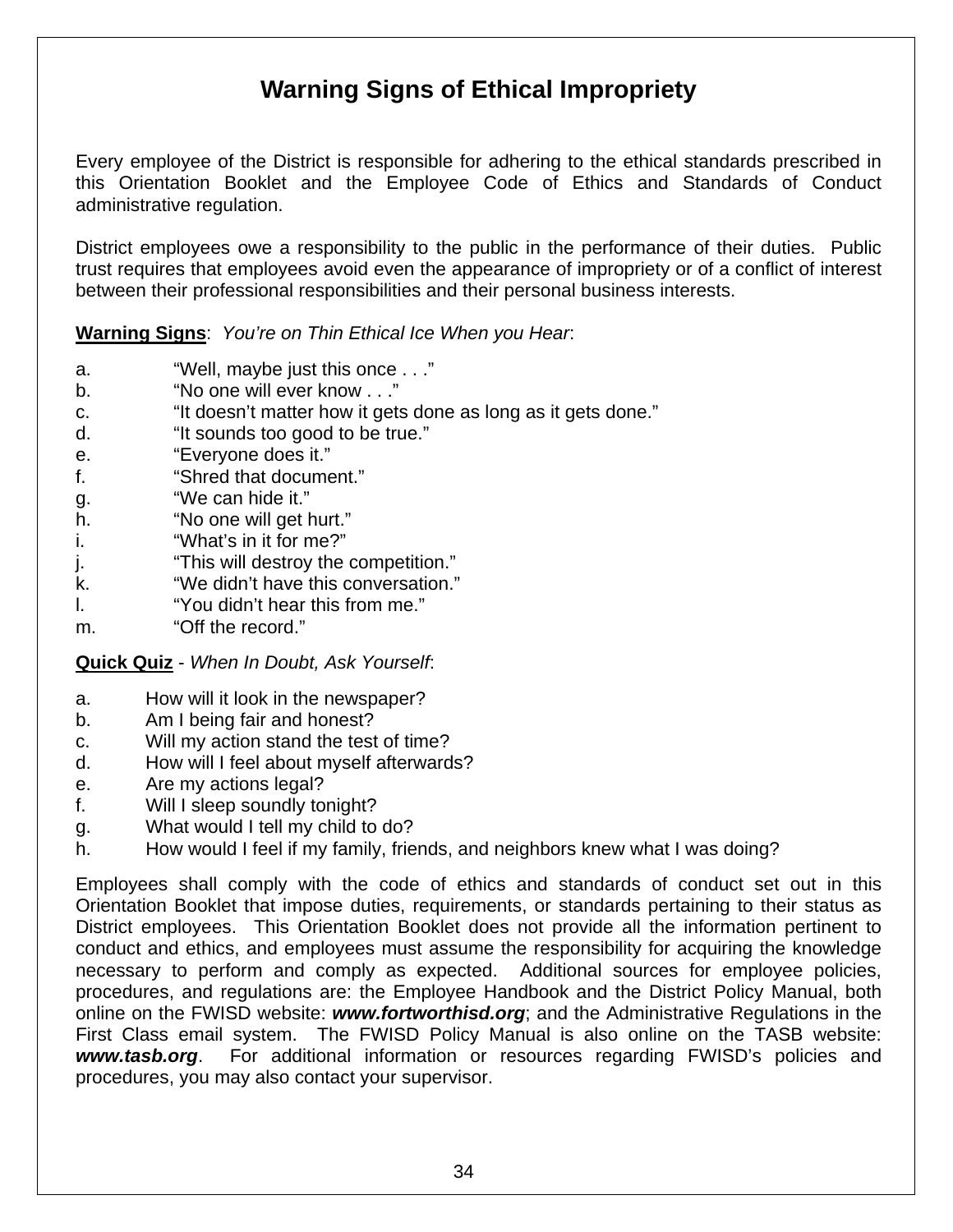## **EMPLOYEE WELFARE**

#### <span id="page-34-0"></span>*Asbestos Management Plan - Legal and/or Policy – [CKA](http://www.tasb.org/policy/pol/private/220905/pol.cfm?DisplayPage=CKA(LEGAL).html)*

The District is committed to providing a safe environment for employees. An accredited management planner has developed an asbestos management plan for all District property. A copy of the District's management plan is kept in the Central Services Department and is available for inspection during normal business hours.

#### *Bad Weather Closing - Legal and/or Local Policy – [CKC](http://www.tasb.org/policy/pol/private/220905/pol.cfm?DisplayPage=CKC(LOCAL).html)*

The District may close schools because of bad weather or emergency conditions. The Superintendent, or designee, shall make the official decision concerning the closing of the District's facilities. When it becomes necessary to close schools, start late or release students early, local radio and television stations shall be notified by school officials.

#### *Emergencies - Legal and/or Local Policy – [CKC](http://www.tasb.org/policy/pol/private/220905/pol.cfm?DisplayPage=CKC(LOCAL).html)*

All employees should be familiar with the evacuation diagrams posted in their work areas. Fire, tornado, and other emergency drills will be conducted to familiarize employees and students with evacuation procedures. Fire extinguishers are located throughout all District buildings. Employees should know the location of the extinguishers nearest their place of work and how to use them.

#### *Employee Welfare, Right to Know Communications - Legal and/or Local Policy – DI*

The District will post and maintain the appropriate notices in compliance with the laws of the Texas Board of Health in the workplace: Hazmat, Right to Know, Hazardous Communications, etc.

Additionally, the District will provide education and training for employees using, training, or handling hazardous chemicals. A chemical list that includes required information for each hazardous chemical normally present in the workplace or temporary workplace in excess of 55 gallons or 500 pounds or as determined by the Texas Board of Health for certain highly toxic or dangerous hazardous chemicals will be kept by the District.

New or existing stocks of hazardous chemicals shall be labeled according to the law with the intensity of the chemical and appropriate hazard warnings.

#### *Pest Control Treatment - Legal and/or Local Policy – [DI](http://www.tasb.org/policy/pol/private/220905/pol.cfm?DisplayPage=DI(LOCAL).html)*

Notices of planned pest control treatment will be posted in District buildings 50 hours before treatment begins. Notices are generally located in an area of common access. Pest control information sheets are available from campus principals or facility managers upon request.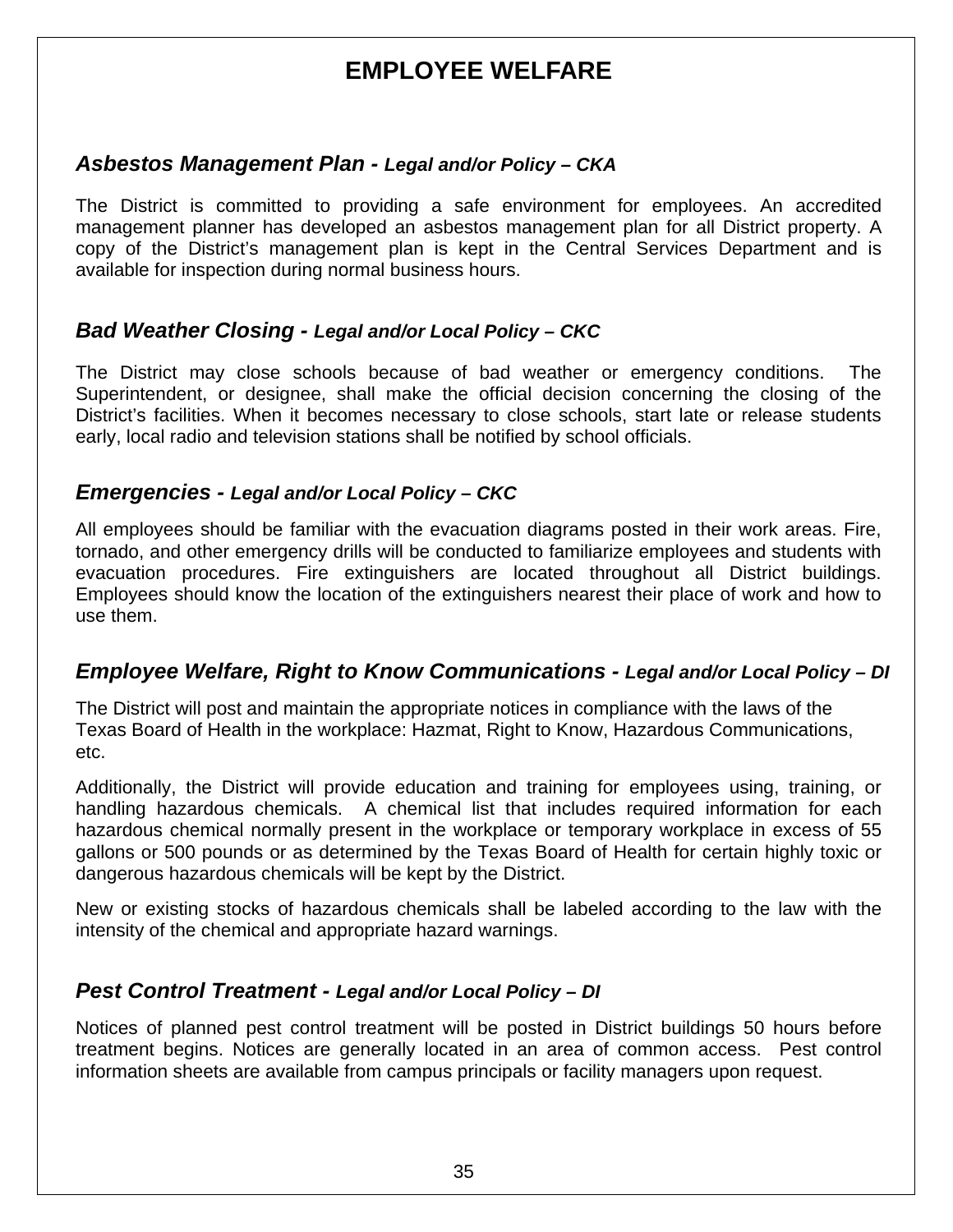#### <span id="page-35-0"></span>*Safety - Legal and/or Local Policy – [CK](http://www.tasb.org/policy/pol/private/220905/pol.cfm?DisplayPage=CK(LOCAL).html)*

The District has developed and promotes a comprehensive program to ensure the safety of its employees, students, and visitors. The safety program includes guidelines and procedures for responding to emergencies and activities to help reduce the frequency of accidents and injuries. To prevent or minimize injuries to employees, coworkers, and students and to protect and conserve District equipment, employees must comply with the following requirements:

- Observe rules
- Keep all work areas clean and orderly at all times
- Immediately report all accidents to their supervisor
- Operate only equipment or machines for which they have training and authorization

Employees with questions or concerns relating to safety programs and issues can contact the Student Affairs Department at 817-871-2884.

#### *Employee Assistance Program*

Confidential help and counseling is available to all benefits-eligible employees and their immediate family members through the FWISD worker's assistance provider, Workers Assistance Program (WAP). Please make use of this valuable "free of charge" benefit provided by Fort Worth ISD for the welfare of its employees. For complete details please read the letter on the following page provided by Michael Steinert, the Coordinator for Family and Community Resources.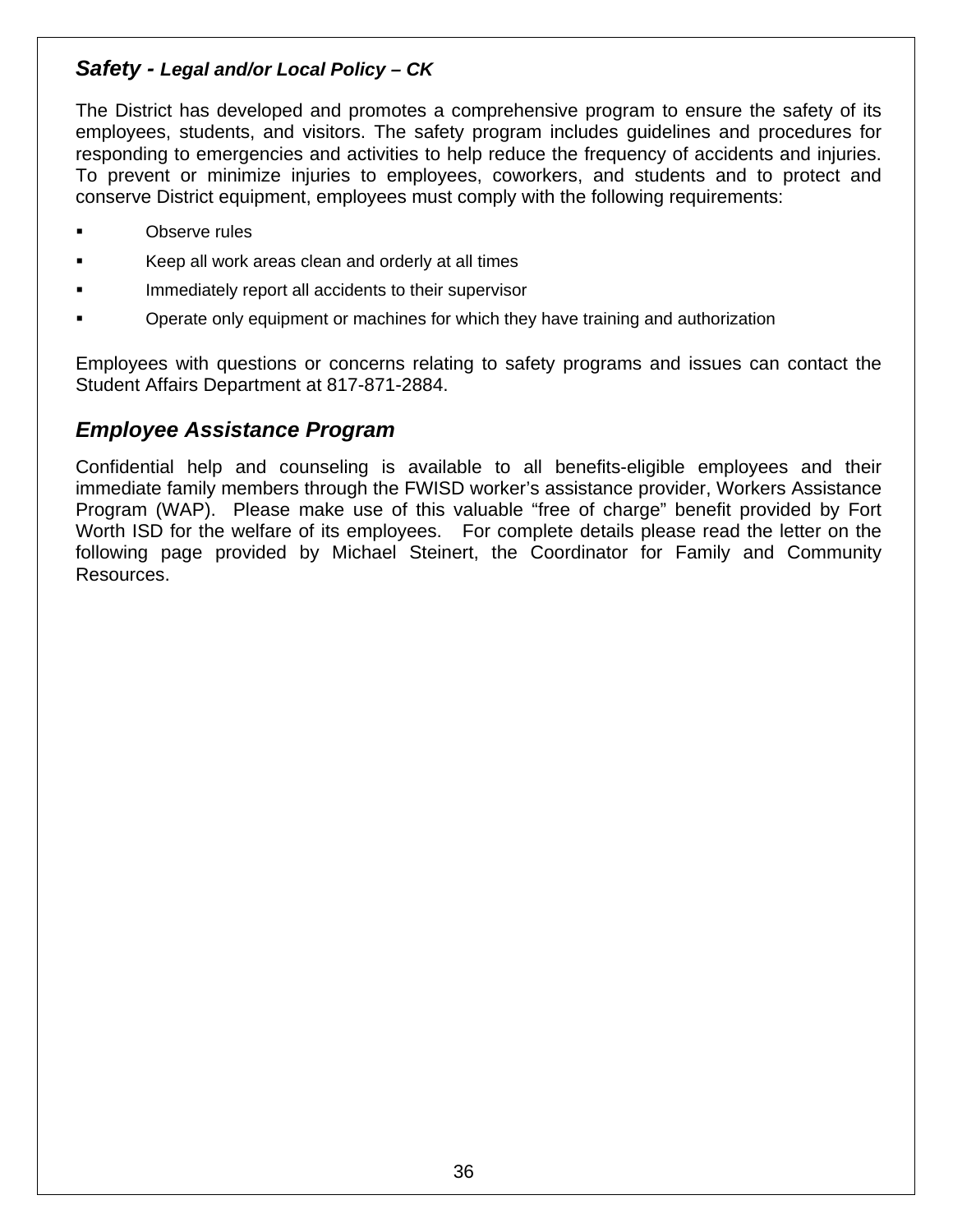

**Student Services Department**  Employee Assistance Program (EAP) Letter

Dear Fort Worth ISD benefits-eligible employees and their family members:

There are many factors that contribute to your well-being and to promoting balance between work and home life. Therefore, Fort Worth ISD makes available to benefits-eligible employees and their family members a **Workers Assistance Program (***WAP***)** as a resource to assist you in addressing these concerns.

The *WAP* can provide you with **confidential** advice, counseling and referral services on a variety of issues. The *WAP* is available to assist employees and their families that are experiencing the normal, everyday challenges of life such as:

- 
- 
- 
- 
- **Stress**

• Marital Issues • Work-Related Concerns Family Relationships Difficulties  $\qquad \qquad$  Financial and Legal Concerns • Depression/Anxiety • Drug or Alcohol Related Problems • Grief and Loss • Other Personal Concerns

The services provided by the *WAP* are **free of charge** and **confidential**. You may contact the *WAP* directly and do not need authorization from Fort Worth ISD administration or your insurance provider. We encourage you to make use of these services whenever you feel it is necessary.

Fort Worth ISD has contracted with **Alliance Work Partners** to provide our *WAP* services. WAP counselors are readily available to you away from our premises for counseling or referral to other professionals where this is indicated. When you have a need to contact *WAP*, simply call **1-800-343-3822** to arrange for an appointment. You are eligible for (3) counseling sessions per person per fiscal year. Helpful and informative newsletters called **"EAP Payroll Stuffers"** and **"Working Solutions"** from *WAP* will also be provided on a monthly basis via your FWISD e-mail news beginning in May of 2004.

The **Workers Assistance Program** provides a convenient way for you to obtain professional assistance in strict confidence. We hope you will feel free to use this benefit if you need assistance.

Michael Steinert, MA, LPC

Coordinator, Family and **Community Resources** (817)-871-2495 mstei@ftworth.isd.tenet.edu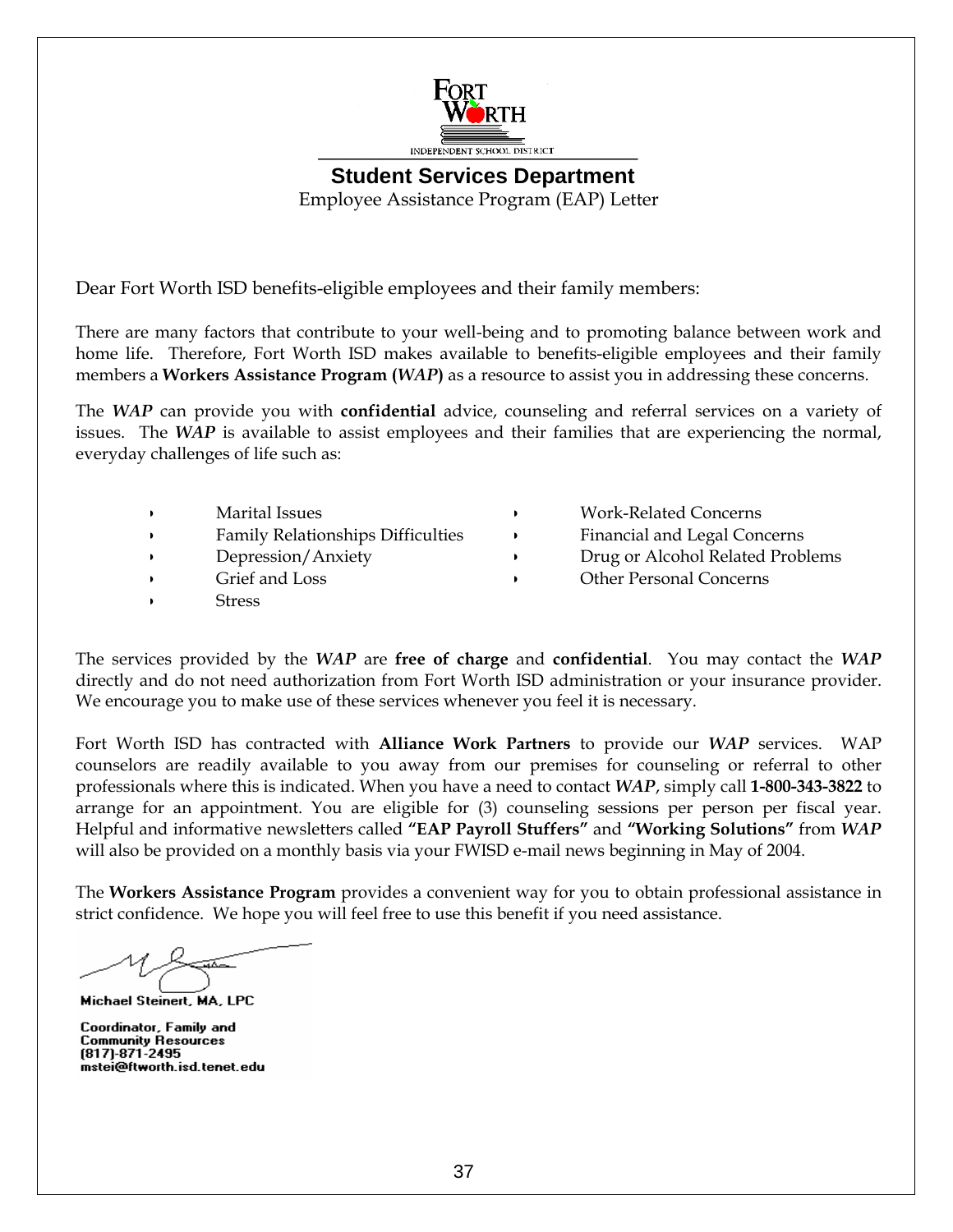#### **Leaves and Absences**  *Legal and/or Local Policy – [DEC](http://www.tasb.org/policy/pol/private/220905/pol.cfm?DisplayPage=DEC(LOCAL).html)*

<span id="page-37-0"></span>FWISD offers employees, other than substitute or temporary, paid and unpaid leaves of absence in times of personal need. This handbook describes the basic types of leave available and restrictions on leaves of absence. Employees who have personal needs that will require a leave of absence of more than 10 days should call 817-871-2227 or visit the Employee Relations Department for counseling about leave options, continuation of benefits, and communicating with the District. Employees anticipating a leave of absence of more than 10 days are required to appear in person at the Employee Relations Department to fill out a Form 100 and additionally, must "clear" through the Health Services Department before returning to work from an illness related leave. Employees must have a physician's release noting the diagnosis, restrictions, and date the employee may return to work.

Health care benefits for employees on paid or Family Medical Leave will be paid by the District. The District does not make benefit contributions for employees who are not on active payroll status. Employees who take an unpaid leave of absence that is not covered by FMLA may continue their insurance benefits at their own expense. Employees on Family Medical Leave, in a no pay status, will be notified by Employee Benefits of the need to continue insurance premiums in order to retain coverage.

Any employee who is absent more than two days due to a personal or family illness must submit a written statement or release from a qualified health care provider confirming the specific dates and fitness to return to work.

Personal and local sick leave is earned on an annual basis for most employees. Hourly employees who are entitled to personal leave accrue sick leave as it is earned. Leave is available for the employee's use on the first day of employment for most employees and as it is accrued for hourly employees. If an employee leaves the District before the end of the work year, the cost of any unearned leave days taken shall be deducted from the employee's final paycheck.

#### *Assault Leave*

Assault leave provides income and benefits protection to anyone injured as a result of a physical assault suffered during the performance of his or her job. Employees must submit a written request for the assault leave to the Employee Relations Division, who will investigate the assault claim. Employees granted assault leave may take the leave time medically necessary (up to two years) to recover from the physical injuries sustained. Leave days granted under the assault leave provision will not be deducted from accrued personal leave or counted against the employee's family and medical leave entitlement and must be coordinated with workers' compensation benefits.

**Note:** Upon investigation of the claim, the District may change the assault leave status and charge the leave against the employee's accrued sick leave or against the employee's pay if insufficient accrued sick leave is available.

#### *Bereavement Leave*

All District employees (except substitute or temporary) are eligible for bereavement leave. Employees may use up to five (5) workdays per occurrence, subject to the approval of the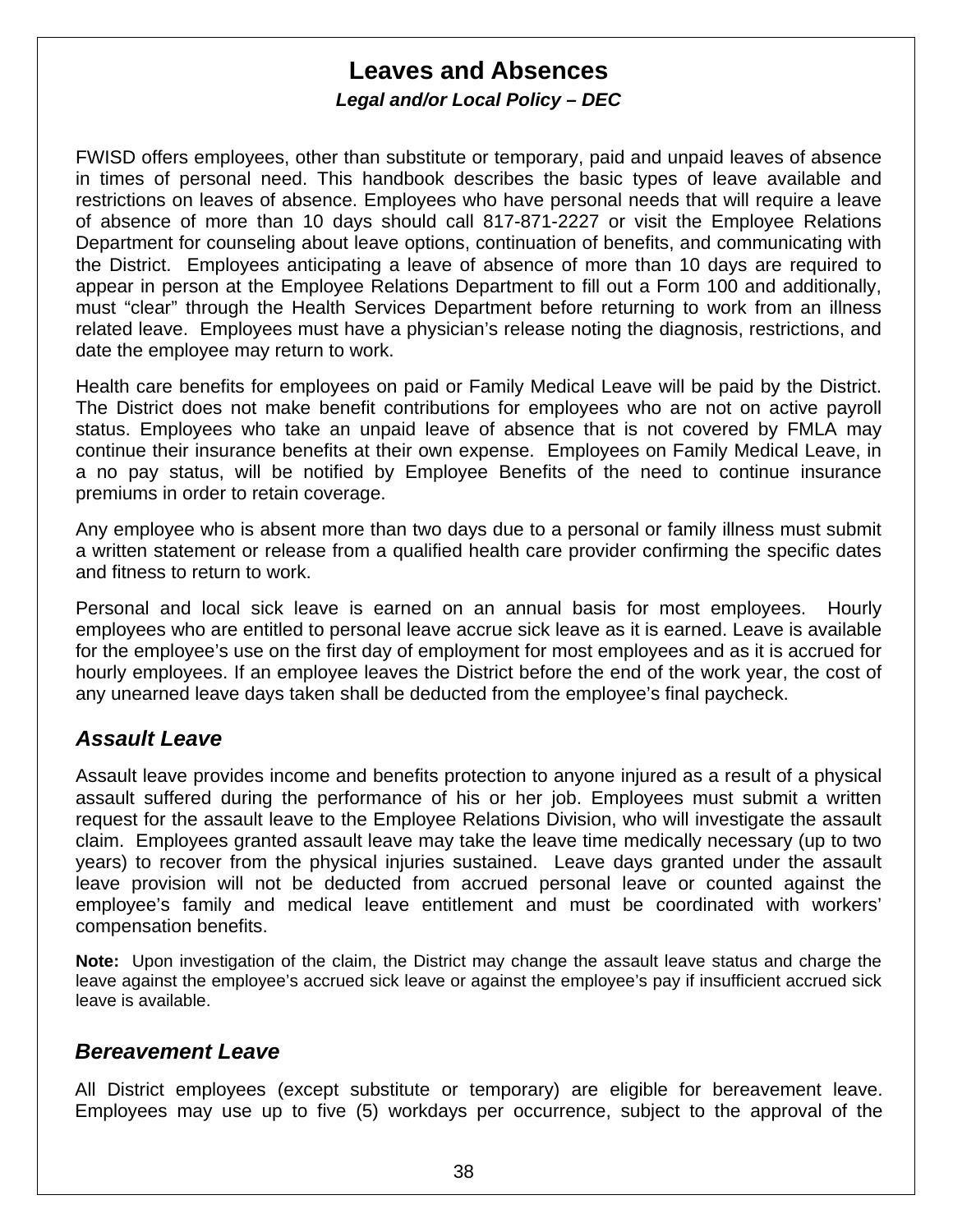<span id="page-38-0"></span>District. However only one (1) day shall be permitted at no loss of state or local leave. This paid leave shall be limited to five (5) occurrences in two (2) year cycles. If the leave exceeds one (1) day, then it shall be charged to the employee's accumulated available leave. Use of state leave and/or District sick leave shall be in accordance with District policies.

For employees who have no available leave at the time of death in the immediate family, the District shall subsidize the employee's pay, less the cost of appropriate substitute pay, up to three days per year.

For Bereavement Leave purposes, immediate family is defined as the employee's:

- Spouse;
- Son or daughter, including biological, adopted, or foster child; a current son or daughter-in-law, a stepchild, a legal ward, or a child for whom the employee stands in loco parentis;
- Parent, stepparent, current parent-in-law, or other individual who stands in loco parentis to the employee;
- Sibling, stepsibling, current brother or sister in-law;
- Grandparent, grandchild, spouse's grandparent*.*

The absence shall not extend beyond seven *(7)* consecutive calendar days; inclusive of holidays and fall, winter, spring and summer breaks. Bereavement leave may begin on the day of the death, or any day prior to and including the day of the funeral, at the employee's discretion. The employee shall report the absence to the automated absence reporting system. The principal or immediate supervisor or appropriate designee shall also be notified. A written statement shall be submitted indicating the number of days absent and the relationship of the deceased. The statement will be kept on file by the principal, supervisor or appropriate designee and a copy sent to the payroll office. Proper documentation must be provided for all bereavement leave.

#### *Court Appearances/Subpoenaed Witness Leave*

This leave will allow employees to comply with an official petit jury summons or to comply with a valid subpoena to appear in a civil, criminal, legislative, or administrative proceeding that is not pursuant to the employee's personal business or personal reasons. The leave shall extend as long as the employee is officially serving on a petit jury or for the duration of the subpoena.

Employees will receive leave with pay at no loss of accumulated leave for the duration of the service. Employees must report back to duty upon release if four or more hours are left in the workday. Absences for court appearances related to an employee's personal business must be taken as personal leave or leave without pay if no personal leave is available. Employees on jury duty must verify their service by submitting documentation of the service to the payroll office (copy of the jury summons or subpoena) and will be allowed to retain any compensation received.

**Service on a grand jury is considered voluntary and must be approved in advance by the immediate supervisor. This service, if approved, shall be deducted from the employee's accrued leave (restricted to personal state leave or vacation) or taken as leave without pay, at the option of the employee.** 

#### *Family and Medical Leave*

Employees who work in a District that employs at least 50 employees within a 75 mile radius, have been employed by the District for at least 12 months, and have worked at least 1,250 hours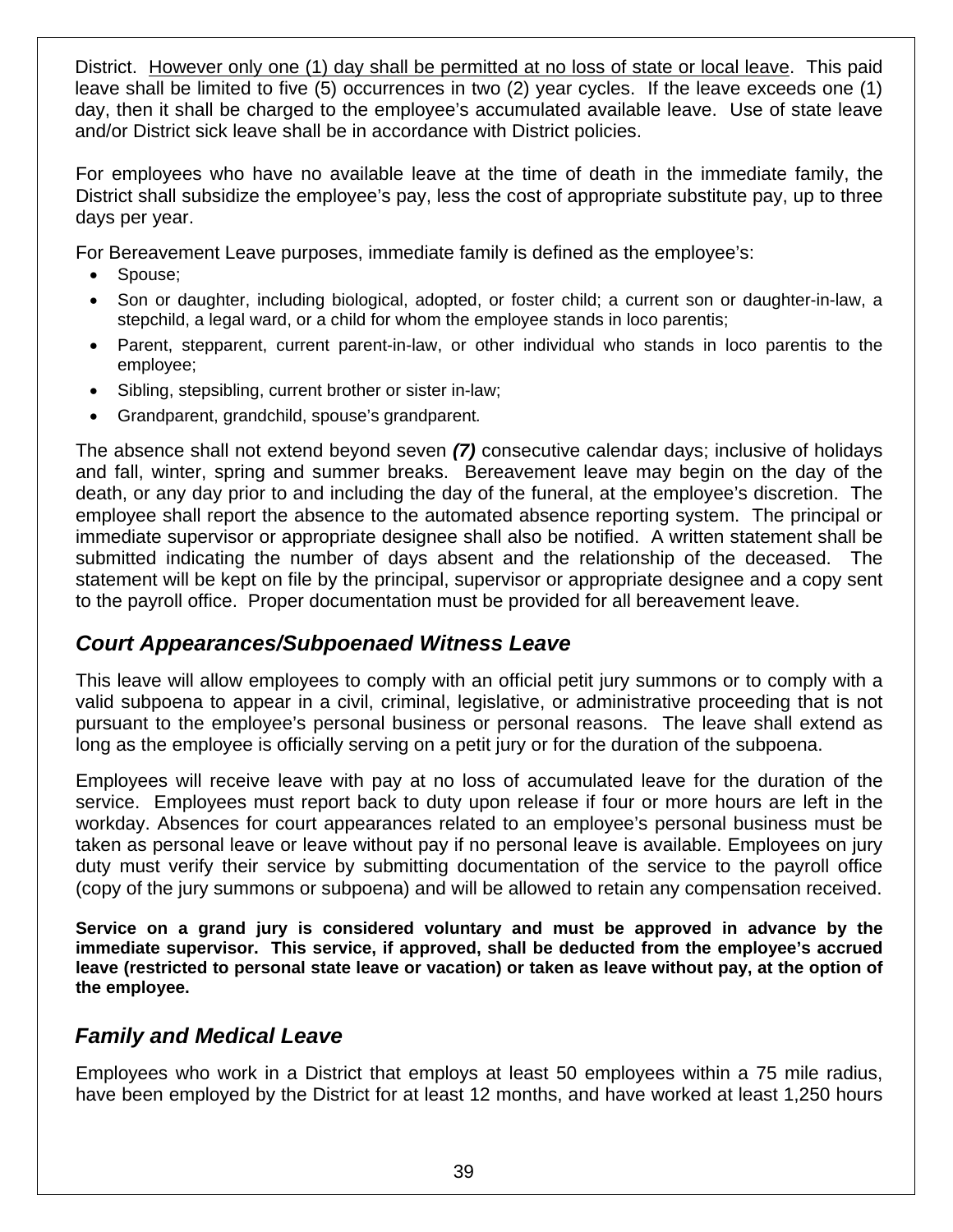during that time are eligible for up to 12 weeks of unpaid family and medical leave each fiscal school year *(Sept.*  $I^{st}$  *–Aug.* 31<sup>st</sup>) for the following reasons:

- *The birth, adoption, or foster placement of a child;*
- *To care for a spouse with a serious health condition,*
- *To care for a parent with a serious health condition (the term parent does not include "in-law"),*
- *To care for a child with a serious health condition (the term child does not include children over the age of 18 unless they are incapable of self-care due to a physical or mental disability) or;*
- *Because of the employee's serious health condition.*

In some circumstances, with approval, family and medical leave may be taken intermittently in blocks of time or by reducing an employee's normal weekly or daily work schedule.

A husband and wife who are both employed by the District are subject to limits in the amount of leave that they can take to care for a parent or child with a serious health condition or for the birth, adoption, or foster placement of a child.

Eligible employees are entitled to continue their health care benefits under the same terms and conditions as when they were on the job and are entitled to return to their previous job at the end of their leave. Under some circumstances, teachers who are able to return to work at or near the conclusion of a semester may be required to continue their leave until the end of the semester.

Family medical leave runs concurrently with all paid or unpaid medically related leaves. The District requires the use of paid leave days, if available.

When the need for family and medical leave is foreseeable, employees must provide a 30-day advance notice; when the need for leave is an emergency, employees must contact the Employee Relations Division at 817- 871-2227 as soon as possible to process their request. Employees requesting leave may be required to do the following:

- Provide medical certification from a qualified health care provider supporting the need for leave due to a serious health condition affecting the employee or an immediate family member:
	- $\rightarrow$  Spouse,
	- $\rightarrow$  Child *(the term child does not include children over the age of 18 unless they are incapable of self-care due to a physical or mental disability)*, or
	- $\rightarrow$  Parent *(the term parent does not include "in-law")*.
- Provide second or third medical opinions and periodic re-certification of the need for leave
- Provide periodic reports during the leave regarding the status and intent to return to work
- Provide medical certification from a qualified health care provider of the employee's ability to return to work at the conclusion of the leave

Employees requiring family and medical leave should contact the Employee Relations Department at 817-871-2227 for details on eligibility, requirements, and limitations and, if eligible, **must come in person to the Employee Relations section of Human Resources to fill out a Form 100 prior to going out on a Family Medical Leave.**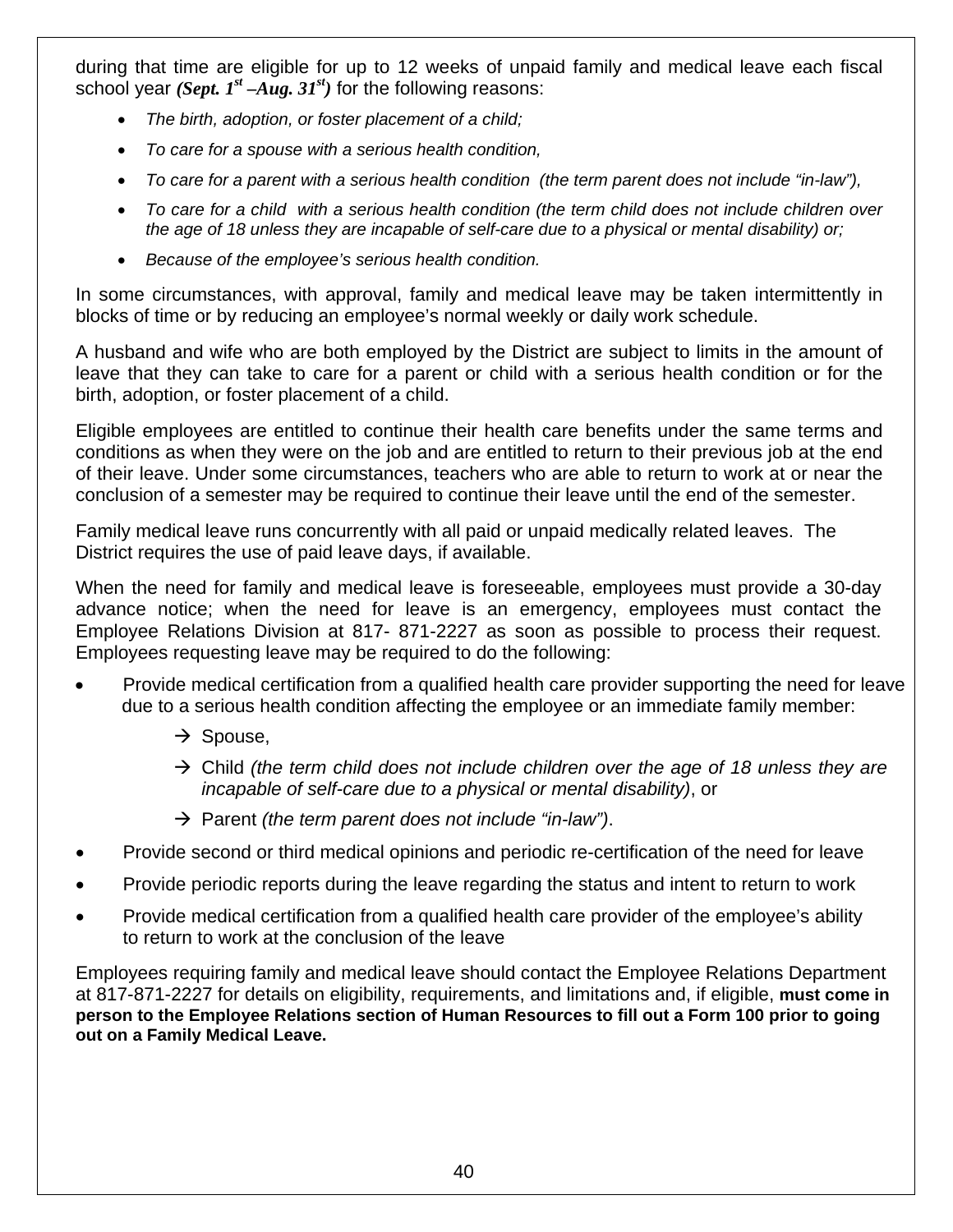#### <span id="page-40-0"></span>*Maternity Leave*

All District employees (except substitute or temporary) are granted up to six (6) consecutive calendar weeks of maternity leave. Compensation is without pay except to the extent the employee has vacation, state personal leave, and/or District sick leave available. After one year of service to the District, if the employee does not have a sufficient number of leave days available to cover the absence, the employee is eligible for sub-dock pay granted at the employee's daily rate less the cost of appropriate substitute pay for up to four consecutive calendar weeks. The employee must have exhausted all accumulated available leave days before being eligible for sub-dock pay. The combination of state personal leave, vacation, and District sick leave days and those days subsidized at loss of appropriate substitute pay shall not exceed six (6) consecutive calendar weeks. The employee shall report all leave taken to the automated absence reporting system. The employee shall also notify his/her principal or immediate supervisor or appropriate designee and contact the Employee Relations Division in the Human Resources Department for the application procedure. **Employees requesting Maternity Leave must come in person to the Employee Relations section of Human Resources to fill out a Form 100 prior to going out on Maternity Leave.** 

Under the Family Medical Leave Act, *eligible* employees may take up to 12 work weeks off during the District's fiscal year. FMLA is without pay, except to the extent that an employee has leave days available. Maternity leave runs concurrent with FMLA. For more information on maternity leave, please contact Employee Relations at 817-871-2227.

#### *Military leave*

- • **Paid leave for military service.** Any employee who is a member of the Texas National Guard, Texas State Guard, or reserves component of the armed forces will be granted a paid leave of absence without loss of any accumulated leave for authorized training or duty orders. Military leave will not exceed 15 days per year. In addition, an employee is entitled to use available state and local personal or sick leave during a time of active military service.
- • **Reemployment after military leave.** Employees who leave the District to enter into the United States uniformed services or are ordered to active military service may return to employment if they are honorably discharged and released within five years.

Employees who wish to return to the District will be reemployed in the same position they previously held or reassigned to a position of similar seniority, status, and pay, provided they are qualified to perform the required duties of the position. Application for reemployment and evidence of honorable discharge or release must be submitted to the Human Resources Department within 90 days of discharge or release.

 Employees who serve in the uniformed services may continue their health plan coverage **at their own cost** for a period not to exceed 18 months. Employees may contact the Employee Benefits Department for details on eligibility, requirements, and limitations.

#### *Regular Leave of Absence*

All District employees (not substitute or temporary) after completion of three years of service may request a leave of absence, not to exceed one year. The Superintendent or designee may give consideration to a leave of absence request to employees who have completed less than three years. Criteria for Regular Leave of Absence: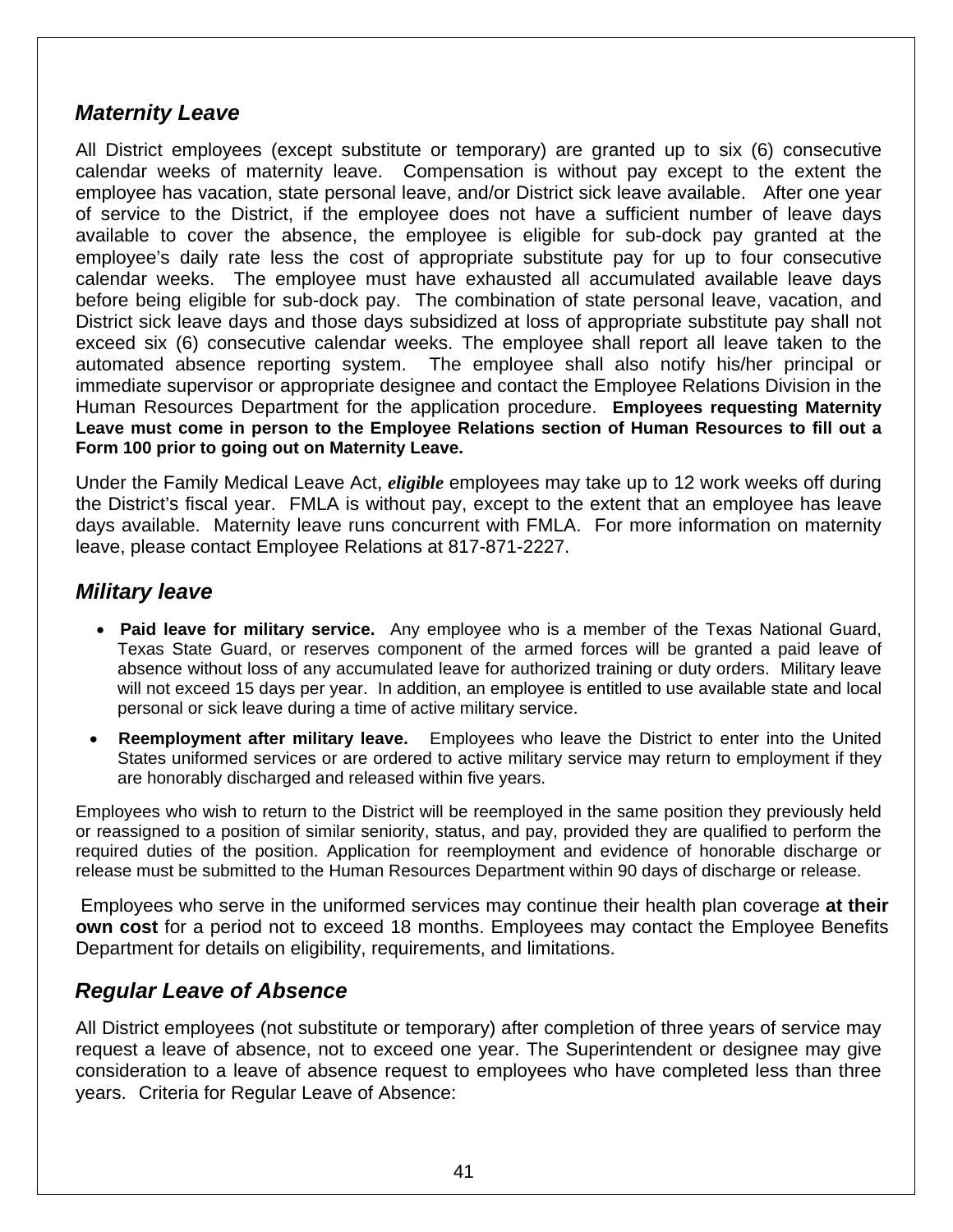- <span id="page-41-0"></span>• Serious illness of the employee;
- Serious illness of the employee's immediate family;
- Child care;
- Personal hardship (facts justifying the request shall be submitted);
- Study in an institution of higher learning (verification of acceptance required);
- Extensive travel that may be considered of equal educational value to training or research in an institution of higher learning;
- Special service related to education at an approved college or university, Texas Education Agency, governmental agencies, exchange teaching, recognized professional organizations, Peace Corps, Job Corps, or elective office.

Applications for a Regular Leave of Absence for the beginning of the following school year must be made in writing to Human Resources by May  $1<sup>st</sup>$ . Exceptions to the May  $1<sup>st</sup>$  deadline in case of emergencies or extenuating circumstances may be requested in writing to the Human Resources Department. Employees wishing to return to regular employment must notify the Human Resources Department in writing not later than the  $45<sup>th</sup>$  day prior to the first day of instruction for the following school year. Notice of intent to return does not guarantee employment. The employee shall be assigned or reassigned subject to availability of a position for which the employee is qualified. Failure to provide the notice of intent to return to work by the  $45<sup>th</sup>$  day may result in a recommendation for termination or non-renewal of employment in accordance with appropriate board policies.

Regular Leaves of Absence may only be granted once in a seven year span. Exceptions to this timeframe can be approved solely by the Superintendent. One approved, a Regular Leave of Absence extends for one full school year, or the remainder of one school year.

#### *Reporting Leaves and Absences*

Employees must follow District and department/campus procedures to report/request any leave and when appropriate complete the leave request Form 100.Employees must report all leaves and absences on the automated absence reporting system. Please don't automatically request a substitute, rather check with your supervisor to see if a substitute is required for your position. In addition to calling the automated absence reporting system, you must also notify your immediate supervisor of the absence by 9:00 a.m. the day of the absence. Absences can also be reported on the internet by going to the Web Center at: [http://sub.fortworthisd.net/index.jsp.](http://sub.fortworthisd.net/index.jsp)

#### *Sick/Personal Leave*

**Sick Leave**: Full-time employees receive five to seven days of local sick leave per year, depending on the number of days worked. These days may be accumulated each year. For most employees, leave is accrued from the first day worked at the rate of one day per month worked in the year and given to employees at the beginning of the year. Eligible hourly employees accrue one day of sick leave per full-time month worked and may be used only after accrual. A doctor's note is required upon an employee's return to work if he/she is out more than two consecutive days on personal sick leave or family emergency leave due to illness. Previously accumulated state sick and state personal leave is available for use and may be transferred to other Texas School Districts. Sick leave can be used only in half or whole day increments. Employees who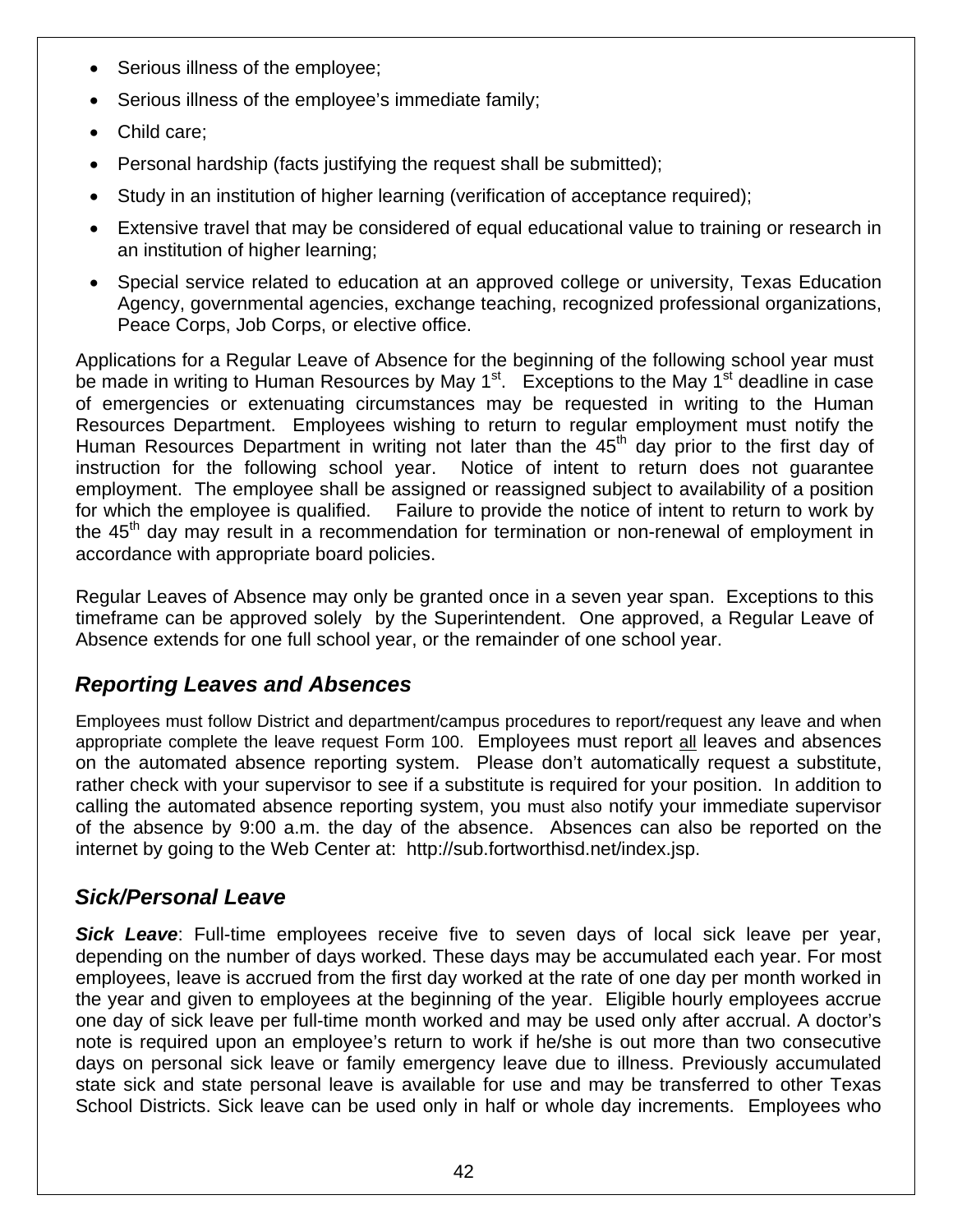<span id="page-42-0"></span>use more sick leave than they have earned, will have the cost of unearned sick leave deducted from their next paycheck.

Sick leave may be used for the following reasons only: Employee illness, illness in their immediate family, family emergency (i.e. natural disasters or life-threatening situations), death in the immediate family, and active military service. Additional sick leave is available for full-time employees through a program that allows employees to receive sick days for catastrophic illnesses or accidents. Booklets with an explanation of this benefit and the forms for applying are available upon request at your work site or by calling the District's Health Services Department.

**Personal Leave:** State law requires that full-time employees receive up to five days of paid personal leave a year. A day of earned personal leave is equivalent to an assigned workday. There is no limit on accumulation of state personal leave. It is transferred to all Texas school districts and is generally transferable to education service centers.

- This leave can be used at the employee's discretion for any purpose, including personal or family illness, family emergency, or bereavement leave.
- A notice of request shall be submitted to the principal/supervisor or designee three days in advance of the anticipated absence. Use of the leave shall be considered granted unless the employee receives notification to the contrary within 24 hours of the requested absence.
- The employee must report the leave to the automated absence reporting system.
- This leave may not be taken for more than two consecutive workdays, except with the approval of the department head/designee, or principal/designee.
- If absent more than two consecutive days for personal illness or for family illness, employees shall submit an original statement/release from the health care provider. The statement shall contain specific dates of illness and date able to return to work.
- Use of state personal leave is not permitted on the day before or after a school holiday, inclusive of fall, winter, spring, and summer breaks; days scheduled for end of semester or end of year exams; days during the first or last week schools are in session, or days scheduled for TAKS tests, except for personal or family illness, family emergency, or bereavement leave.(Appropriate documentation will be required.)

#### *Temporary Disability*

The purpose of temporary disability leave is to provide job protection to all District employees (not substitute or temporary) who can't work for an extended period of time because of a temporary mental or physical disability. Pregnancy and related conditions are treated the same as temporary disability. Employees can go on temporary disability voluntarily or involuntarily. Employees placed on involuntary temporary disability leave have the right to request a hearing before the Board of Education. The employee may protest the action and present evidence of fitness to work.

Employees requesting approval for temporary disability leave must do so through the Employee Relations Department. The leave request must be accompanied by a physician's statement confirming the employee's inability to work and estimating a return date. If the leave is approved, the duration can be up to 180 calendar days; if not approved, the employee must return to work or be subject to termination procedures.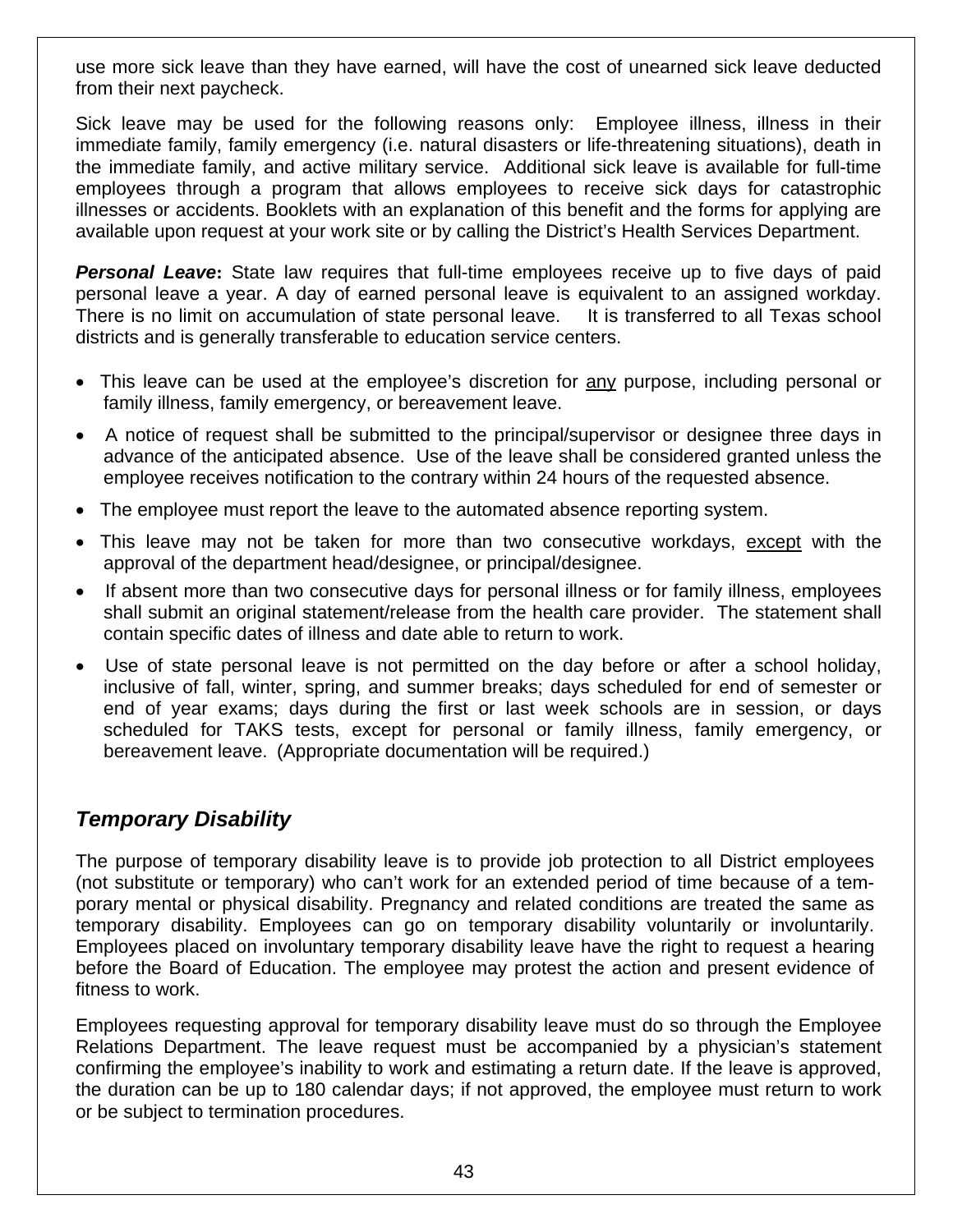<span id="page-43-0"></span>For Temporary Disability leaves of more than 10 days, employees must come in person to the Employee Relations Department of Human Resources to fill out a Form 100. Additionally, the employee, before returning to work, must report to the District's Health Services Department with a written notice from their health care provider confirming the employee's ability to do the job.

Employees must notify Employee Relations at least 30 days in advance prior to returning to work. Upon return to duty, the employee shall be assigned subject to availability of a position for which he/she is qualified. For Chapter 21 employees: if a position is not available before the end of the school year, the employee will be reinstated at the beginning of the following school year in compliance with the Texas Education Code. **Worker's Compensation:** Please see *[Compensation and Benefits](#page-12-1)*.

## **General Procedures**

#### *Personnel Records - Legal and/or Local Policy – [GBA](http://www.tasb.org/policy/pol/private/220905/pol.cfm?DisplayPage=GBA(LOCAL).html)*

Most District and personnel records are public information and must be released upon request. A limited amount of personal information may be withheld.

Certain personal employee information is received by the District from the [Employee Information](http://www.fortworthisd.org/hr/hr_form101.pdf)  [Change Form 101](http://www.fortworthisd.org/hr/hr_form101.pdf) available on the Human Resources page of the District's website.

- Part I: Name and address changes and authorization of release of information as noted on the form. When a name change is sent, a copy of a social security card in the new name must accompany the form.
- Part II. Employee authorization to release noted material at his/her illness or death
- Part III. Employee authorization to withhold or release personal information per The Texas Public Information Act.

**NOTE**: **It is important that all employee Form 101 information remain current.**

**TRS members** are asked to complete the name change process at the Employee Benefits window at the Administration Building. If a name change is not involved, changed forms may be mailed or delivered to Employee Records.

**Non-TRS members** may complete the Form 101 in person at the Human Resources' reception desk or mail the completed form to Employee Records.

**W-4 changes**: Handled in person only at the Human Resources' reception desk. A government or school- issued ID must be presented.

**Change in Status:** Certain events in an employee's life such as death of a spouse, marriage, divorce, childbirth, etc. may require changes in status. If an employee needs to change his or her name, add a spouse/child to insurance, or change a beneficiary, the employee must go to the Employee Benefits Department with proof of the "qualifying event." Note: Changes to insurance must be made within 30 days of the qualifying "event".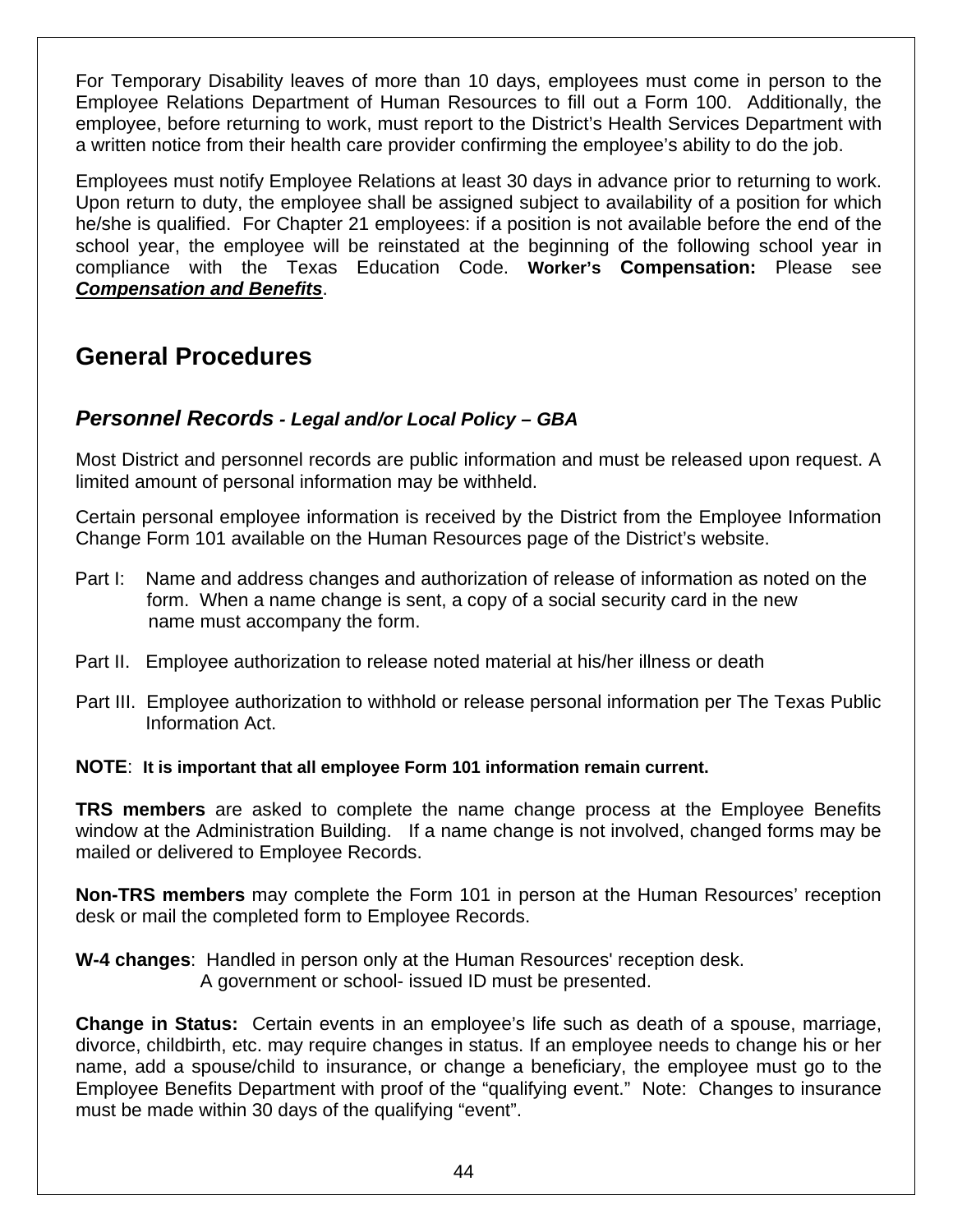#### <span id="page-44-0"></span>*Purchasing Procedures - Legal and Local Policy – [CH](http://www.tasb.org/policy/pol/private/220905/pol.cfm?DisplayPage=CH(LOCAL).html)*

Requests for purchases must be submitted electronically to the Purchasing Department with the appropriate approvals. Purchases, charges, or commitments to buy goods or services for the District cannot be made without a PO number. The District will not reimburse or assume responsibility for purchases made without authorization. Employees are not permitted to purchase supplies or equipment for personal use through the District's business office. Contact the Purchasing Department at 817-871-2156 for additional information on purchasing procedures.

## **School Calendars**

There are two calendars for the 2007-2008 school year on the following pages - one is for the year round schools; the other is for the traditional schools. You will also find Key Calendar Dates pages for both school calendars.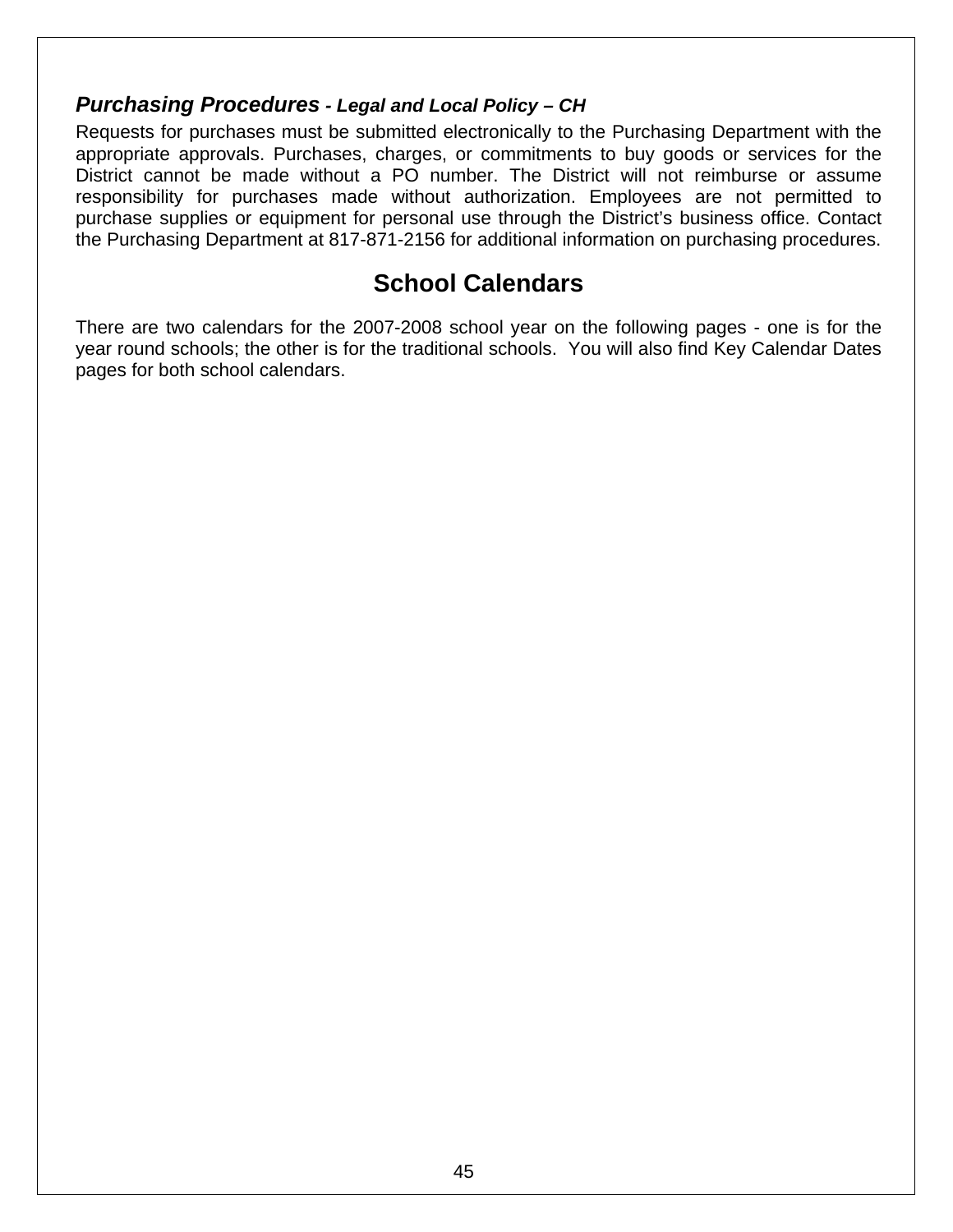<span id="page-45-0"></span>

Updated: 02/22/07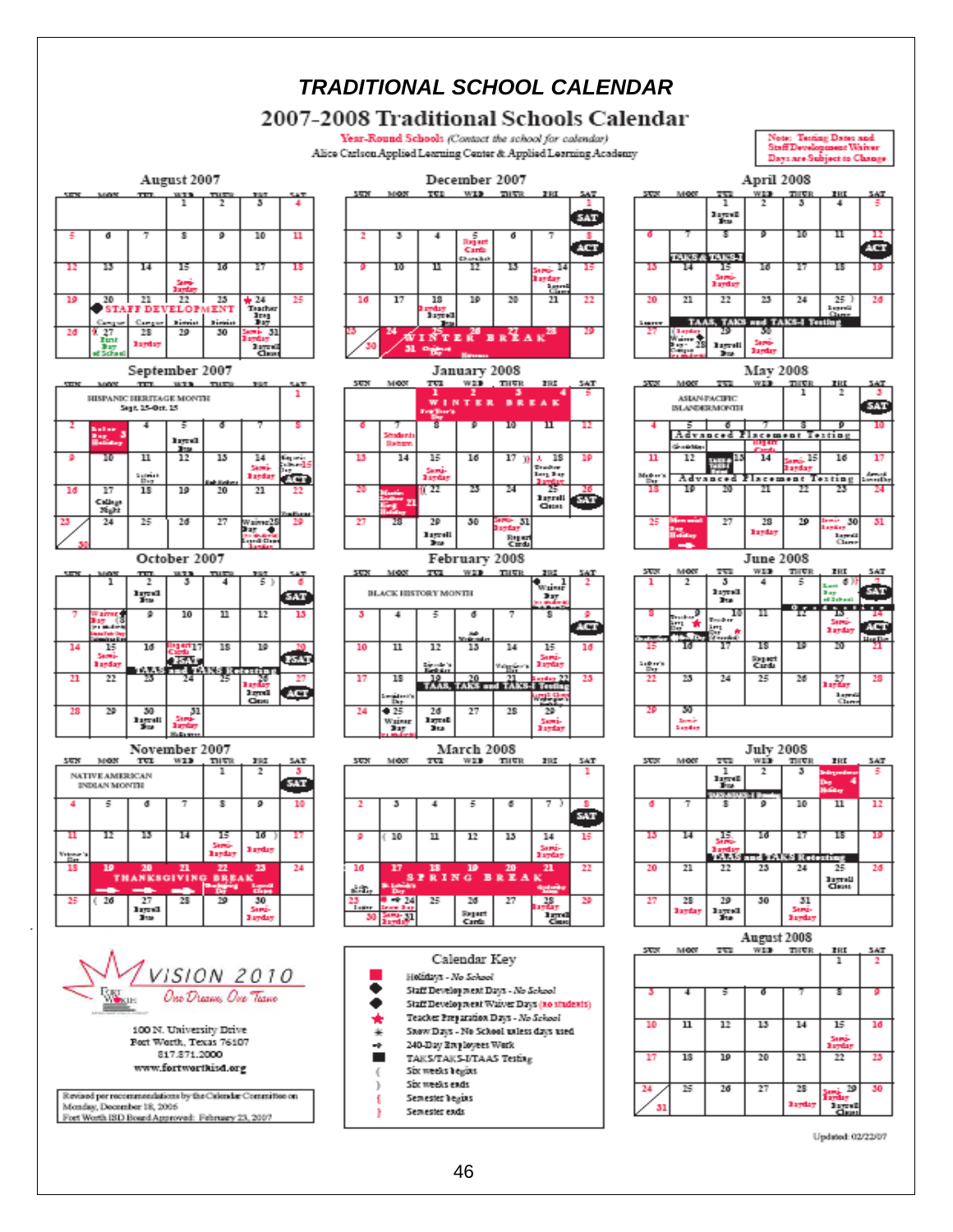#### *TRADITIONAL SCHOOL CALENDAR KEY DATES*

<span id="page-46-0"></span>Revised per recommendations by the Calendar Committee on Monday, December 18, 2006 Fort Worth ISD Board Approved: February 13, 2007

## 2007-08 Traditional Schools **KEY CALENDAR DATES**

**First Day of School Last Day of School** 

#### **HOLIDAYS**

**Labor Day Holiday** Thanksgiving Holiday (240-Day Engloyees Work Nov. 19, 20 & 21) **Winter Break** Martin Luther King Holiday **Spring Break** Snow Days (240-Day Employees Work) Memorial Day Holiday (240-Day Employees Work) **Independence Day Holiday** 

**STAFF DEVELOPMENT DAYS** STAFF DEVELOPMENT WAIVER DAYS

#### **TEACHER PREPARATION DAYS**

Monday, August 27, 2007 Friday, June 6, 2008

Monday, September 3, 2007 Monday, November 19 - Friday, November 23, 2007 Monday, December 24, 2007 - Friday, January 4, 2008 Monday, January 21, 2008 Monday, March 17 - Friday, March 21, 2008 Monday, March 24 and Monday, June 9, 2008 (if needed) Monday, May 26, 2008 Friday, July 4, 2008

Monday, August 20 - Thursday, August 23, 2007 Friday, September 28 and Monday, October 8, 2007 Friday, February 1; Monday, February 25 and Monday, April 28, 2008

Friday, August 24, 2007 Friday, January 18, 2008 Monday, June 9, 2008 Tuesday, June 10, 2008 (if 2nd snow day needed)

#### **SIX WEEKS GRADING PERIODS**

1st Six Weeks (1 staff dev. waiver day) 2nd Six Weeks (1 staff dev. waiver day) 3rd Six Weeks { } Fall Semester

4th Six Weeks (2 staff dev. waiver day) 5th Six Weeks 6th Six Weeks (1 staff dev. waiver day) { } Spring Semester

30 days October 8 - November 16, 2007 29 days November 26, 2007 - January 17, 2008 88 days 34 days January 22 - March 7, 2008 29 days March 10 - April 25, 2008 29 days April 28 - June 6, 2008 92 days

29 days August 27 - October 5, 2007

Total Instructional Days - 180 (Includes 5 Staff Development Waiver Days)

#### **TAKS TESTING DATES**

| Tuesday, February 19            | Gr. 3 Reading, Gr. 3 Spanish Reading, Gr. 4 Writing, Gr. 5 Reading, Gr. 7 Writing,           |
|---------------------------------|----------------------------------------------------------------------------------------------|
|                                 | Gr. 8 Reading, Gr. 9 Reading, Gr. 10 ELA, Exit Level - ELA (TAKS & TAKS-I)                   |
| Monday, April 7                 | LAT Gr. 5 Math. :LAT Gr. 8 Math                                                              |
| Tuesday, April 8                | Gr. 5 Math, Gr. 8 Math (TAKS & TAKS-I)                                                       |
| Monday, April 21                | LAT Gr. 3-4 Math, LAT Gr. 6-7 Math, LAT Gr. 10 Math                                          |
| Tuesday, April 22               | Gr. 3-4 Math, Gr. 3-4 Spanish Math, Gr. 6-7 Math, Gr. 10 Math (TAKS & TAKS-I)                |
| Wednesday, April 23             | LAT Gr. 5-10 Science, Gr. 4 Reading, Gr. 6-7 Reading, Exit Level Math (TAKS & TAKS-I);       |
|                                 | Retest Gr. 3 Reading, Gr. 3 Spanish Reading, Gr. 5 Reading, Gr. 8 Reading (TAKS & TAKS-I)    |
| Thursday, April 24              | Gr. 5 Science, Gr. 8 Science, Gr. 9 Math, Gr. 10 Science, Exit Level Science (TAKS & TAKS-I) |
| Friday, April 25                | Gr. 8 Social Studies, Gr. 10 Social Studies, Exit Level Social Studies (TAKS & TAKS-I)       |
| Tuesday, May 13                 | Retest Gr. 5 Math, Gr. 8 Math (TAKS & TAKS-I)                                                |
| Tuesday, July 1                 | Retest Gr. 5 Math, Gr. 8 Math (TAKS & TAKS-I)                                                |
| Wednesday, July 2               | Retest Gr. 3 Reading, Gr. 3 Spanish Reading, Gr. 5 Reading, Gr. 8 Reading (TAKS & TAKS-I)    |
| <b>TAKS Exit Level (Retest)</b> | ELA, Math, Social Studies, Science - October 16-19, February 19-22, April 22-25, July 15-18  |
| <b>TAAS Exit Level (Retest)</b> | Writing, Math, Reading - October 16-19, February 19-22, April 22-24, July 15-17              |
|                                 | ADDITIONAL TESTING DATES (Subject to Change upon finalization of testing schedule from TEA)  |
| <b>SAT Testing</b>              | Saturdays: October 6, November 3, December 1, January 26, March 8, May 3, June 7             |
| <b>PSAT Testing</b>             | Wednesday, October 17 and Saturday, October 20                                               |
| <b>ACT Testing</b>              | Saturdays: September 15, October 27, December 8, February 9, April 12, June 7                |
| <b>Advanced Placement</b>       | May 5 - 9 & May 12 - 16                                                                      |
| SDAA II Testing                 | February 19, Gr. 3 & 5 Reading, Gr 3 & 5 Spanish Reading, Gr. 8 Reading, Gr. 4 Writing,      |
|                                 | Gr. 4 Spanish Writing, Gr. 7 Writing, Gr. 9 Reading, Gr. 10 ELA;                             |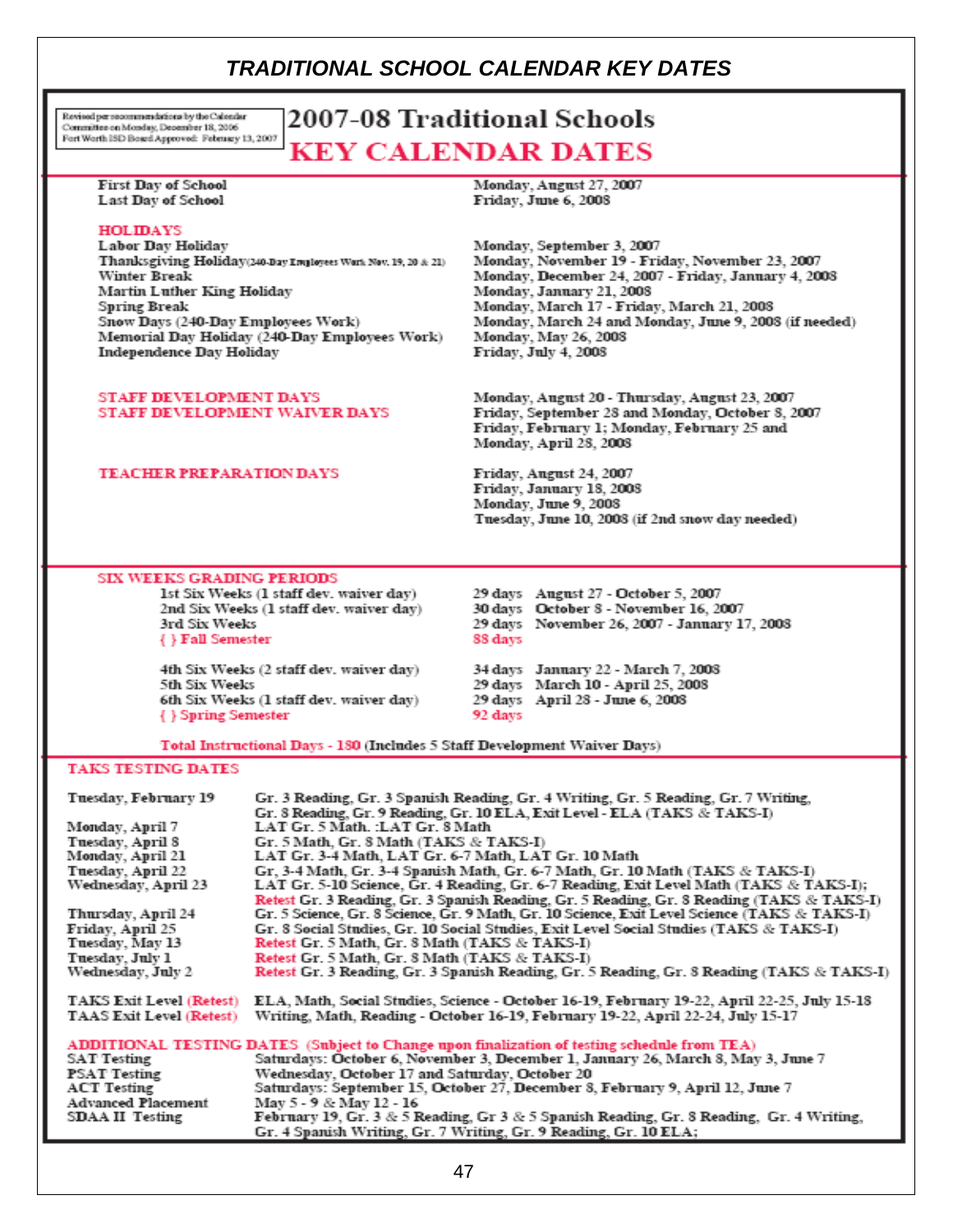#### *YEAR SCHOOL ROUND CALENDAR*

#### 2007-2008 Year-Round Schools Calendar

**Year-Round Schools** (Contact the school for calendar)<br>Alice Carlson Applied Learning Center & Applied Learning Academy

Note: Tenting Dates and<br>Staff Development Waiver Days are Subject to Change

<span id="page-47-0"></span>









100 N. University Drive **Bort Worth, Texas 76107** 817.871.2000 www.fortwortkisd.org

Revised per recommendations by the Calendar Committee on Monday, December 18, 2006 Fort Worth ISD Board Approved: February 13, 2007





















Revised 02/22/07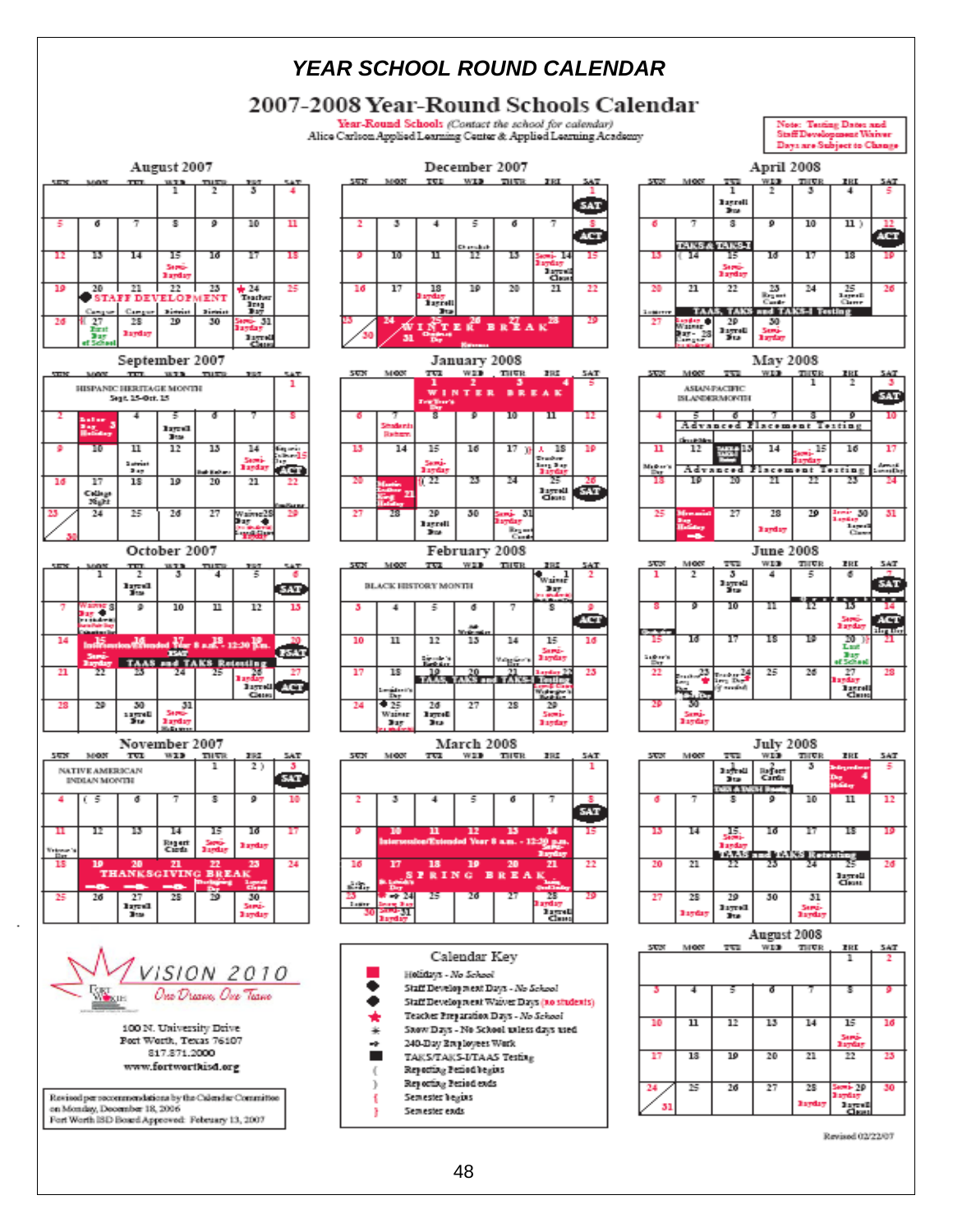#### *YEAR ROUND SCHOOL CALENDAR KEY DATES*

<span id="page-48-0"></span>Revised per recommendations by the Calenda Committee on Monday, December 18, 2006 Fort Worth ISD Board Approved: February 13, 2007

#### 2007-2008 Year-Round Schools **KEY CALENDAR DATES**

**First Day of School** Last Day of School

Martin Luther King Holiday

**Independence Day Holiday** 

**STAFF DEVELOPMENT DAYS** 

**TEACHER PREPARATION DAYS** 

**REPORTING PERIODS** 

2nd Reporting Period { } Fall Semester

STAFF DEVELOPMENT WAIVER DAYS

Snow Days (240-Day Employees Work)

#### **HOLIDAYS Labor Day Holiday**

Winter Break

**Spring Break** 

**INTERSESSIONS** 

Monday, August 27, 2007 Friday, June 20, 2008

Monday, September 3, 2007 Monday, November 19 - Friday, November 23, 2007 Monday, December 24, 2007 - Friday, January 4, 2008 Monday, January 21, 2008 Monday, March 17 - Friday, March 21, 2008 Monday, March 24 and Monday, June 23, 2008 (if needed) Monday, May 26, 2008 Friday, July 4, 2008

Monday, October 15 - Friday, October 19, 2007 Monday, March 10 - Friday, March 14, 2008

Monday, August 20 - Thursday, August 23, 2007 Friday, September 28 and Monday, October 8, 2007 Friday, February 1; Monday, February 25 and Monday, April 28, 2008

Friday, August 24, 2007 Friday, January 18, 2008 Monday, June 23, 2008 Tuesday, June 24, 2008 (if 2nd snow day needed)

48 days January 22 - April 11, 2008

49 days April 14 - June 20, 2008

44 days August 27 - November 2, 2007 1st Reporting Period (2 staff dev. waiver days) 39 days November 5, 2007 - January 17, 2008 83 days

97 days

3rd Reporting Period (2 staff dev. waiver day) 4th Reporting Period (1 staff dev. waiver day) { } Spring Semester

Thanksgiving Holiday(240-Day Engloyees Work Nov. 19, 20 & 21)

Memorial Day Holiday (240-Day Employees Work)

Total Instructional Days - 180 (Includes 5 Staff Development Waiver Days)

#### **TAKS TESTING DATES**

| Tuesday, February 19            | Gr. 3 Reading, Gr. 3 Spanish Reading, Gr. 4 Writing, Gr. 5 Reading, Gr. 7 Writing,           |
|---------------------------------|----------------------------------------------------------------------------------------------|
|                                 | Gr. 8 Reading, Gr. 9 Reading, Gr. 10 ELA, Exit Level - ELA (TAKS & TAKS-I)                   |
| Monday, April 7                 | LAT Gr. 5 Math. :LAT Gr. 8 Math                                                              |
| Tuesday, April 8                | Gr. 5 Math, Gr. 8 Math (TAKS & TAKS-I)                                                       |
| Monday, April 21                | LAT Gr. 3-4 Math, LAT Gr. 6-7 Math, LAT Gr. 10 Math                                          |
| Tuesday, April 22               | Gr, 3-4 Math, Gr. 3-4 Spanish Math, Gr. 6-7 Math, Gr. 10 Math (TAKS & TAKS-I)                |
| Wednesday, April 23             | LAT Gr. 5-10 Science, Gr. 4 Reading, Gr. 6-7 Reading, Exit Level Math (TAKS & TAKS-I);       |
|                                 | Retest Gr. 3 Reading, Gr. 3 Spanish Reading, Gr. 5 Reading, Gr. 8 Reading (TAKS & TAKS-I)    |
| Thursday, April 24              | Gr. 5 Science, Gr. 8 Science, Gr. 9 Math, Gr. 10 Science, Exit Level Science (TAKS & TAKS-I) |
| Friday, April 25                | Gr. 8 Social Studies, Gr. 10 Social Studies, Exit Level Social Studies (TAKS & TAKS-I)       |
| Tuesday, May 13                 | Retest Gr. 5 Math, Gr. 8 Math (TAKS & TAKS-I)                                                |
| Tuesday, July 1                 | Retest Gr. 5 Math, Gr. 8 Math (TAKS & TAKS-I)                                                |
| Wednesday, July 2               | Retest Gr. 3 Reading, Gr. 3 Spanish Reading, Gr. 5 Reading, Gr. 8 Reading (TAKS & TAKS-I)    |
| <b>TAKS Exit Level (Retest)</b> | ELA, Math, Social Studies, Science - October 16-19, February 19-22, April 22-25, July 15-18  |
| TAAS Exit Level (Retest)        | Writing, Math. Reading - October 16-19. February 19-22. April 22-24. July 15-17              |
|                                 |                                                                                              |
|                                 | ADDITIONAL TESTING DATES (Subject to Change upon finalization of testing schedule from TEA)  |
| <b>SAT Testing</b>              | Saturdays: October 6, November 3, December 1, January 26, March 8, May 3, June 7             |
| <b>PSAT Testing</b>             | Wednesday, October 17 and Saturday, October 20                                               |
| <b>ACT Testing</b>              | Saturdays: September 15, October 27, December 8, February 9, April 12, June 7                |
| <b>Advanced Placement</b>       | May 5 - 9 & May 12 - 16                                                                      |
| SDAA II Testing                 | February 19, Gr. 3 & 5 Reading, Gr 3 & 5 Spanish Reading, Gr. 8 Reading, Gr. 4 Writing,      |
|                                 | Gr. 4 Spanish Writing, Gr. 7 Writing, Gr. 9 Reading, Gr. 10 ELA;                             |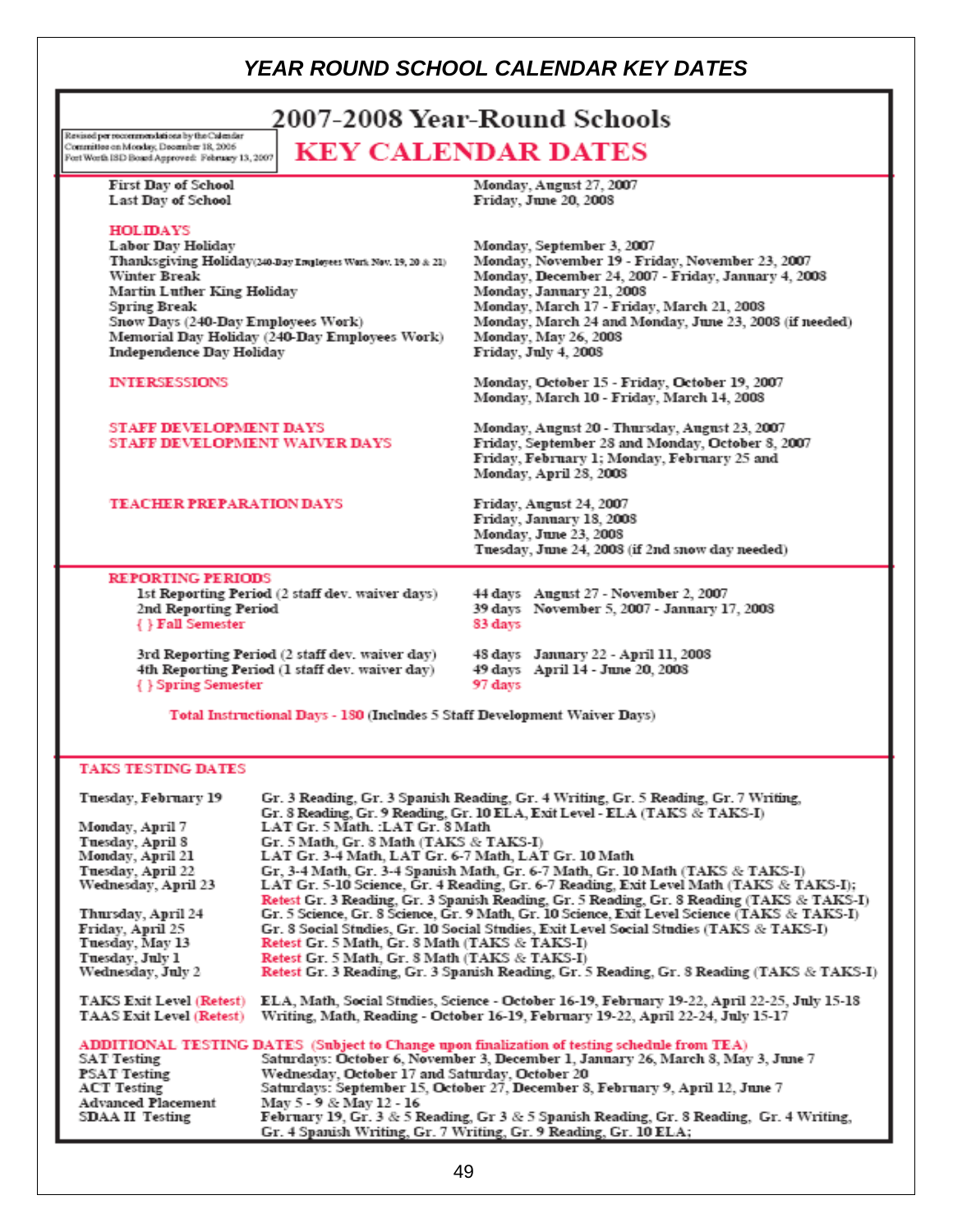## **Termination of Employment**

#### <span id="page-49-0"></span>*Dismissal or Non-Renewal of Contract Employees Legal and/or Local Policies – [DFAA,](http://www.tasb.org/policy/pol/private/220905/pol.cfm?DisplayPage=DFAA(LOCAL).html) [DFAB,](http://www.tasb.org/policy/pol/private/220905/pol.cfm?DisplayPage=DFAB(LEGAL).html) [DFBA,](http://www.tasb.org/policy/pol/private/220905/pol.cfm?DisplayPage=DFBA(LOCAL).html) [DFBB,](http://www.tasb.org/policy/pol/private/220905/pol.cfm?DisplayPage=DFBB(LOCAL).html) [DFCA,](http://www.tasb.org/policy/pol/private/220905/pol.cfm?DisplayPage=DFCA(LOCAL).html) [DFD](http://www.tasb.org/policy/pol/private/220905/pol.cfm?DisplayPage=DFD(LOCAL).html), [DFF](http://www.tasb.org/policy/pol/private/220905/pol.cfm?DisplayPage=DFF(LOCAL).html)*

Employees on probationary, term, and continuing contracts can be dismissed during the school year or non-renewed at the end of the year according to the procedures outlined in District policies. Contract employees dismissed during the school year, suspended without pay, or subject to a reduction in force are entitled to receive notice of the recommended action, an explanation of the charges against them, and an opportunity for a hearing. Time lines/procedures to be followed when a suspension, termination, or non-renewal occurs will be provided with the written notice given to the employee. Information on time lines and procedures can be found in Board Policy [DF](http://www.tasb.org/policy/pol/private/220905/pol.cfm?DisplayPage=DF(LEGAL).html) and [DFBB.](http://www.tasb.org/policy/pol/private/220905/pol.cfm?DisplayPage=DFBB(LOCAL).html) Reduction in force (RIF) procedures can be found in Board Policy [DFF](http://www.tasb.org/policy/pol/private/220905/pol.cfm?DisplayPage=DFF(LOCAL).html) Local.

#### *Dismissal/Termination of At-Will Employees - Legal and/or Local Policy – [DCD](http://www.tasb.org/policy/pol/private/220905/pol.cfm?DisplayPage=DCD(LOCAL).html)*

FWISD adheres to the common-law doctrine of at-will employment. In this vein, employees may be dismissed with or without notice and with or without cause. However, the District is committed to dealing with its employees fairly and ethically while maintaining efficiency and productivity. Further, it is unlawful for the District to dismiss any employee for reasons based on race, religion, national origin, disability, sex, military status, any other basis protected by law, or in retaliation for the exercise of certain protected legal rights.

At-will employees suspended without pay, demoted, or dismissed from employment with the District are entitled to request a review of the action taken. The timelines and procedures to be followed by the employee in requesting a review are found in Local Policy DCD or can be requested through the Human Resources' division of Employee Relations.

At-Will employees who are absent from the workplace for four consecutive workdays, without authorized leave or proof of incapacity, shall thereby be deemed to have effectively abandoned his or her position with the District and will be terminated. Once documented, accepted and processed, the termination may not be withdrawn without consent of the Board of Trustees or its designee. The employee and the employee's supervisor will be notified by the Assistant Superintendent of Human Resources or designee of the termination by conduct and its effective date.

#### *Exit Interviews and Procedures - Legal and/or Local Policy – [DC](http://www.tasb.org/policy/pol/private/220905/pol.cfm?DisplayPage=DC(LOCAL).html)*

An exit interview questionnaire that provides the District with feedback on the employment experience will be provided to all employees leaving the District. Information on the continuation of benefits and records request(s) will be provided at this time. Employees leaving the District are asked to provide a forwarding address and phone number. All District keys, books, property, and equipment must be returned upon separation from employment. The District reserves the right to withhold the cost of any unreturned items from the final paycheck.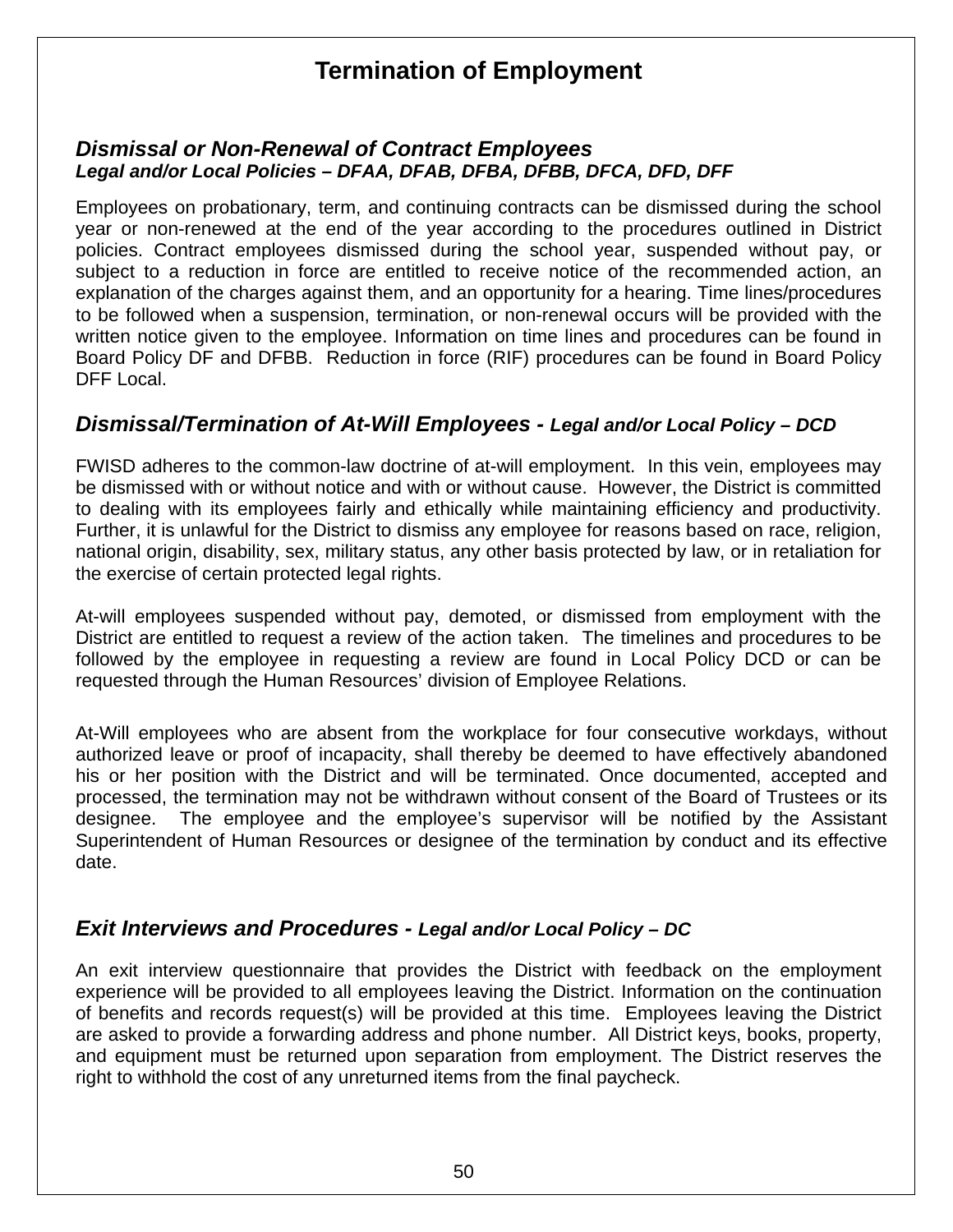#### <span id="page-50-0"></span>*Reports to the Commissioner - Legal and/or Local Policy – [DF](http://www.tasb.org/policy/pol/private/220905/pol.cfm?DisplayPage=DF(LEGAL).html)*

The Superintendent will report the dismissal or resignation of a certified employee to the Texas Commissioner of Education by if there is reasonable evidence that the employee's conduct involves any of the following:

- Any form of sexual/physical abuse of a minor or any other illegal conduct with a student or a minor.
- The possession, transfer, sale, or distribution of a controlled substance.
- The illegal transfer, appropriation, or expenditure of school property or funds.

• An attempt by fraudulent or unauthorized means to obtain or alter any certificate or permit that would entitle the individual to a professional position or to receive additional compensation associated with a position.

• Committing a crime on school property or at a school-sponsored event.

#### *Resignations - Legal and/or Local Policies – [DF,](http://www.tasb.org/policy/pol/private/220905/pol.cfm?DisplayPage=DF(LEGAL).html) [DFE](http://www.tasb.org/policy/pol/private/220905/pol.cfm?DisplayPage=DFE(LOCAL).html)*

Employees may resign at any time convenient to the District and as set forth below:

#### • **Contract Employees**

Teachers may resign their position without penalty at the end of any school year if written notice is received 45 days before the first day of instruction of the following school year. A written notice of resignation should be submitted to the Human Resources Department. Contract employees may resign at any other time with the approval of the Board of Trustees. Resignation without the consent of the Board may result in disciplinary action by the State Board for Educator Certification. Non-teaching contract employees should give a 15 working day notice during term of contract.

#### • **At-Will Employees**

At-will employees may resign their positions at any time. A written notice of resignation should be submitted to the Human Resources Department with a copy to the supervisor. Employees are encouraged to include the reasons for leaving in the letter of resignation but are not required to do so. Additionally, while at-will employees are not required to give notice, the District would appreciate a two- week notice if possible.

#### *Retirements - Legal and/or Local Policy – [DEG](http://www.tasb.org/policy/pol/private/220905/pol.cfm?DisplayPage=DEG(LOCAL).html)*

All personnel employed on a regular basis for at least one-half of the normal work schedule are members of the Texas Teacher Retirement System (TRS). Substitutes and part-time employees who work at least 90 days a year are eligible for TRS membership and to purchase a year of creditable service for each year worked. TRS provides members with an annual statement of their account showing all deposits and total account balance for the year ending August 31, as well as an estimate of their retirement benefits. Please see Service Records and Credit, page15, for further details on the purchase of Service Credit for Certified Substitute Teaching and Part-Time Service.

*Employees planning to retire under TRS should notify the Employee Relations Division at 817-871-2227 as soon as possible to obtain the application procedures. Additional inquiries may be addressed to: Teacher Retirement System of Texas (TRS), 1000 Red River Street, Austin, TX 78701-2698, or call 1- 800-223-8778 or 512-542-6400.*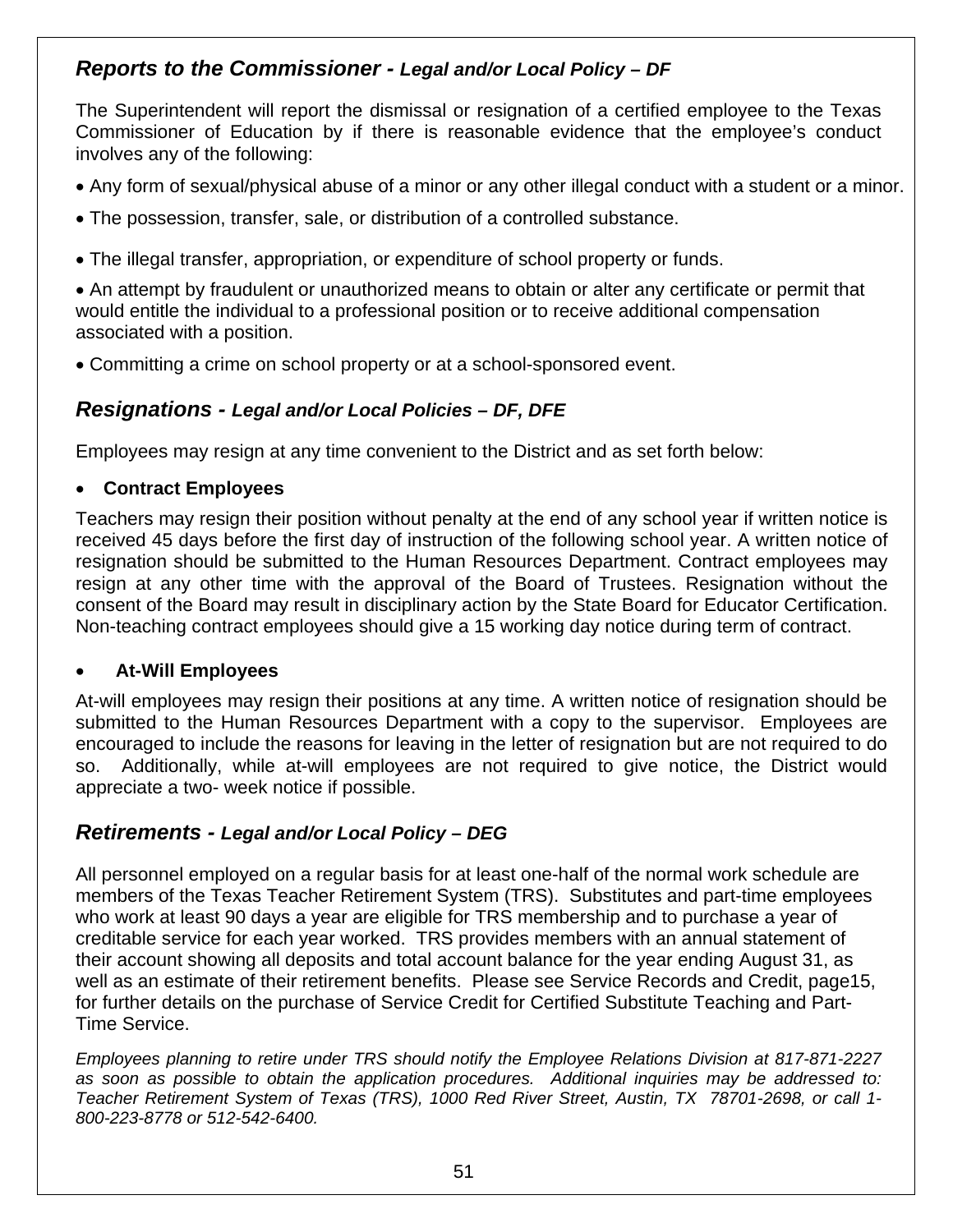## **INDEX**

| A                                                                                                                                                                                                                                                                                                                                                                                                                                                                                                   |  |  |
|-----------------------------------------------------------------------------------------------------------------------------------------------------------------------------------------------------------------------------------------------------------------------------------------------------------------------------------------------------------------------------------------------------------------------------------------------------------------------------------------------------|--|--|
| Administration, 6<br>Alcohol and Drugs, 21<br>Arrests and Convictions, 21<br>Asbestos Management Plan, 34<br>Assault Leave, 37<br>Associations and Political Activities, 21<br>At-Will Employment, 8<br>Automatic Payroll Deposit, 12                                                                                                                                                                                                                                                               |  |  |
| B                                                                                                                                                                                                                                                                                                                                                                                                                                                                                                   |  |  |
| Bad Weather Closing, 34<br>Bereavement Leave, 37<br>Board of Education, 6                                                                                                                                                                                                                                                                                                                                                                                                                           |  |  |
| C                                                                                                                                                                                                                                                                                                                                                                                                                                                                                                   |  |  |
| Compensation and Benefits, 12<br>Compensatory Time, 12<br>Complaint and Grievance Procedure Summary Outline -At-Will Employees, 19<br>Complaints and Grievances, 16<br>Computer Use and Data Management, 21<br>Conflict of Interest, 22<br>Continuing Contracts, 8<br>Contract and Non-Contract Employment, 8<br>Copyrighted Materials, 22<br>Corporal Punishment, 22<br>Court Appearances, 38                                                                                                      |  |  |
| D                                                                                                                                                                                                                                                                                                                                                                                                                                                                                                   |  |  |
| Description of the District, 6<br>Dismissal of At-Will Employees, 48<br>Dismissal or Non-Renewal of Contract Employees, 48<br>District Communications, 11<br>District Information, 6<br>Dress Code, 23<br>Drug/Alcohol Abuse Prevention, 23<br>Drug-Free Schools and Drug-Free Workplace Requirements Notice, 23                                                                                                                                                                                    |  |  |
| Е                                                                                                                                                                                                                                                                                                                                                                                                                                                                                                   |  |  |
| Emergencies, 34<br>Employee Code of Ethics and Standards of Conduct, 21<br>Employee Fraud, Waste, and Abuse Hotline, 25<br>Employee Involvement, 9<br>Employee Recognition and Appreciation, 11<br>Employee Relations and Communications, 11<br>Employee Welfare, 34<br>Employee Welfare, Right to Know Communications, 34<br>Employment, 8<br>Employment Practice Regarding Criminal History Background, 9<br>Equal Opportunity Statement, 8<br>Ethical Conduct Toward Professional Colleagues, 30 |  |  |

Ethical Conduct Toward Students, 31

Exit Interviews and Procedures, 48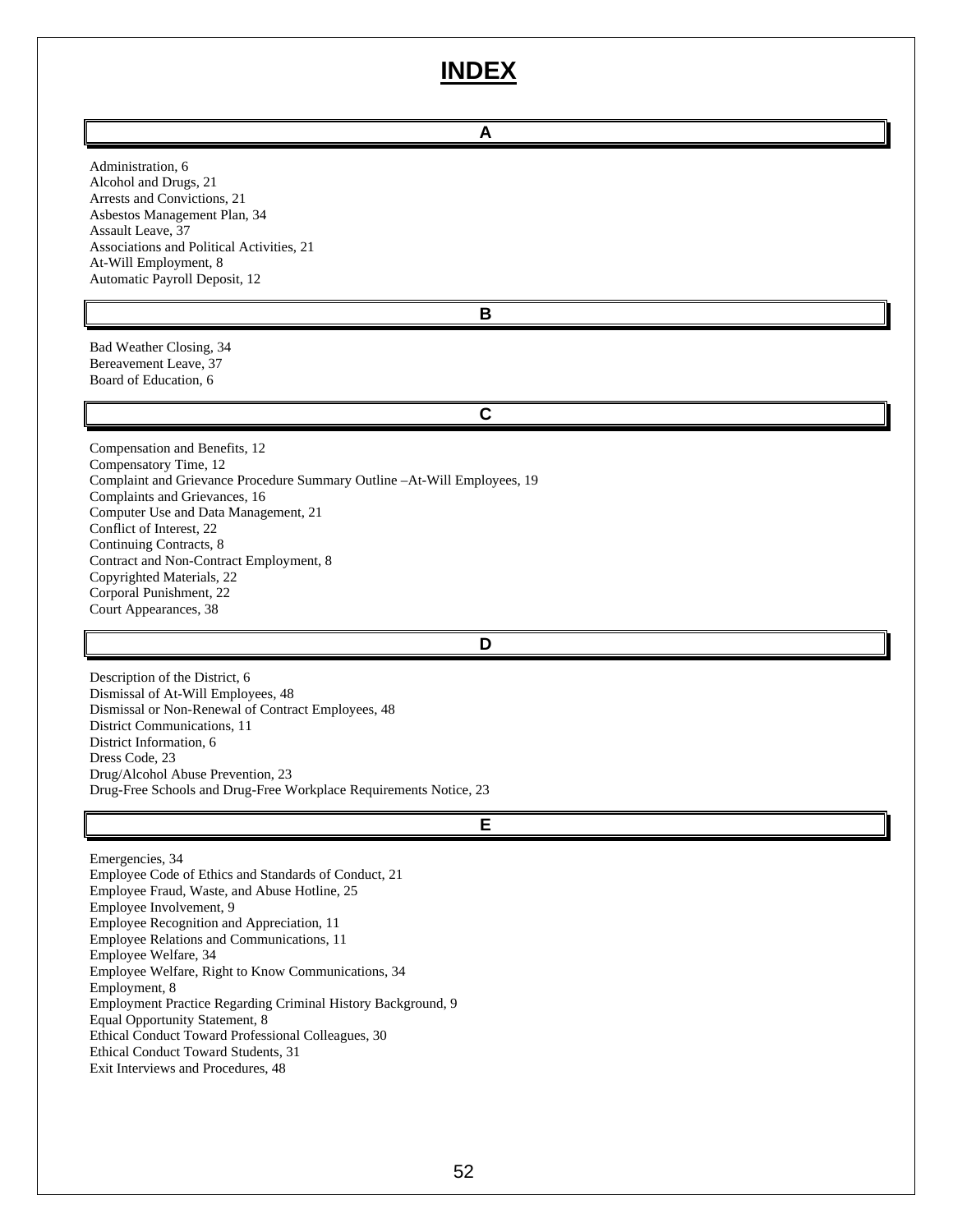|                                                                                                                                                                                                                                                                                                                               | F |
|-------------------------------------------------------------------------------------------------------------------------------------------------------------------------------------------------------------------------------------------------------------------------------------------------------------------------------|---|
| Family and Medical Leave, 38<br>Fraud, Waste, and Abuse Hotline, 25                                                                                                                                                                                                                                                           |   |
|                                                                                                                                                                                                                                                                                                                               | G |
| General Procedures, 43                                                                                                                                                                                                                                                                                                        |   |
|                                                                                                                                                                                                                                                                                                                               | н |
| Health Insurance, 12<br>Helpful Contacts, 7                                                                                                                                                                                                                                                                                   |   |
|                                                                                                                                                                                                                                                                                                                               |   |
| IMPORTANT INFORMATION, 2<br>INDEX, 50                                                                                                                                                                                                                                                                                         |   |
|                                                                                                                                                                                                                                                                                                                               | J |
| Job Vacancy Announcements, 9                                                                                                                                                                                                                                                                                                  |   |
|                                                                                                                                                                                                                                                                                                                               |   |
| Leaves and Absences, 37                                                                                                                                                                                                                                                                                                       |   |
|                                                                                                                                                                                                                                                                                                                               | M |
| Maternity Leave, 39<br>Military leave, 40<br>MISSION STATEMENT, 5<br>Moral Turpitude, 26                                                                                                                                                                                                                                      |   |
|                                                                                                                                                                                                                                                                                                                               | N |
| Nepotism, 26                                                                                                                                                                                                                                                                                                                  |   |
|                                                                                                                                                                                                                                                                                                                               | O |
| Outside Professional Services, 27<br>Outside/Secondary Employment, 26                                                                                                                                                                                                                                                         |   |
|                                                                                                                                                                                                                                                                                                                               | P |
| Paychecks, 13<br>Payroll Deductions, 13<br>Performance Evaluations, 9<br>Personnel Records, 43<br>Pest Control Treatment, 34<br>Possession of Firearms and Weapons, 27<br>Probationary Contracts, 8<br>Professional Ethical Conduct, Practices and Performance, 30<br>PROFESSIONAL STANDARDS, 30<br>Purchasing Procedures, 43 |   |
|                                                                                                                                                                                                                                                                                                                               | R |
| Regular Leave of Absence, 40<br>Reporting Hazing, 27<br>Reporting Leaves and Absences, 41<br>Reporting Suspected Child Abuse, 27<br>Reports to the Commissioner, 49                                                                                                                                                           |   |